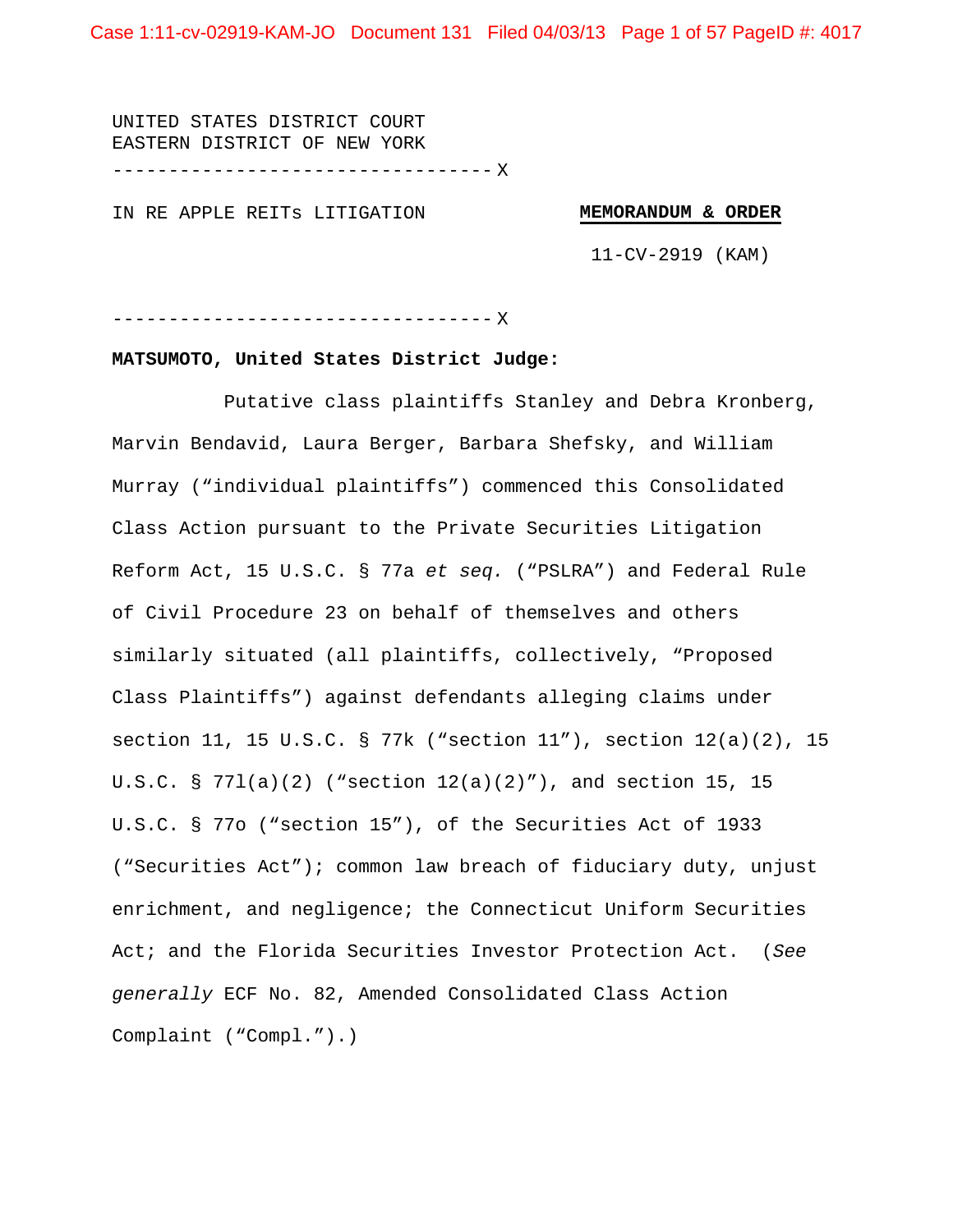Presently before the court are three motions to dismiss by (1) defendants Apple REIT Six, Inc., Apple REIT Seven, Inc., Apple REIT Eight, Inc., Apple REIT Nine, Inc., and Apple REIT Ten, Inc. (collectively, the "Apple REITs"); (2) defendants Glenn W. Bunting, Kent W. Colton, Michael S. Waters, Robert M. Wiley, Bruce H. Matson, Garnett Hill, Jr., Anthony Francis "Chip" Keating, Ronald A. Rosenfeld, David J. Adams, and Lisa B. Kern, Glade M. Knight, Bryan Peery (collectively, the "Apple Individuals"), Apple Fund Management, LLC, Apple Suites Realty Group Inc., Apple Eight Advisors, Inc., Apple Nine Advisors, Inc., and Apple Ten Advisors, Inc. (collectively, the "Apple Affiliates"), (collectively, "Apple Individuals & Affiliates"); and (3) defendants David Lerner and David Lerner Associates, Inc. ("DLA") (collectively, "DLA Defendants") (all defendants, collectively, "Defendants"). (*See* ECF No. 104, Mot. to Dismiss for Failure to State a Claim by Apple REITs; ECF No. 105, Mot. to Dismiss for Failure to State a Claim by Apple Affiliates; ECF No. 115, Mot. to Dismiss for Failure to State a Claim by DLA Defendants.) For the reasons set forth below, Defendants' motions to dismiss the Complaint are granted.

### **BACKGROUND**

### **I. Procedural History**

 On June 17, 2011, Nancy Kowalski filed a complaint in this district. (*See* ECF No. 1, Compl.); *Kowalski v. Apple REIT*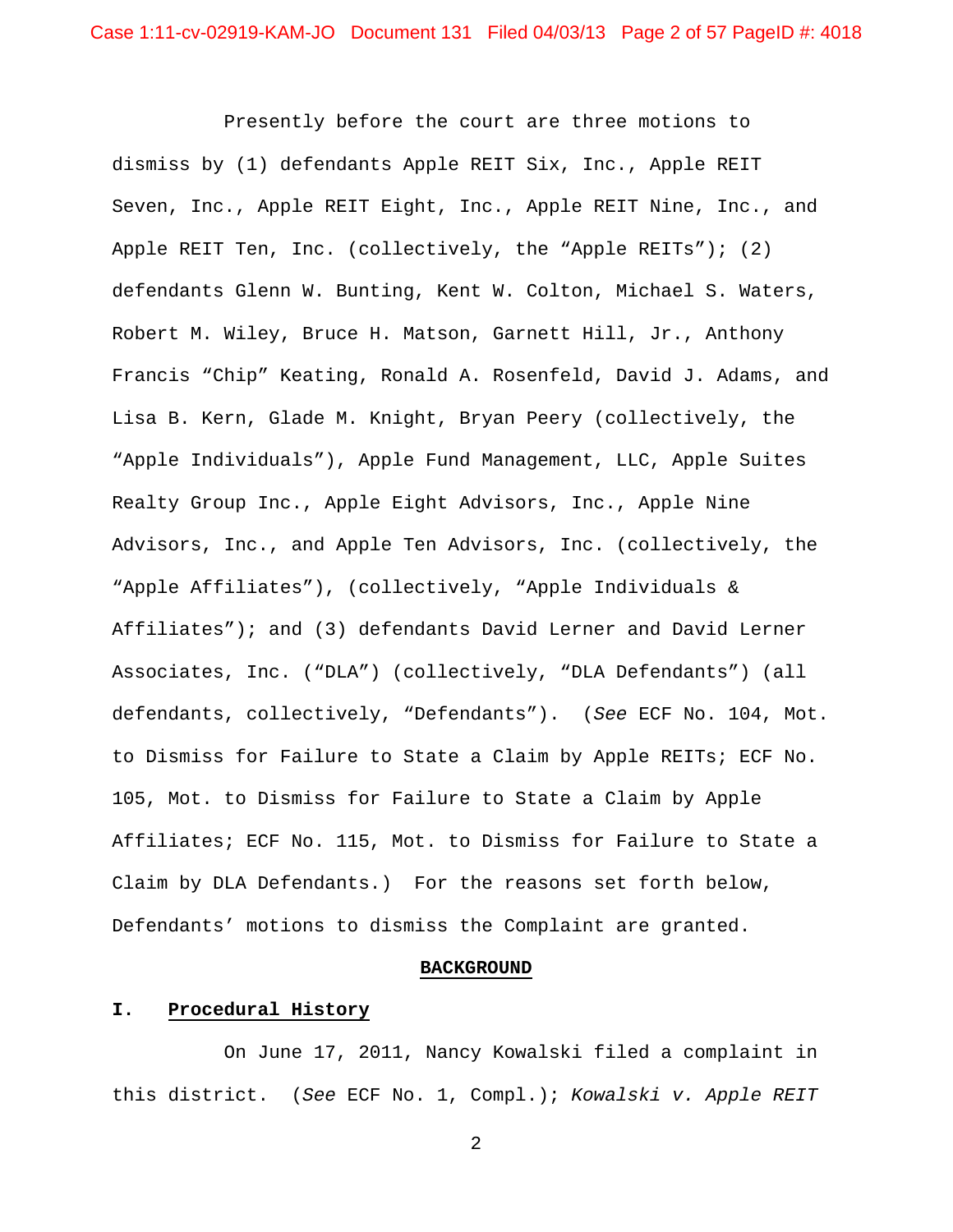*Ten, Inc., et al*, 11-CV-2919 (E.D.N.Y.). On June 20, 2011, Stanley and Debra Kronberg filed a class action complaint (and an amended class action complaint on October 20, 2011) against the DLA Defendants in the United States District Court for the District of New Jersey. *Kronberg v. David Lerner Associates, Inc., et al.*, 11-CV-3558 (D.N.J.). On June 28, 2011, Marvin Leff filed a complaint in this district against the same defendants named in Kowalski's complaint. (*See* ECF No. 9, Notice of Related Case entered June 28, 2011); *Leff v. Apple REIT Ten, Inc., et al.*, 11-CV-3094 (E.D.N.Y.). On November 9, 2011, the District of New Jersey granted the DLA Defendants' motion to transfer the *Kronberg* action to this district for consolidated proceedings with the other two actions. Upon stipulation of the parties on December 13, 2011, the court ordered that these three cases be consolidated into one action in this district. (*See* ECF No. 78, Stipulation and Order.) Subsequently, on February 17, 2012, plaintiffs filed the instant Complaint.

## **II. The Parties**

## **A. Plaintiffs**

 Plaintiffs are six individuals who, based on DLA Defendants' solicitations, invested in real estate investment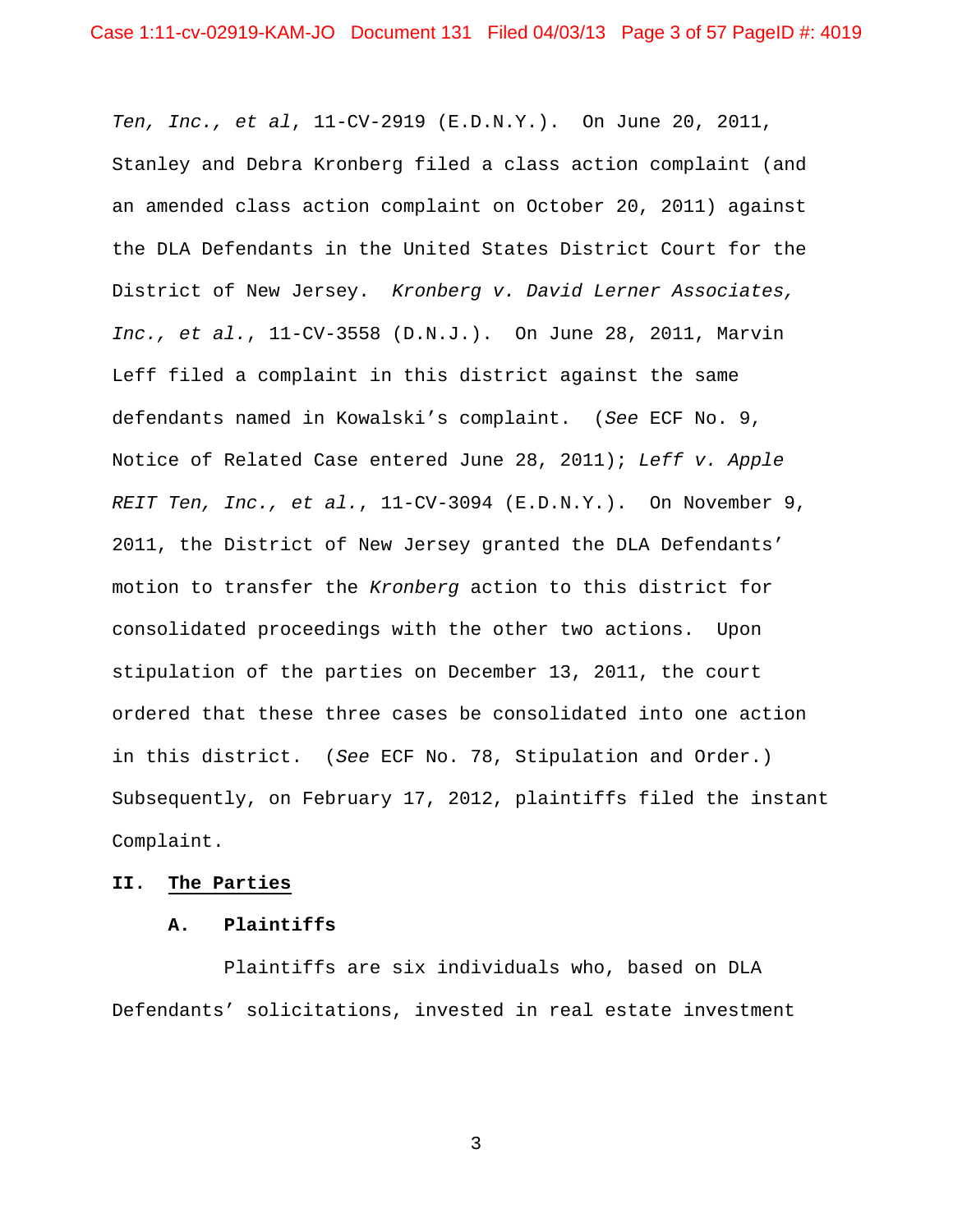trusts ("REITs"),<sup>1</sup> specifically, REIT Six, REIT Seven, REIT Eight, REIT Nine, and/or REIT Ten, which have been operated or sold by Defendants. (Compl. ¶¶ 4-5, 15-19.)

 Plaintiffs bring this putative class-action lawsuit on behalf of themselves and a Proposed Class of all others who have purchased shares in Apple REITs Six, Seven, Eight, Nine, and Ten, which were offered and sold by Defendants. (*Id.* ¶ 58.). (*Id.* ¶ 14.) Additionally, the Kronberg individual plaintiffs allege claims on behalf of themselves and a proposed New Jersey subclass consisting of all other New Jersey residents who have purchased any of the Apple REITs' shares that were offered and sold by the DLA Defendants; the Bendavid and Shefsky individual Plaintiffs allege claims on behalf of themselves and a proposed New York subclass consisting of all other New York residents who have purchased any of the Apple REITs' shares that were offered and sold by the DLA Defendants; individual plaintiff Berger alleges claims on behalf of herself and a proposed Connecticut

 $^1$  As Plaintiffs explain, a REIT

is an entity that owns and operates incomeproducing real estate and distributes the income to investors. REITs pool the capital of numerous investors to purchase a portfolio of properties the typical investor might not be able to buy individually. To qualify as a REIT, a company must have most of its assets and income tied to a real estate investment and must distribute at least 90% of its taxable income to shareholders annually in the form of dividends.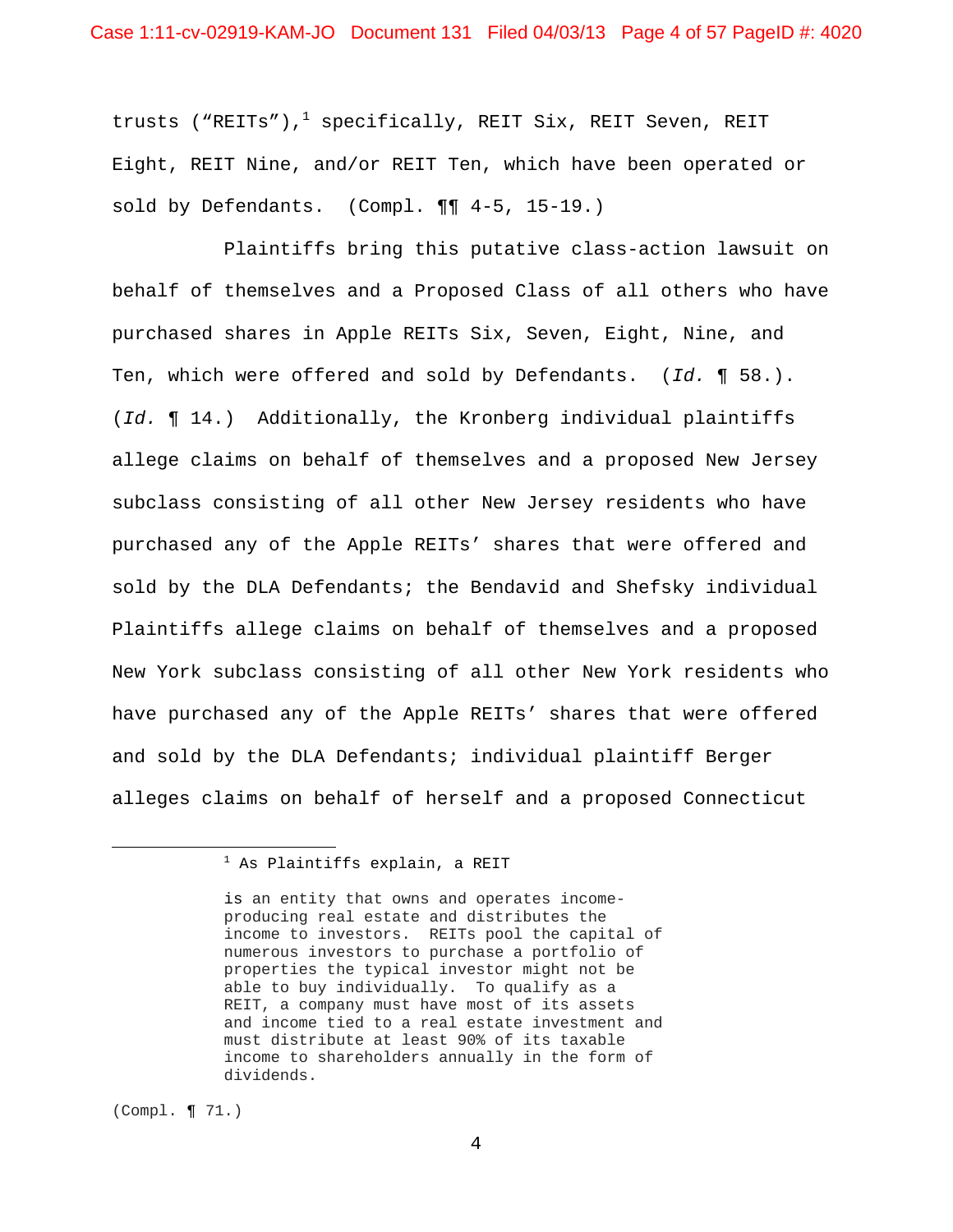Subclass consisting of all other Connecticut residents who have purchased any of the Apple REITs' shares that were offered and sold by the DLA Defendants; individual plaintiff Murray brings this lawsuit on behalf of himself and a Proposed Florida Subclass consisting of all other Florida residents who have acquired any of the Apple REITs' shares that were offered and sold by DLA Defendants. (*Id.* ¶¶ 59-62.)

#### **B. Defendants**

1

 The Apple REITs are non-traded public companies subject to Securities and Exchange Commission ("SEC") reporting, that offer and sell non-traded security interests, primarily in hotel revenues.<sup>2</sup> (*Id.* ¶ 73; *see also id.* ¶¶ 28-32.) All of the Apple REITs' shares have been SEC-registered, and the shares are nearly illiquid because they are not traded on any public securities exchange. (*Id.* ¶ 73.) As of February 17, 2012, REITs Six through Nine are operating but have closed to new investors, and REIT Ten is still open to new investors.<sup>3</sup> (*Id.* ¶ 73; *see id.* ¶¶ 28-32, 74.)

 The Apple Affiliates are four corporations and one limited liability company "that provide property management

<sup>2</sup>  $2$  "The Apple REITs all invest primarily in Marriot and Hilton extended stay and limited service hotels. (One exception was Apple REIT Nine's acquisition in 2009 of  $\ldots$  land  $\ldots$  .)" (Compl. 175.)

<sup>&</sup>lt;sup>3</sup> When REIT Six closed to new investors, REIT Seven opened; when REIT Seven closed to new investors, REIT eight opened; and so on, up to REIT Ten. (*See* Compl. ¶ 73.)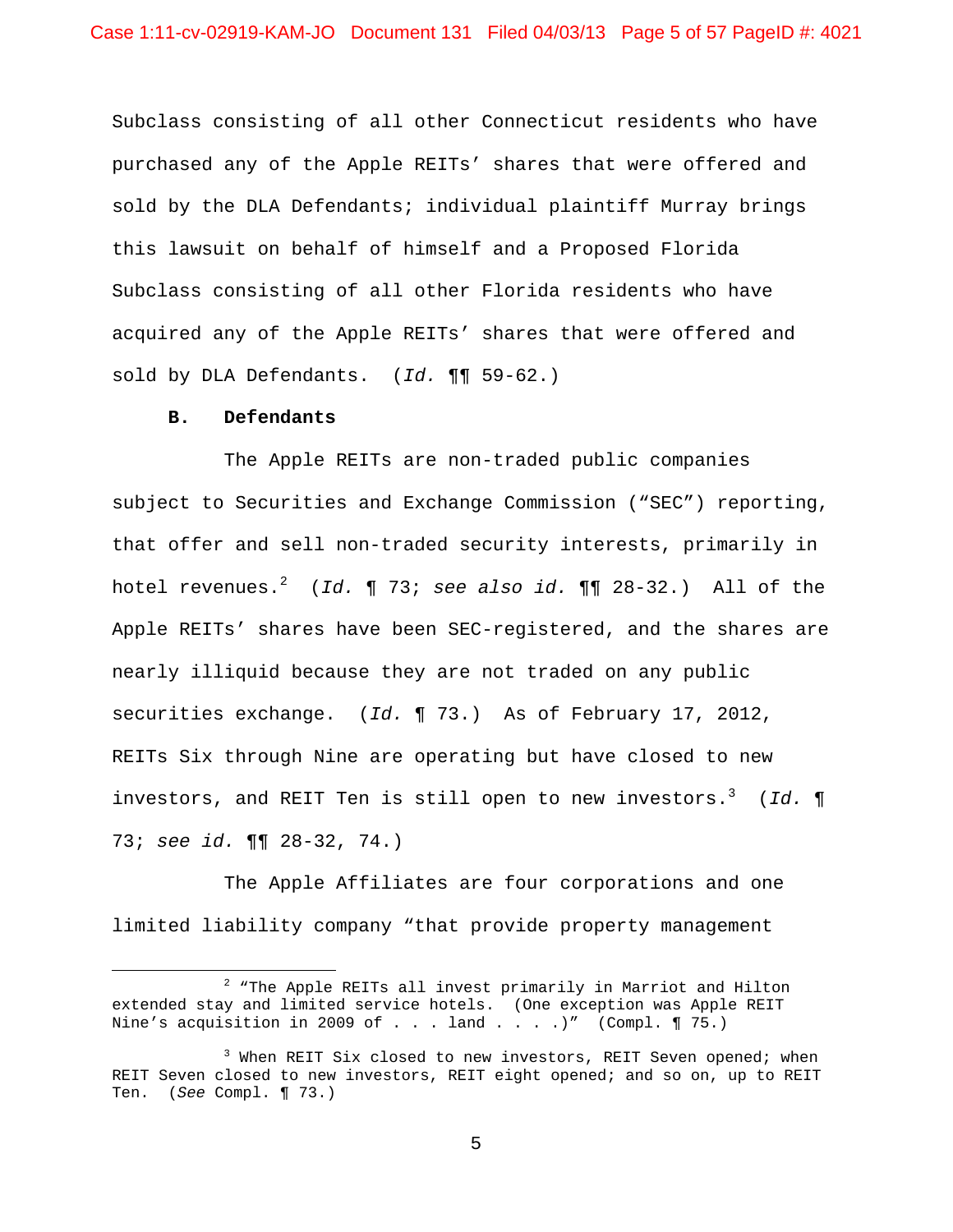acquisition, advisory, operational and managerial services to the Apple REITs."<sup>4</sup> (*Id.* ¶ 5.)

 Glade M. Knight is the founder, Chairman, and Chief Executive Officer of all of the Apple REITs, is the sole owner of Apple Suites Realty Group, Apple Eight Advisors, Apple Nine Advisors, and Apple Ten Advisors, and is the indirect owner of Apple Fund Management. (*Id.* ¶¶ 5, 28-33, 72, 96.) Knight has signed the SEC registration statements for REITs Eight through Ten, and has signed various SEC forms with respect to Apple REIT Nine. (*Id.* ¶ 33.)

 Bryan Peery, the Executive Vice President and Chief Financial Officer of all of the Apple REITs, has signed the SEC registration statements for REITs Eight through Ten and has signed various SEC forms with respect to REIT Nine. (*Id.* ¶ 39.)

 At the time the Complaint was filed, each of the Apple REIT Individuals had been a director of at least one of the Apple REITs. (*Id.* ¶¶ 40-50.) Each REIT Individual has been named in the SEC registration statement or post-effective amendments of REITs Eight, Nine, or Ten. (*Id.* ¶¶ 40-50.)

<sup>4</sup> Specifically, the Apple Suites Realty Group provides brokerage services for all of the Apple REITs; Apple Eight Advisors, Apple Nine Advisors, and Apple Ten Advisors appraise and propose property for the REITs to purchase, advise on REIT investments, and manage day-to-day operations of their respectively named Apple REITs; and Apple Fund Management (a subsidiary of REIT Six) supplies staffing services for all of the other Apple REIT Affiliates, "which have no employees." (Compl. ¶¶ 34-38, 96).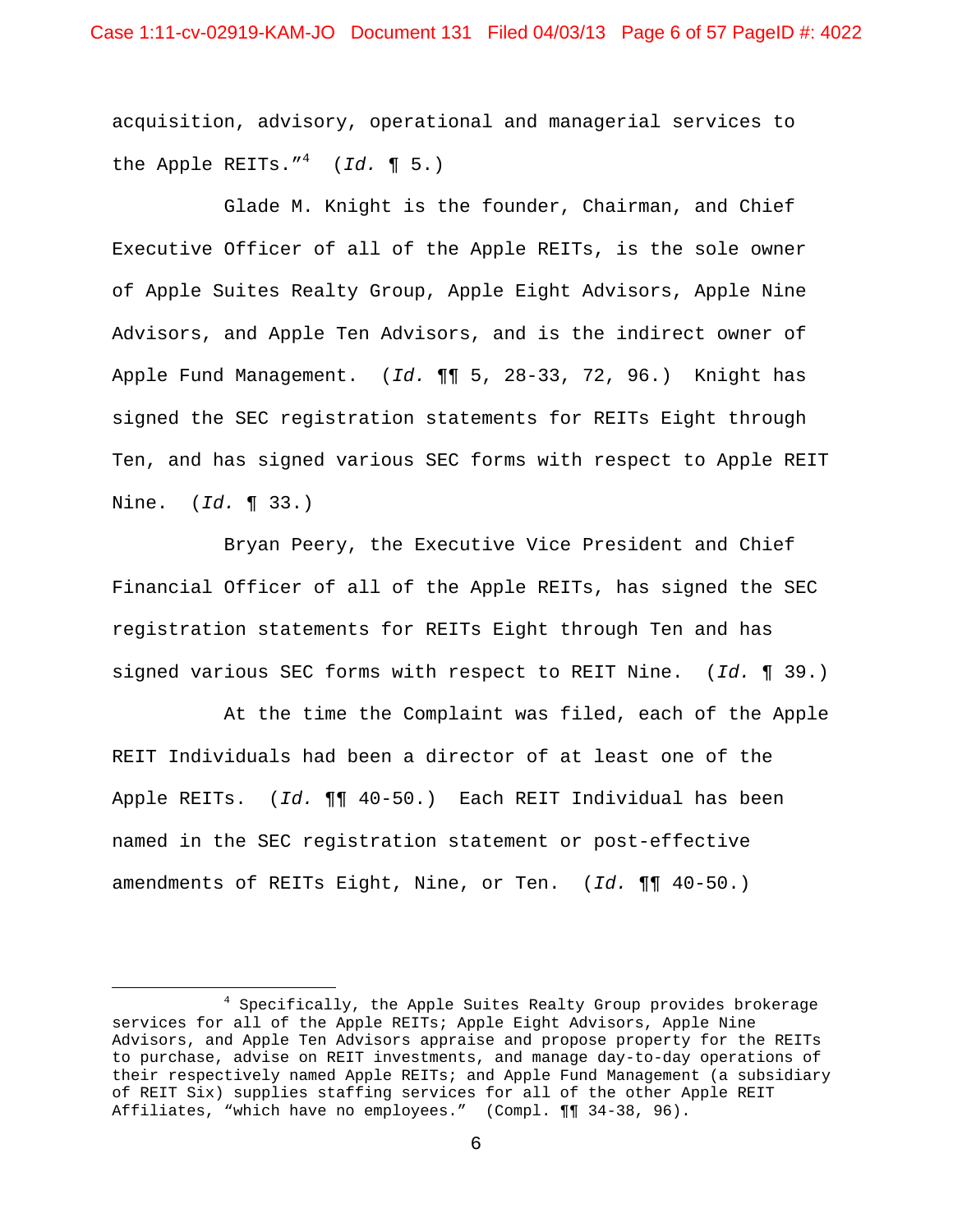David Lerner ("Lerner") is the founder, president, and controlling owner of the private brokerage firm DLA, a registrant with the SEC and a member of the Financial Industry Regulatory Authority ("FINRA"). (*Id.* ¶¶ 20, 26.) DLA has "served as [the] best efforts underwriter and exclusive selling agent" of the Apple REITs.<sup>5</sup> (*Id.* ¶ 72; *see also id.* ¶¶ 5, 21, 83.)

### **C. Plaintiffs' Complaint**

 $\overline{a}$ 

### **1. Factual Allegations**

 Plaintiffs allege the following pertinent facts, which the courts accepts as true for purposes of Defendants' motions.

 "The offerings in which Plaintiffs invested were structured as 'blind pool' offerings, in which Plaintiffs committed their money before knowing what properties the REITs would purchase with the net offering proceeds." (*Id.* ¶ 6.) After the DLA Defendants sold the first 5% of each of the REITs' shares for \$10.50, they sold the rest of the shares at a fixed price of \$11 per share. (*Id.* ¶¶ 8, 77.) Until sometime in February 2012, all of the REITs consistently paid the Plaintiffs monthly distributions equal to, on an annualized basis, approximately 7%-8% of their principal investments. (*Id.* ¶¶ 8, 79.) Plaintiffs believed that until approximately May 2011, the

<sup>&</sup>lt;sup>5</sup> For all of the REITs' offerings, the DLA Defendants entered into an "Agency Agreement" with the Apple REITs, which "engaged DLA [Defendants] to solicit purchasers for shares in the Apple REITs." (Compl. ¶ 187.)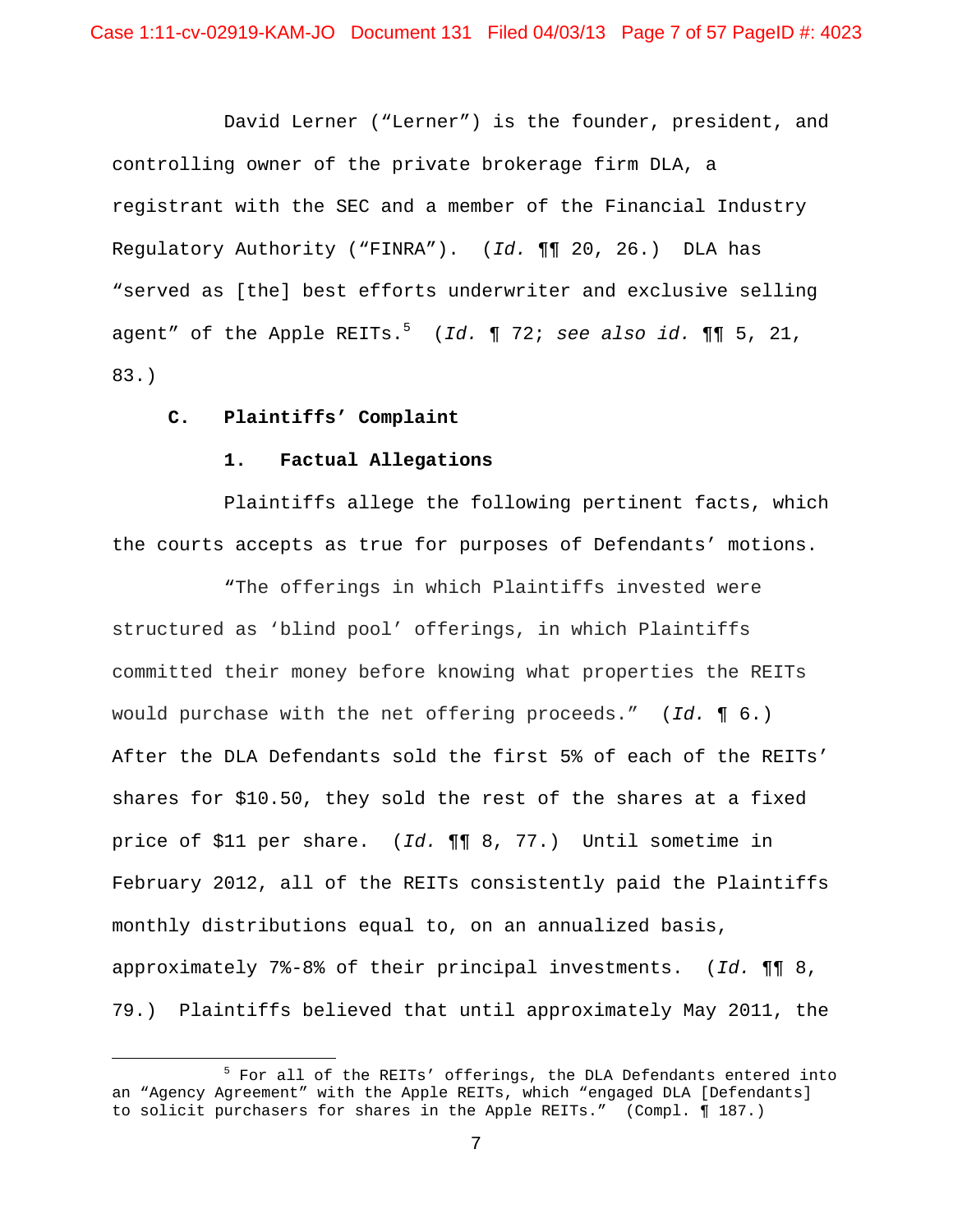REITs "were performing sufficiently well to justify payment of dividends of 7% to 8%," and that Plaintiffs had a good chance of recovering their principal at the end of the investments' terms. (*Id.* ¶ 8.) Through the DLA Defendants' "Dividend Reinvestment Plan" ("DRIP"), many of the REITs' investors reinvested their distributions to acquire additional shares of open Apple REITs at the fixed price of \$11 per share. (*Id.* ¶ 80; *see id.* ¶ 87.) The DLA Defendants are alleged to have encouraged its investors "to invest in multiple REITs." (*Id.* ¶ 87.)

 Investors of the REITs have had the limited right to redeem their shares, and, if done within three years of their initial investment, investors would receive 92% of their principal investment. (*Id.* ¶ 81.) After three years, investors could redeem their shares for the full \$11 purchase price. (*Id.* ¶ 81.) Redemptions after three years "were limited to 3% to 5% of the weighted average number of shares outstanding during the 12-month period immediately prior to the date of redemption." (*Id.* ¶ 81.) Hence, "if a substantial number" of investors "were to seek redemption at or about the same time, only a small fraction [of investors] would be eligible." (*Id.* ¶ 81.)

 Because REITs are not publicly traded, Plaintiffs (1) anticipated "hold[ing] their shares for a five to seven year term, with the understanding that" the DLA Defendants would eventually "seek to list the shares on a national securities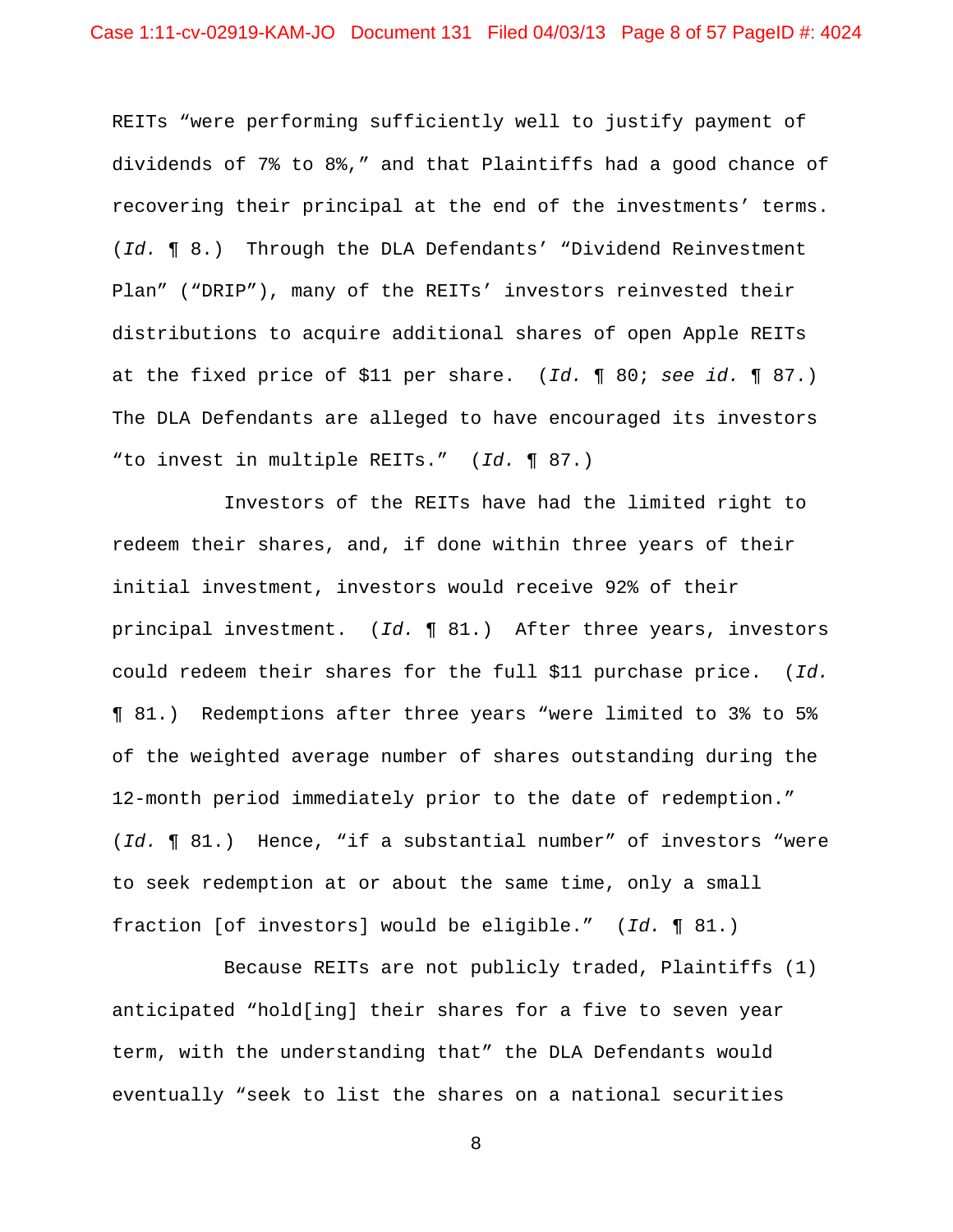Case 1:11-cv-02919-KAM-JO Document 131 Filed 04/03/13 Page 9 of 57 PageID #: 4025

exchange"; (2) relied "on the sale of properties or listing for the return of their principal"; and (3) relied "on the disclosures made by [the DLA Defendants] for information about the value of the REITs' shares."<sup>6</sup> (*Id.* ¶ 3.)

 In May 2011, FINRA filed a complaint against the DLA Defendants. $^7$  (Compl. ¶ 9.) After that lawsuit became public,

 $\overline{a}$ 

 $^7$  On October 23, 2012, Plaintiffs filed a letter informing the court that, on October 22, 2012, DLA Defendants and FINRA agreed to a settlement of FINRA's complaint. (ECF No. 126, Pls. Ltr. at 1.) In that letter, Plaintiffs urge the court to take judicial notice of the settlement, which was attached as an exhibit to the letter. (*Id.*; ECF No. 126-1, Settlement.) On October 26, 2012, DLA Defendants filed a letter in opposition to Plaintiffs' request, arguing that the settlement is irrelevant to this case because it does not constitute an adjudication of FINRA's complaint, and DLA Defendants specifically consented to the entry of findings as part of the settlement "without admitting or denying the allegations" of the complaint. (ECF. No. 127, DLA Opp. Ltr. at 1; Settlement.) On October 31, 2012, Apple REIT Defendants filed a letter joining in DLA Defendants' letter, and also noting that no Apple REIT Defendant was a party to the FINRA action. (ECF No. 128, Apple REITs Opp. Ltr.) On November 1, 2012, Plaintiffs filed a response to DLA Defendants' letter, citing cases in which district courts have held that "[t]here is no absolute rule barring a private plaintiff from relying on government *pleadings and proceedings* in order to meet the Rule 9(b) and PSLRA thresholds." (ECF No. 129, Pls. Response Ltr. at 1 (quoting *SEC v. Lee*, 720 F. Supp. 2d 305, 340 (S.D.N.Y. 2010) (emphasis added)).)

 Notwithstanding Plaintiffs' assertions, because DLA Defendants' *settlement* with FINRA "was the result of private bargaining, and there was no hearing or rulings or any form of decision on the merits," it is immaterial to the instant motion. *Lipsky v. Commonwealth United Corp.*, 551 F.2d 887, 894 (2d Cir. 1976). Defendants have not specifically moved to strike references to the FINRA pleadings from the Complaint. Rather, the DLA Defendants oppose the court taking judicial notice of the FINRA settlement as additional pleading of Plaintiffs' allegations. *Cf. In re Platinum & Palladium Commodities Litig.*, 828 F. Supp. 2d 588, 593 (S.D.N.Y. 2011) ("[C]ourts in this Circuit have found repeatedly . . . that references to . . . administrative proceedings that did not result in an adjudication on the merits or legal or permissible findings of fact are, as a matter of law, immaterial." (internal quotation marks omitted)); *see also id.* (collecting cases). Indeed, one of the cases cited by Plaintiffs notes that "a consent judgment *that does not involve any admissions* and that results in . . .

<sup>6</sup> Before the conclusion of the REITs' terms, investors seeking to sell their shares are alleged to have resold them either to the DLA Defendants or "in an inefficient secondary market, usually at severe discounts." (Compl. ¶ 3.) Thus, Plaintiffs were disinclined to sell their shares before the conclusion of the REITs' terms. (*See id.*)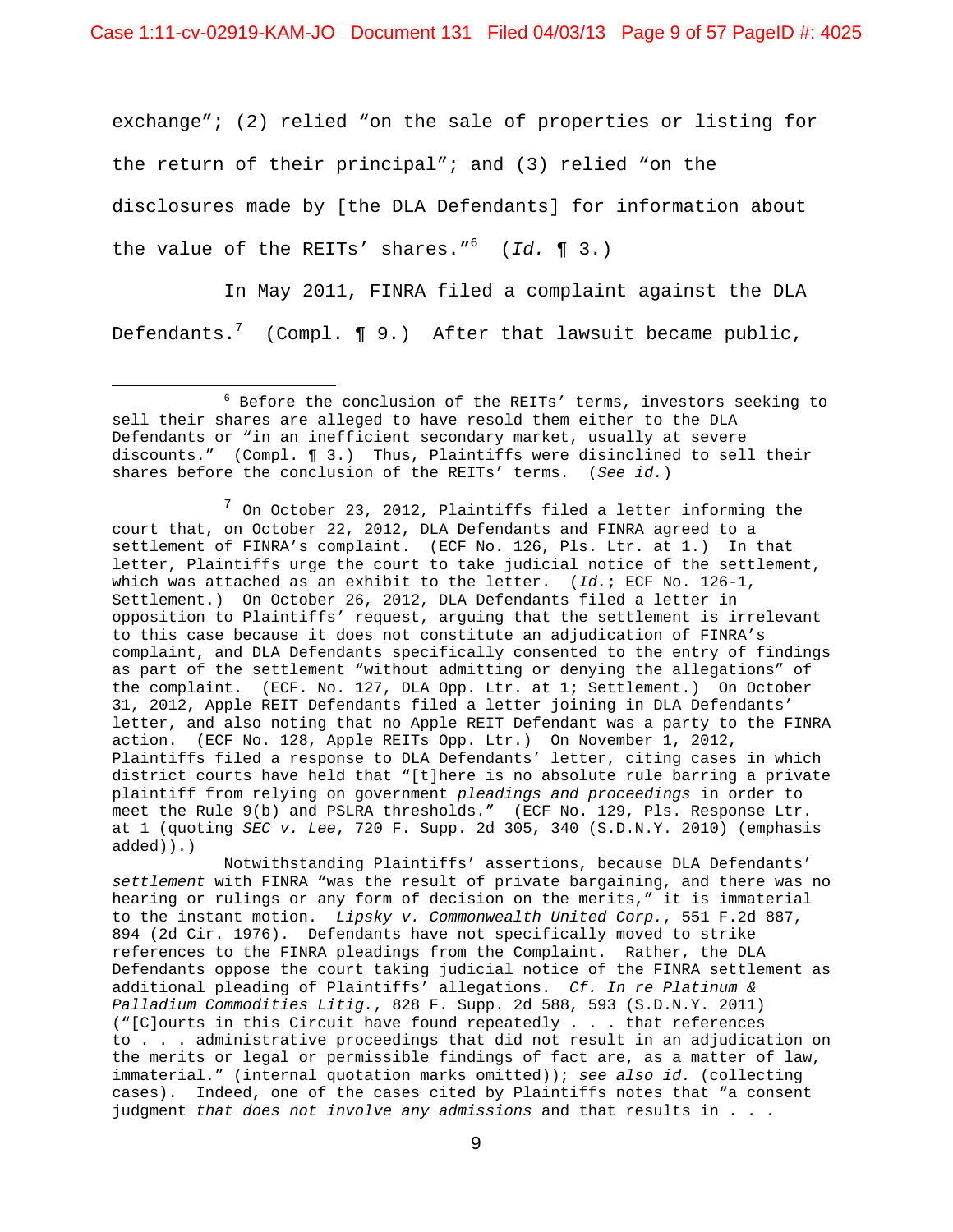"[r]edemption requests for all of the Apple REITs increased significantly, and the Apple REITs [have, as of February 17, 2012, ceased] granting 100% of the requests." (Id. ¶ 171.) "Despite the significant increase in the number of requests" for redemption, in or about October 2011 or February 2012, "REITs Six, Seven, and Eight announced plans to further limit the number of redemption requests that [would] be granted, dropping the . . . 3% to 5% limit down to 2% of the weighted average of outstanding units during the 12-month period immediately prior to the date of redemption." (Id. ¶ 172; see also id. ¶ 81.)

 Following the filing of FINRA's complaint against DLA Defendants, Plaintiffs claim to have determined first that the Defendants "misrepresented the investment objectives of the Apple REITs, the dividend payment policy of the Apple REITs, and the value of their Apple REIT investments." (*Id.* ¶ 10.) All of the Apple REITs' stated investment objectives included "maximiz[ing] shareholder value by achieving long-term growth in cash distributions to [their] shareholders," "acquiring incomeproducing real estate," and "maximiz[ing] current and long-term net income and the value of [their] assets." (*Id.* ¶¶ 6, 10, 76.) Nevertheless, Plaintiffs claim, the REITs

 $\overline{a}$ 

penalties is just as frequently viewed . . . as a cost of doing business imposed by having to maintain a working relationship with a regulatory agency, *rather than as any indication of where the real truth lies.*" *SEC v. Citigroup Global Mkts. Inc.*, 827 F. Supp. 2d 328, 333 (S.D.N.Y. 2011) (emphasis added). Therefore, the court declines to take judicial notice of DLA Defendants' settlement with FINRA.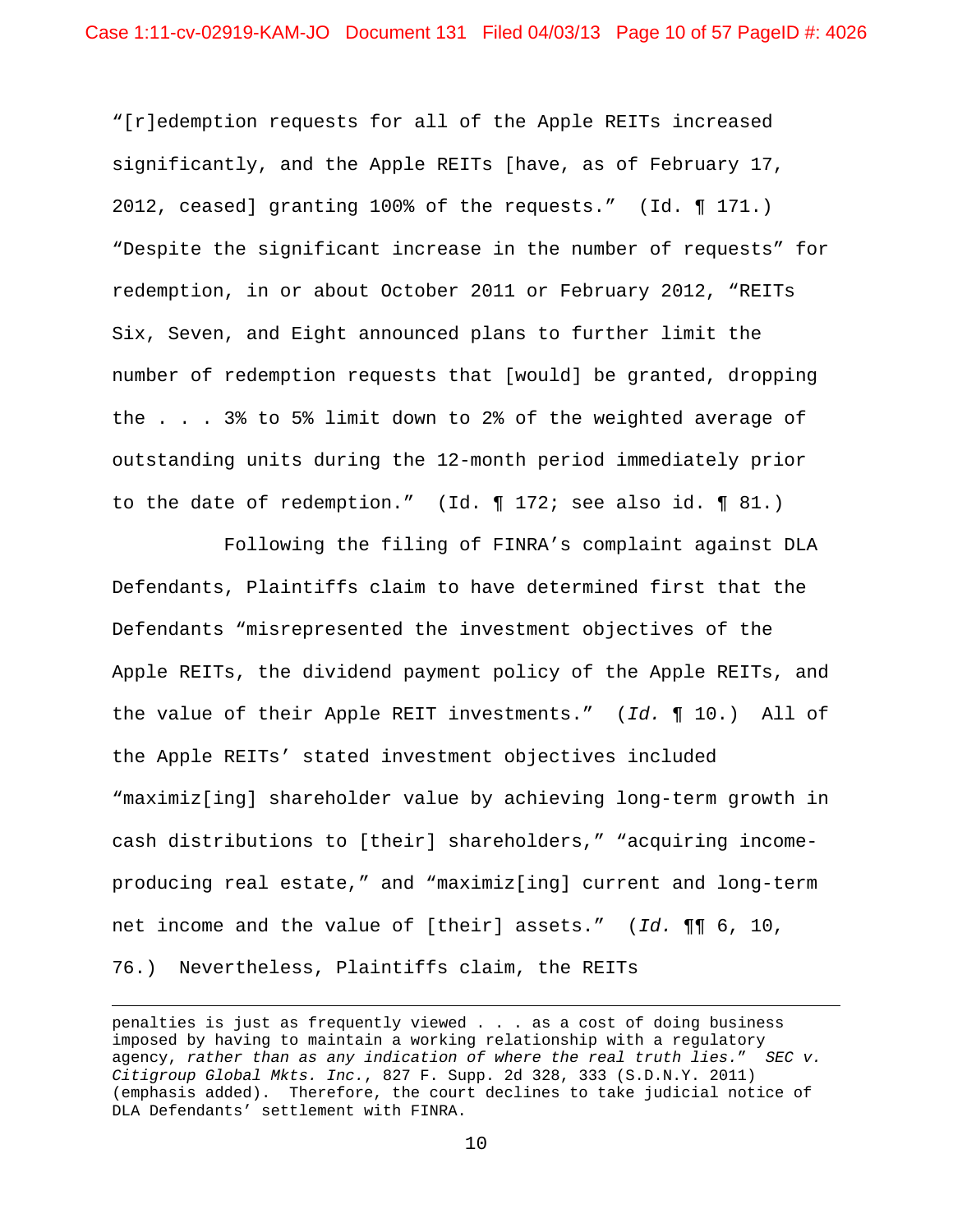pursued a policy of maintaining a steady 7% to 8% rate of distributions, without regard to the ability of the REIT to fund the distributions from operating income. The Apple REIT's distribution policy was dictated by Defendants' interest in carrying on continuous sales of the REITs and the need for new capital to fund distributions to maintain the appearance that the REITs were operating profitably. The Apple REITs set distribution rates to be competitive with other non-traded REITs and paid distributions without regard to profitability, even as they acquired properties at prices they knew could not conceivably justify the level of distributions they were paying. Defendants nevertheless continued to solicit new investments from Plaintiffs and other investors using offering materials that contained false and misleading statements about the Apple REITs' investment objectives and coy references to the possibility they might return capital in the form of distributions for some limited period of time.

(*Id.*  $\P$  11; *see id.*  $\P$  79.)<sup>8</sup> Plaintiffs claim that the stated

investment objectives were not followed because "the Apple REITs

 $\overline{a}$ 

"[E]ven as the market peaked in 2007, Apple REITs Six and Seven were not generating sufficient income to consistently pay 7% to 8% dividends to investors from operating cash.

. . . . Returning capital to investors and taking on debt that must be serviced out of future income and new investor proceeds limited the REITs' ability to acquire income-producing assets, and thus to generate future income for distribution to investors, and reduced the value of the shares."); *id.* ¶¶ 104-05 (second alteration in Offering Documents) ("The offering documents [for each REIT offering, which include the registration statements, the prospectuses, and the prospectus supplements,] say that '[d]istributions will be at the discretion of our board [of directors]' and 'will depend on

<sup>8</sup> (*See also* Compl. ¶ 100):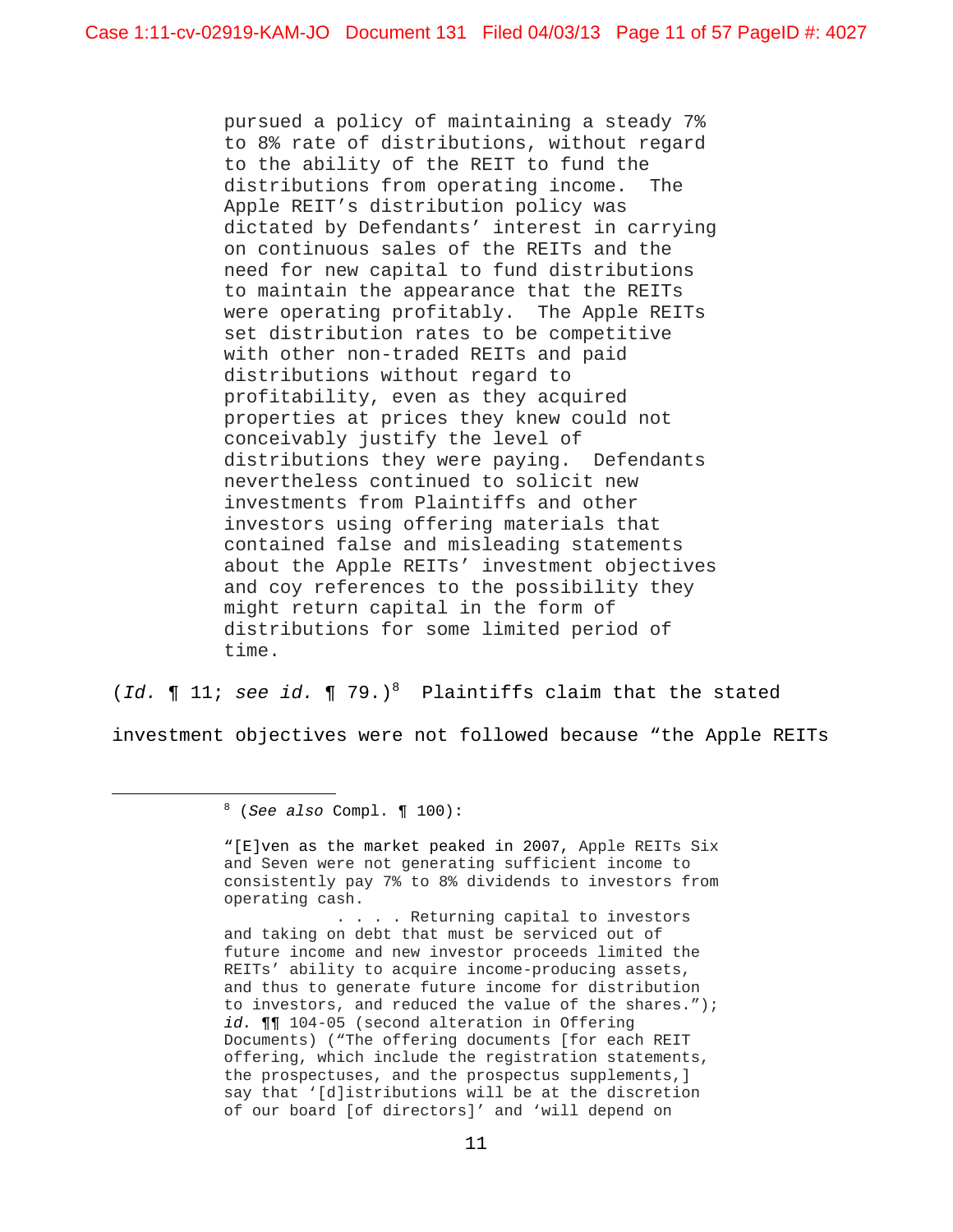operated in a manner inconsistent with" those objectives, as opposed to "the result of mismanagement or changes in investment objectives that occurred after Defendants had solicited Plaintiffs' investments." (*Id.* ¶ 10.)

 Plaintiffs second claim that the REITs' disclosures "did not fairly appraise [*sic*] Plaintiffs of the following alleged investment objectives and policies implemented in operating earlier Apple REITs," as well as REITs Six through Ten:

> [A]cquiring properties at prices that ensured Apple REIT investors would lose a substantial portion of their principal unless the properties appreciated greatly in value; depleting the capital raised from investors to pay distributions at rates that far exceeded the operating income generated by the properties; and depleting capital to repurchase at inflated values the shares tendered by earlier investors who wished to liquidate their interests, in order to prevent the development of a secondary market in which Apple REIT shares traded for less than their stated value.

(*Id.* ¶ 12.)

1

 Plaintiffs third allege that the following acts and practices of the Defendants "compounded the misleading

> factors including: gross revenue we receive from our properties, our operating expenses, our interest expenses incurred in borrowing, capital expenditures, and our need for cash reserves.' In fact, [however,] the boards set distribution rates at a level that would promote further sales of Apple REIT shares and be competitive with other non-traded REITs."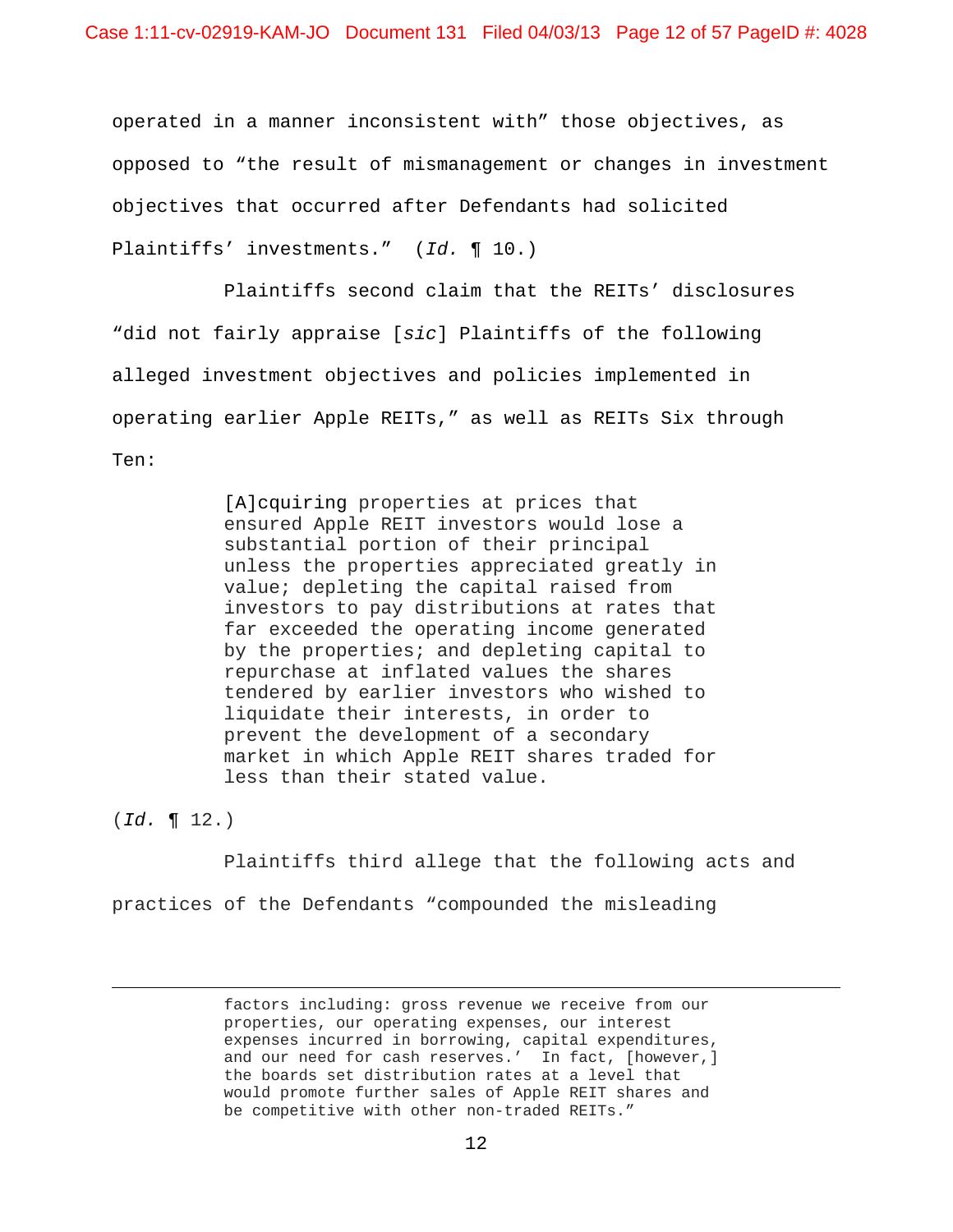impressions created by the written disclosures Defendants circulated to" the Plaintiffs:

> DLA's marketing and sales presentations emphasized that investors could repose trust and confidence in David Lerner and his sales operatives; that David Lerner had developed a desirable "middle ground" investment strategy that permitted investors to achieve reasonable rates of return without assuming undue risks; that no investor had ever lost a penny investing in Apple REITs; that the Apple REITs paid attractive rates of return in comparison to other alternatives available to retail investors; that investments in the Apple REITs were desirable because they were shielded from fluctuations in the stock market; that Apple REIT investments would prove profitable because the REITs were acquiring highly desirable properties at attractive prices without incurring debt; and that the Apple REITs were appropriate investments for conservative, income oriented investors.<sup>9</sup>

(*Id.* ¶ 13.) Plaintiffs claim that these alleged misrepresentations were material because Plaintiffs relied upon them. (*See id.* ¶ 3.) In addition, Plaintiffs claim that although the REITs' shares were worth much less than \$11, the DLA Defendants' monthly customer account statements valued all of the Apple REITs at the market price and market value of \$11 until May 2011. (*Id.* ¶¶ 13, 78.) Subsequent to the May 2011 FINRA complaint, the DLA Defendants replaced the \$11 valuation on the statements with "not priced," "deleted the explanation of

<u>.</u>

<sup>9</sup> (*See also* Compl. ¶ 7 ("Plaintiffs were told the Apple REITs were safe, conservative investments that would protect their savings from the volatility of the stock market," "that previous Apple REITs had a track record of paying dividends at a rate of return in the range of 7% to 8%").)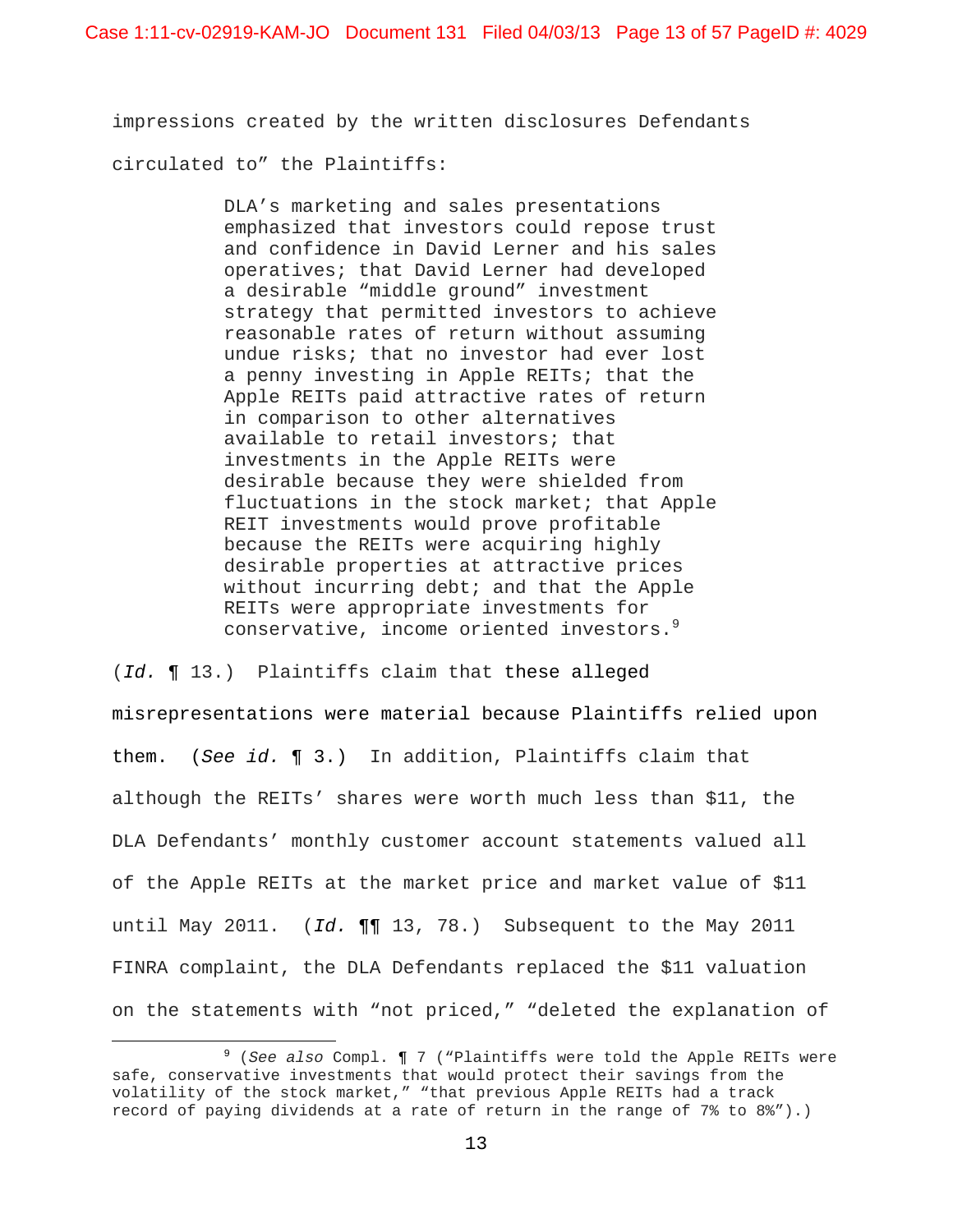how the share value was calculated from the statements, and gave no explanation for the change to 'not priced.'" (*Id.* ¶¶ 13, 78, 173.)

 Lastly, the Apple REIT Defendants are alleged to be jointly responsible for the DLA Defendants' alleged wrongdoings based on their contractual relationships. (*See id.* ¶¶ 187-94.)

## **2. Substantive Claims**

 Plaintiffs' thirteen-count complaint asserts the following claims:

 Count One, asserted on behalf of Proposed Class Plaintiffs who acquired Apple REIT Ten shares and were damaged by misrepresentations or omissions of material facts in REIT Ten's registration statement, alleges that the DLA Defendants, REIT Ten, and those who served on the board of directors of REIT Ten violated section 11. (*Id.* ¶¶ 198-207.)

 Count Two, asserted on behalf of Proposed Class Plaintiffs who acquired REIT Nine and/or Ten shares and were damaged by misrepresentations or omissions of material facts in REIT Nine and/or Ten's prospectuses or oral representations, alleges that the DLA Defendants and REIT Nine and Ten violated section 12(a)(2). (*Id.* ¶¶ 208-19.)

 Count Three, asserted on behalf of Proposed Class Plaintiffs who acquired REIT Nine shares and were damaged by misrepresentations or omissions of material facts in REIT Nine's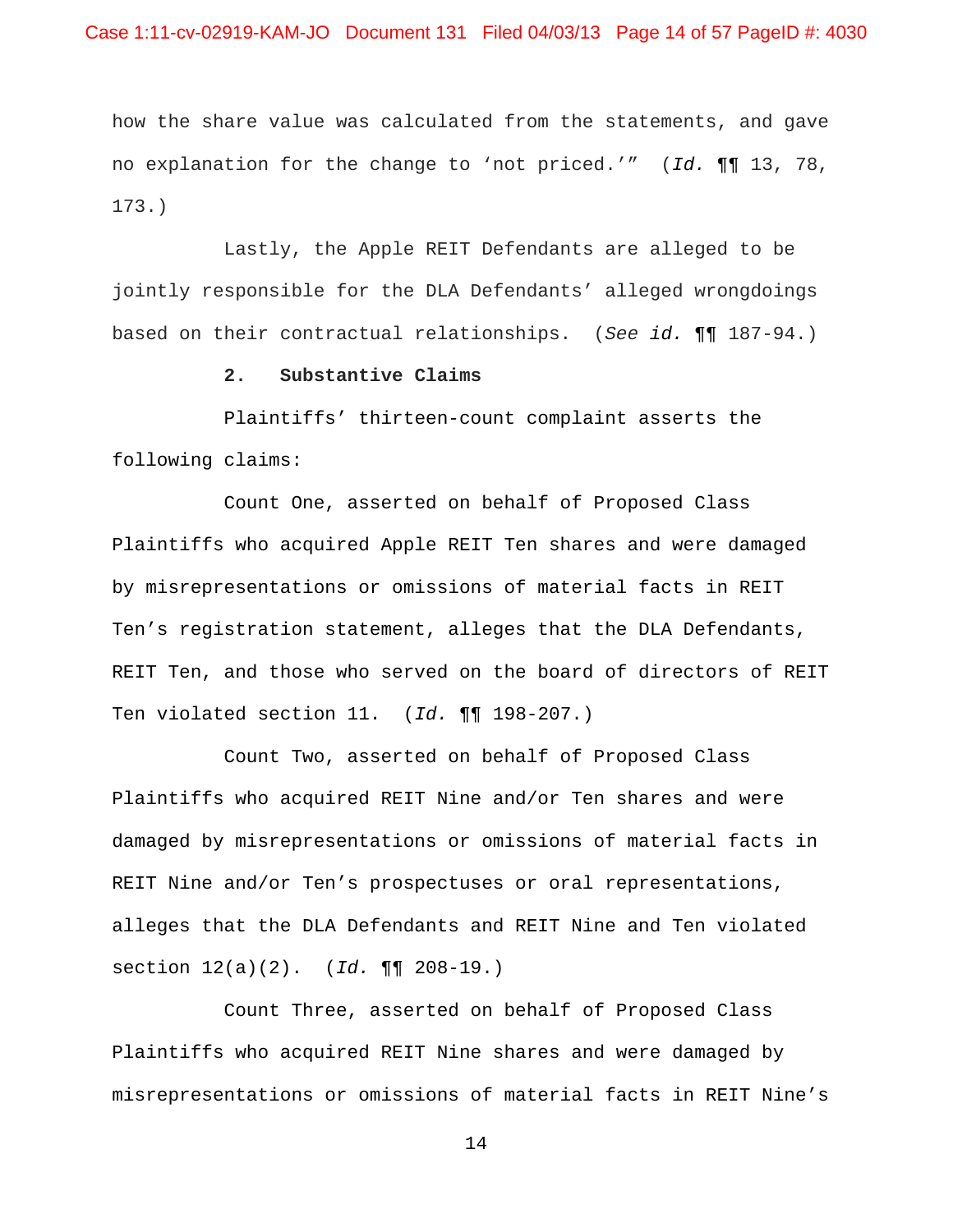Case 1:11-cv-02919-KAM-JO Document 131 Filed 04/03/13 Page 15 of 57 PageID #: 4031

prospectuses and/or oral representations, alleges that Apple Nine Advisors, Apple Suites Realty Group, Apple Fund Management, and Apple REIT Officers Waters, Wily, Kern, and Matson violated section 15. (*Id.* ¶¶ 220-23.)

 Count Four, asserted on behalf of Proposed Class Plaintiffs who acquired REIT Ten shares and were damaged by misrepresentations or omissions of material facts in REIT Ten's registration statements, prospectuses, or oral representations, alleges that Apple Ten Advisors, Apple Suites Realty Group, Apple Fund Management, Apple REIT Officers Colton, Hall, Keating, Rosenfeld, and Adams violated section 15. (*Id.* ¶¶ 224- 27.)

 Count Five, asserted on behalf of Proposed Class Plaintiffs who acquired REIT Nine and/or Ten shares and were damaged by misrepresentations or omissions of material facts in REIT Nine and/or Ten's prospectuses or oral representations and/or REIT Ten's registration statement, alleges that Lerner violated section 15. (*Id.* ¶¶ 228-31.)

 Count Six alleges that DLA Defendants breached their common law fiduciary duty and/or aided and abetted that breach. (*Id.* ¶¶ 232-38.)

 Count Seven alleges that the Apple Individuals breached their fiduciary duty under the REIT's bylaws and the North American Securities Administrators Association's Policy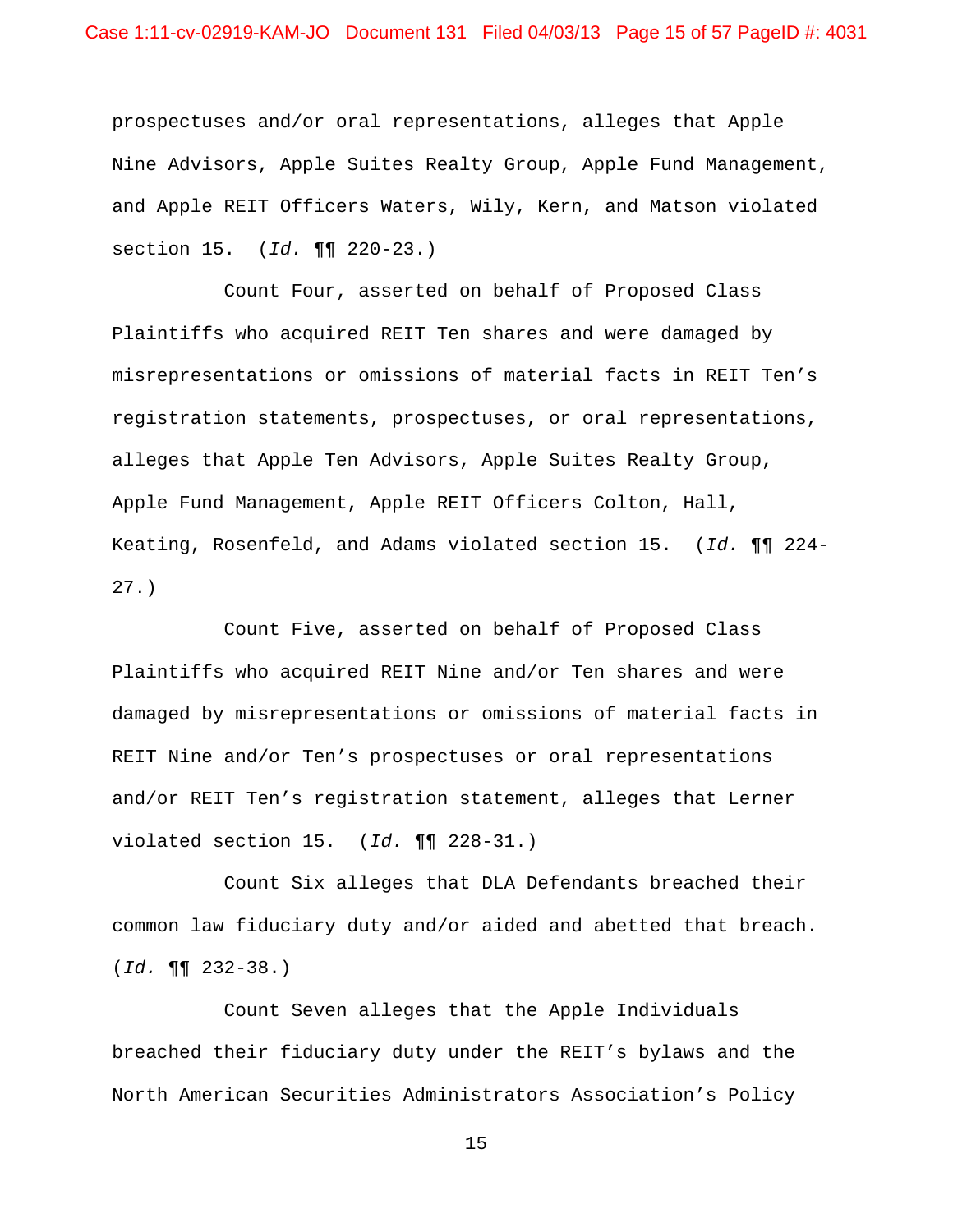Regarding Real Estate Investment Trusts, that Apple Affiliates aided and abetted that breach, and that Apple Individuals and Apple Affiliates aided and abetted the DLA Defendants' breach of fiduciary duty. (*Id.* ¶¶ 239-44.)

 Count Eight alleges common law unjust enrichment on behalf of all Plaintiffs against Defendants. *(Id.* ¶¶ 245-50.)

 Count Nine alleges common law negligence and breach of various federal and state laws "and applicable industry rules, regulations, and regulatory notices issued by FINRA or its predecessor, the National Association of Securities Dealers ("NASD"), including FINRA Rules 2010, 2020, 2710, and NASD Rules 2210 and 2310 against the Defendants. (*Id.* ¶¶ 251-55.)

 Count Ten, asserted by individual plaintiff Berger on behalf of Connecticut Subclass Members, alleges that the DLA Defendants, Lerner, and REITs Eight, Nine, and Ten violated the Connecticut Uniform Securities Act ("CUSA"), Conn. Gen. Stat. § 36b-4(a)(2) (misrepresentation or omission of a material fact made in connection with an offer, a sale, or a purchase of a security). (*Id.* ¶¶ 256-60.)

 Count Eleven, asserted by individual plaintiff Berger on behalf of Connecticut Subclass Members, alleges that the Apple Individuals, DLA Defendants, and REITs Eight, Nine, and Ten violated the CUSA, Conn. Gen. Stat. § 36b-5(a)(2), by misrepresenting or omitting a material fact in connection with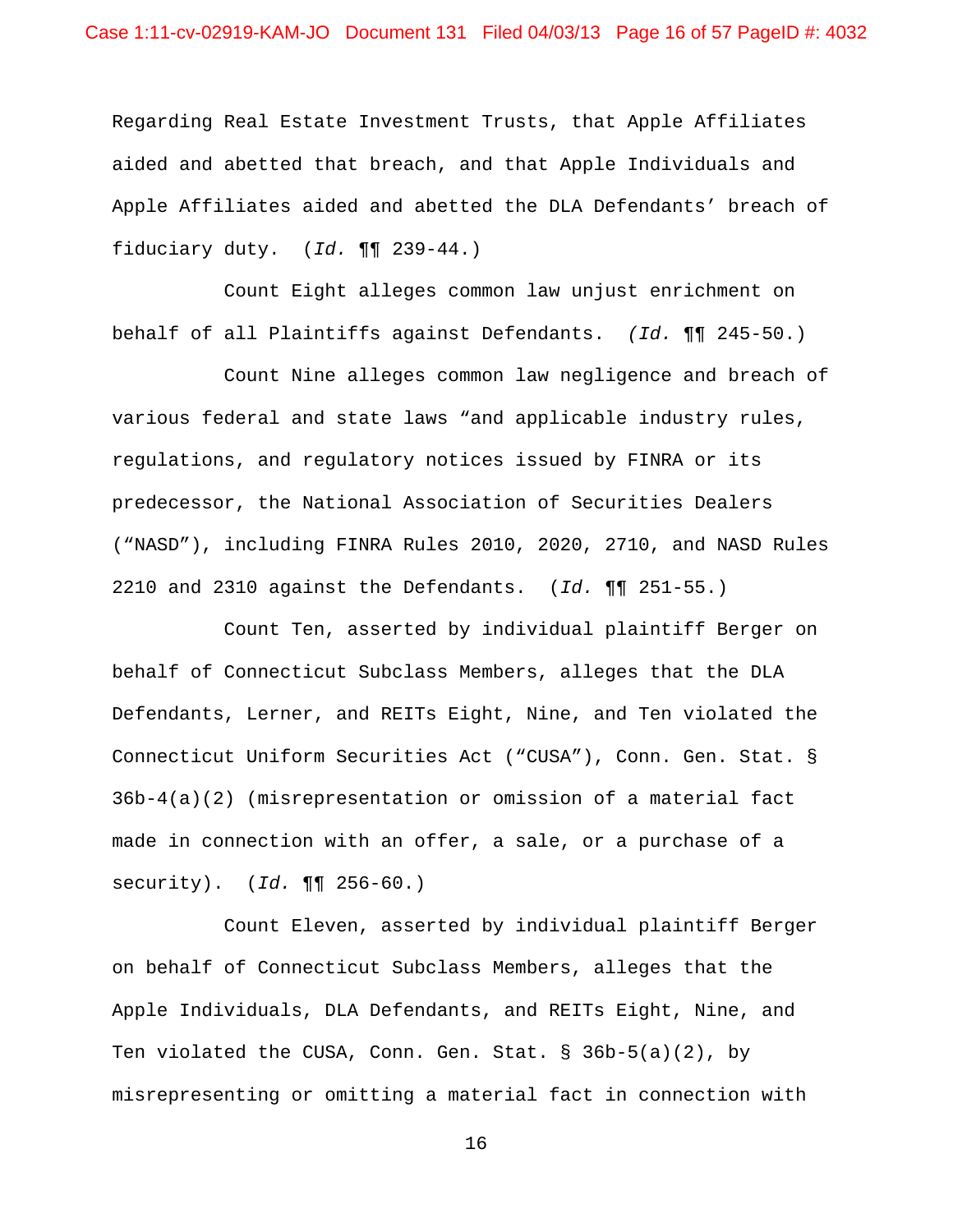advising another as to the value, purchase, or sale of a security, and  $\S$  36b-5(f), by engaging in dishonest or unethical practices in connection with investment security advice. (*Id.*  $\P\P$  261-67.)

 Count Twelve, asserted by individual plaintiff Berger on behalf of Connecticut Subclass Members, alleges that the Apple Individuals, DLA Defendants, and REITs Eight, Nine, and Ten violated the CUSA, Conn. Gen. Stat. § 36b-29(a)(2), by misrepresenting or omitting a material fact in connection with an offer or sale of a security. (*Id.* ¶¶ 268-75.)

 Count Thirteen, asserted by individual plaintiff Murray on behalf of Florida Subclass Members, alleges that the Apple Individuals, DLA Defendants, and REITs Eight, Nine, and Ten violated the Florida Securities Investor Protection Act ("FSIPA"), Fla. Stat. § 517.301(1)(a), by obtaining money or property by means of a misrepresentation or omission of a material fact in connection with investment security advice or an offer, sale, or purchase of a security. (*Id.* ¶¶ 276-81.)

#### **DISCUSSION**

### **I. Standard for Rule 12(b)(6) Motion to Dismiss**

 Rule 12(b)(6) provides for the dismissal of a cause of action if plaintiff's complaint fails "to state a claim upon which relief can be granted." Fed. R. Civ. P. 12(b)(6). In order to survive a motion to dismiss, "a complaint must contain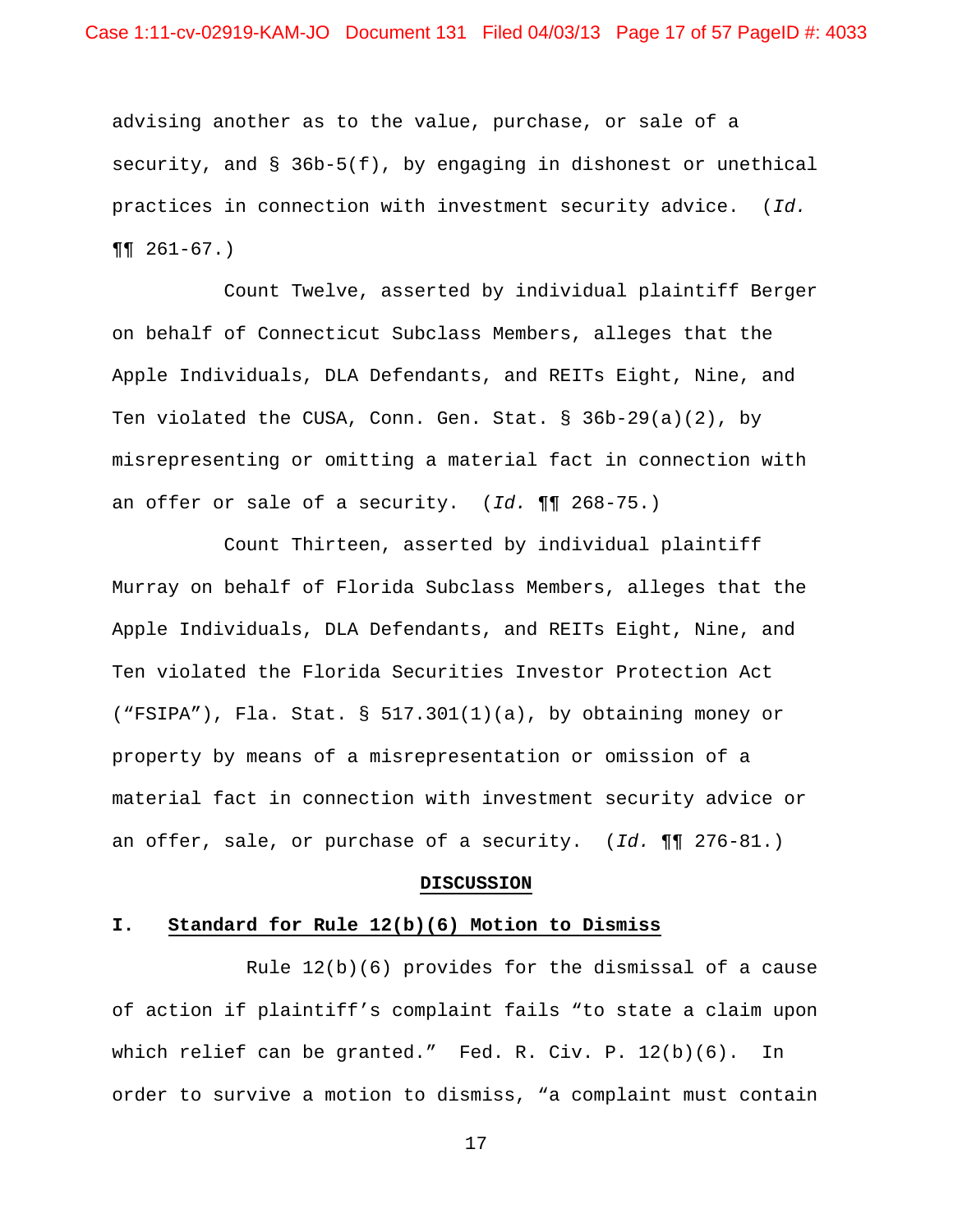sufficient factual matter, accepted as true, to 'state a claim to relief that is plausible on its face.'" *Ashcroft v. Iqbal*, 556 U.S. 662, 678 (2009) (quoting *Bell Atl. Corp. v. Twombly*, 550 U.S. 544, 570 (2007)). To determine whether a complaint states a plausible claim for relief, the Supreme Court has suggested a "'two-pronged approach.'" *Hayden v. Paterson*, 594 F.3d 150, 161 (2d Cir. 2010) (quoting *Iqbal*, 556 U.S. at 679). First, a court should begin "by identifying pleadings that, because they are no more than conclusions, are not entitled to the assumption of truth." *Iqbal*, 556 U.S. at 679 ("While legal conclusions can provide the framework of a complaint, they must be supported by factual allegations."). Second, "[w]hen there are well-pleaded factual allegations, a court should assume their veracity and then determine whether they plausibly give rise to an entitlement to relief." *Id.*

The plausibility determination is "a context-specific task that requires the reviewing court to draw on its judicial experience and common sense." *Id.* A claim is plausible "when the plaintiff pleads factual content that allows the court to draw the reasonable inference that the defendant is liable for the misconduct alleged." *Id.* at 678. The plausibility standard, however, does not require a showing of a "probability" of misconduct, but it does demand more than a "sheer possibility that a defendant has acted unlawfully." *Id*.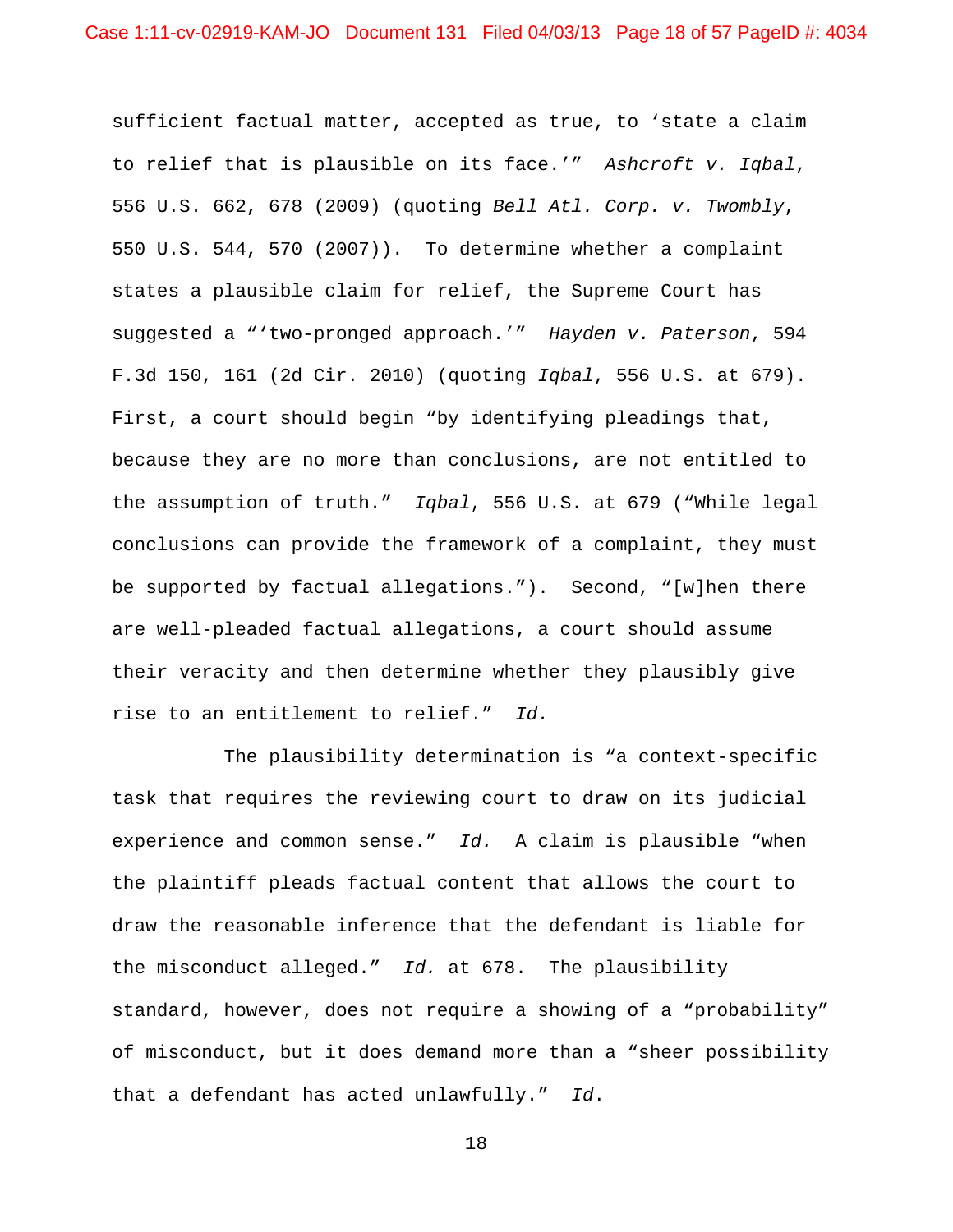A well-pleaded complaint may survive a motion to dismiss even where "it strikes a savvy judge that actual proof of those facts is improbable, and that a recovery is very remote and unlikely." *Twombly*, 550 U.S. at 556 (citation and internal quotation marks omitted). This is because the court's function is "not to weigh the evidence that might be presented at trial but merely to determine whether the complaint itself is legally sufficient." *Goldman v. Belden*, 754 F.2d 1059, 1067 (2d Cir. 1985).

In conducting such an assessment on a Rule  $12(b)(6)$ motion to dismiss, courts must "'accept as true all allegations in the complaint and draw all reasonable inferences in favor of the non-moving party.'" *Vietnam Ass'n for Victims of Agent Orange v. Dow Chem. Co.*, 517 F.3d 104, 115 (2d Cir. 2008) (citation omitted); *Starr v. Sony BMG Music Entm't*, 592 F.3d 314, 321 (2d Cir. 2010). Further, courts may consider "the full text of documents that are quoted in the complaint or documents that the plaintiff either possessed or knew about and relied upon in bringing the suit." *Holmes v. Air Line Pilots Ass'n*, 745 F. Supp. 2d 176, 193 (E.D.N.Y. 2010) (internal quotations marks omitted).

When assessing the sufficiency of claims under sections 11 and 12(a)(2) of the Securities Act, "the structure of the analysis is guided by a preliminary inquiry into the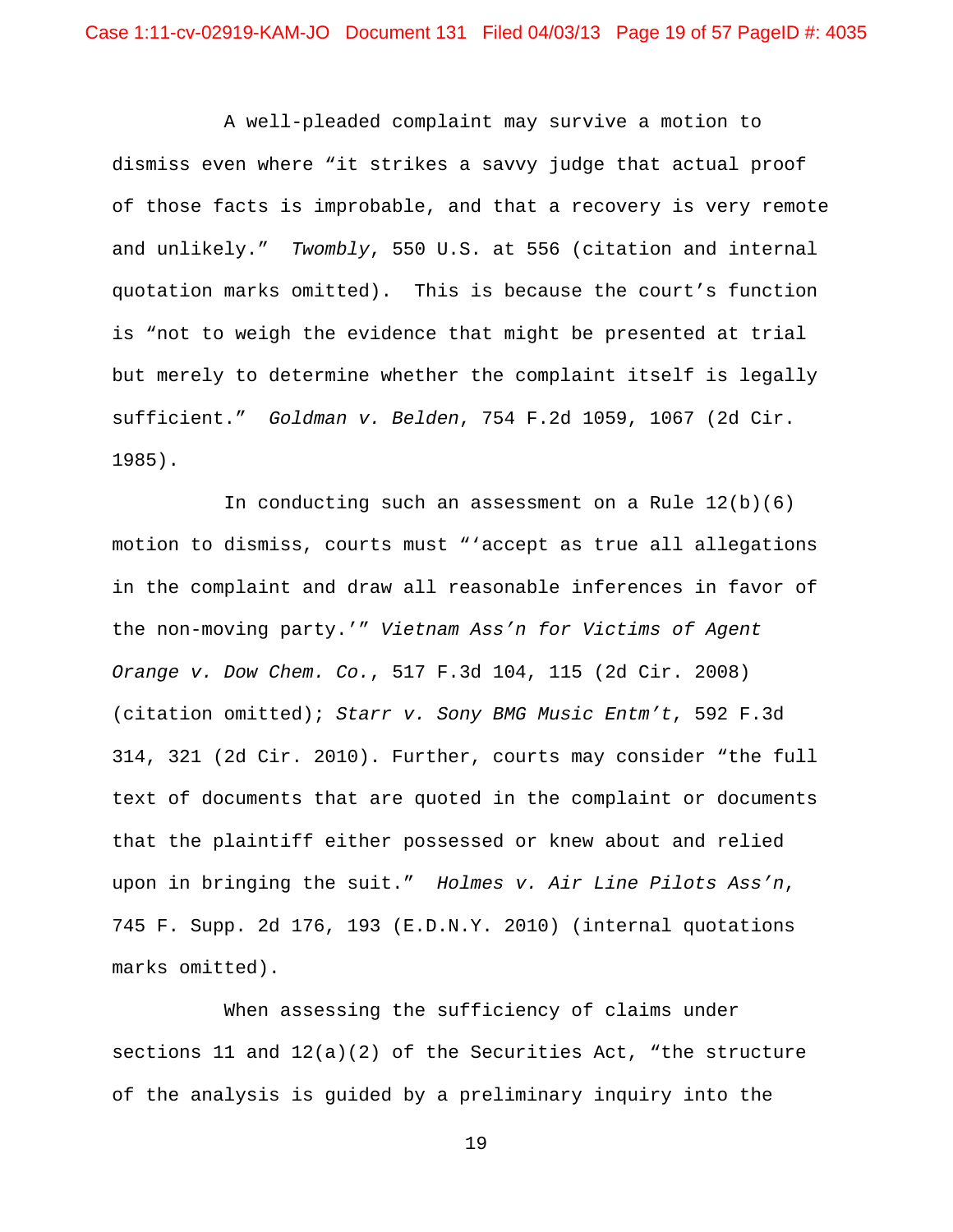nature of the plaintiff's allegations. Where the claims are 'premised on allegations of fraud,' the allegations must satisfy the heightened particularity requirements of Rule 9(b) of the Federal Rules of Civil Procedure." *In re Morgan Stanley Info. Fund Sec. Litig.*, 592 F.3d 347, 358 (2d Cir. 2010) (internal citation omitted). However, where, as in this case, a plaintiff's claims are not premised on allegations of fraud, (*see generally* Compl.), Rule 8(a) governs the complaint and "notice pleading supported by facially plausible factual allegations is all that is required--nothing more, nothing less" *Id.*

# **II. Defendants' Motions to Dismiss**<sup>10</sup>

 $\overline{a}$ 

 "[I]n securities actions, the Court may consider 'public disclosure documents required by law to be, and that have been, filed with the SEC, and documents that the plaintiffs either possessed or knew about and upon which they relied in bringing the suit.'" *Sedona Corp. v. Ladenburg Thalmann & Co.*, No. 03 Civ. 3120, 2005 U.S. Dist. LEXIS 16382, at \*17 (S.D.N.Y.

<sup>&</sup>lt;sup>10</sup> Although the three groups of Defendants filed separate motions to dismiss, in addition to the arguments made in each group's own motion, Defendants incorporate by reference the arguments made in each other's moving papers. (*See* ECF No. 118, DLA Defendants' Reply Mem. of Law in Supp. of Mot. to Dismiss ("DLA Reply") at 15 n.20; ECF No. 108, Apple REITs' Mem. of Law in Supp. of Mot. to Dismiss ("REITs Mem.") at 1 n.1; Apple Individuals and Affiliates' Mem. of Law in Supp. of Mot. to Dismiss ("Individuals Mem.") at 1 n.1.) Further, because the claims against Defendants substantially overlap and derive from the same body of operative facts, Plaintiffs oppose all three motions in a single opposition brief. (*See generally* ECF No. 116, Plaintiffs' Mem. of Law in Opp. to Defendants' Mots. to Dismiss ("Pls. Opp.").) Therefore, the court refers to Defendants collectively throughout this opinion, unless otherwise noted.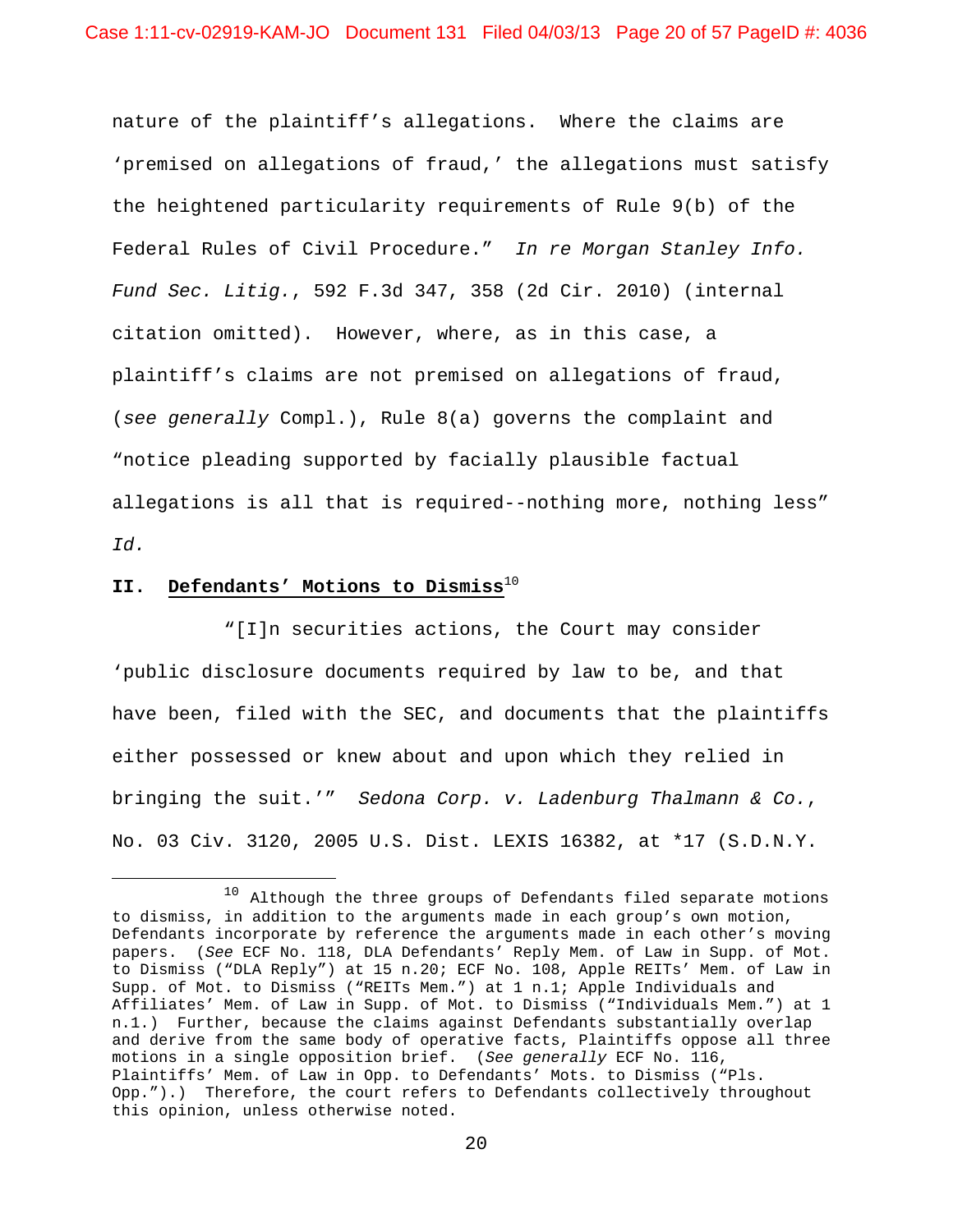Aug. 8, 2005) (quoting *Rothman v. Gregor*, 220 F.3d 81, 89 (2d Cir. 2000)). The PSLRA further provides that "[o]n any motion to dismiss . . . , the court shall consider any statement cited in the complaint and any cautionary statement accompanying [a] forward-looking statement, which [is] not subject to material dispute, cited by the defendant." 15 U.S.C. § 78u-5(e).

 In its consideration of Defendants' motions to dismiss and Plaintiffs' opposition thereto, the court has carefully reviewed the extensive exhibits submitted by the parties. These exhibits include the Apple REITs' prospectuses and supplements; Form  $10-Q$ ,  $10-K$ , and  $8-K$  filings by the REITs to the SEC; "Subscription Agreements" by which investors certify to having received the prospectus; the "Acknowledgment of Risk" forms executed by the individual Plaintiffs; and charts by the parties that summarize the various disclosures at issue in this action. (*See generally* ECF No. 117, Decl. of Michael D. Blanchard in Supp. of DLA Defendants' Mot. to Dismiss ("Blanchard Decl.") Exs. A-K; ECF No. 116-2, Decl. of Dena C. Sharp in Supp. of Pls.' Opp. to Mots. to Dismiss ("Sharp Decl.") Exs. A-K.)

# **A. Plaintiffs' Claims for Violations of Sections 11 and 12(a)(2) of the Securities Act**

 Defendants argue that each of Plaintiffs' claims pursuant to sections 11 and  $12(a)(2)$  of the Securities Act fail as a matter of law. (*See generally* ECF No. 115, DLA Defendants'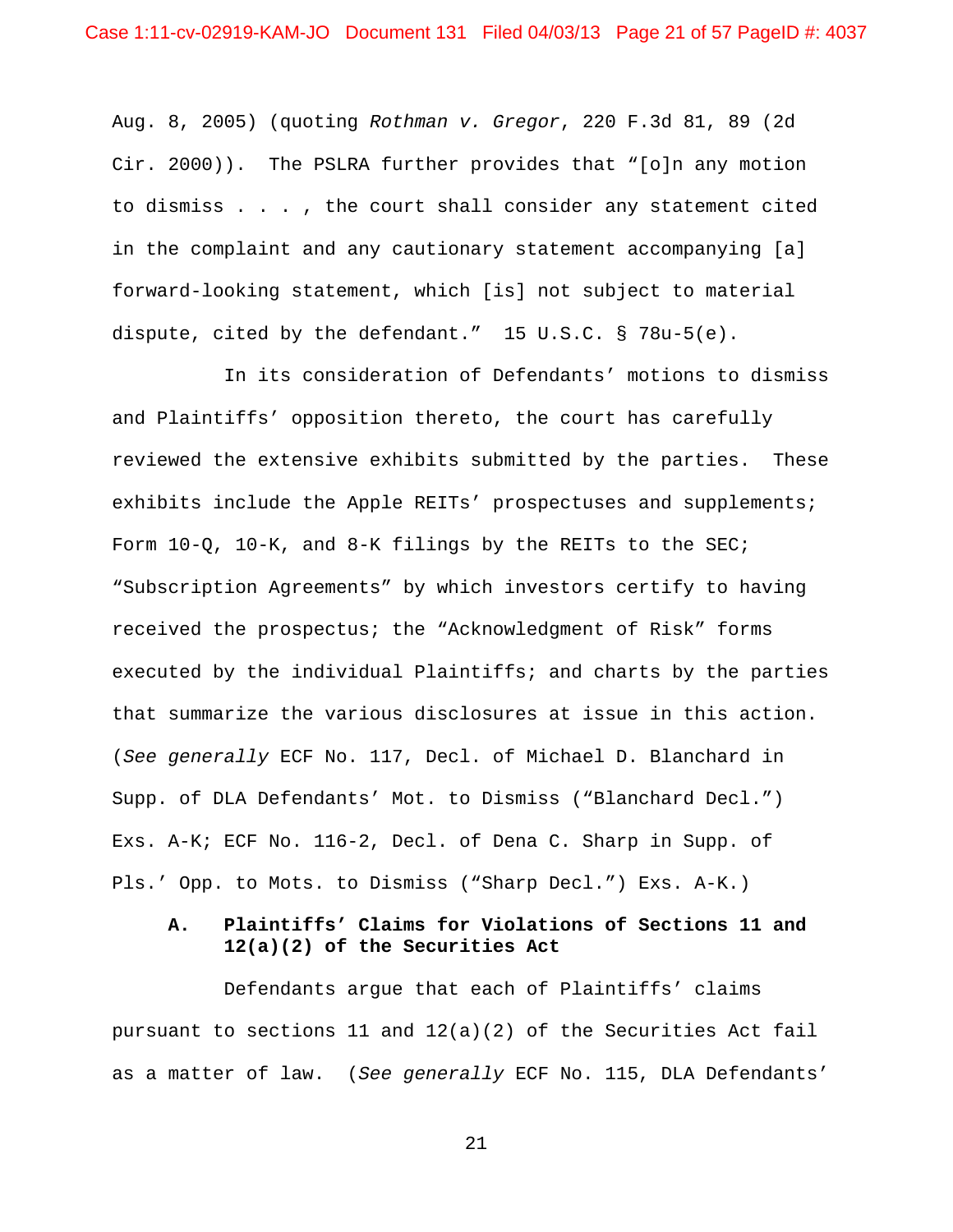Mem. of Law in Supp. of Mot. to Dismiss ("DLA Mem.") at 13-23.) Plaintiffs counter that the Complaint adequately pleads claims against Defendants pursuant to sections 11 and 12(a)(2). (*See generally* Pls. Opp. at 20-49.) Each of Plaintiffs' claims is addressed below.

## **1. Actionable Misrepresentations or Omissions**

 **"**Sections 11 [and] 12(a)(2) . . . of the Securities Act impose liability on certain participants in a registered securities offering when the publicly filed documents used during the offering contain material misstatements or omissions. Section 11 applies to registration statements, and section 12(a)(2) applies to prospectuses and oral communications." *In re Morgan Stanley*, 592 F.3d at 358 (citing 15 U.S.C. §§ 77k(a), 77l(a)(2).)

 Section 11 "prohibits materially misleading statements or omissions in registration statements filed with the SEC." *Id.*

> To state a claim under section 11, the plaintiff must allege that: (1) she purchased a registered security, either directly from the issuer or in the aftermarket following the offering; (2) the defendant participated in the offering in a manner sufficient to give rise to liability under section 11; and (3) the registration statement "contained an untrue statement of a material fact or omitted to state a material fact required to be stated therein or necessary to make the statements therein not misleading."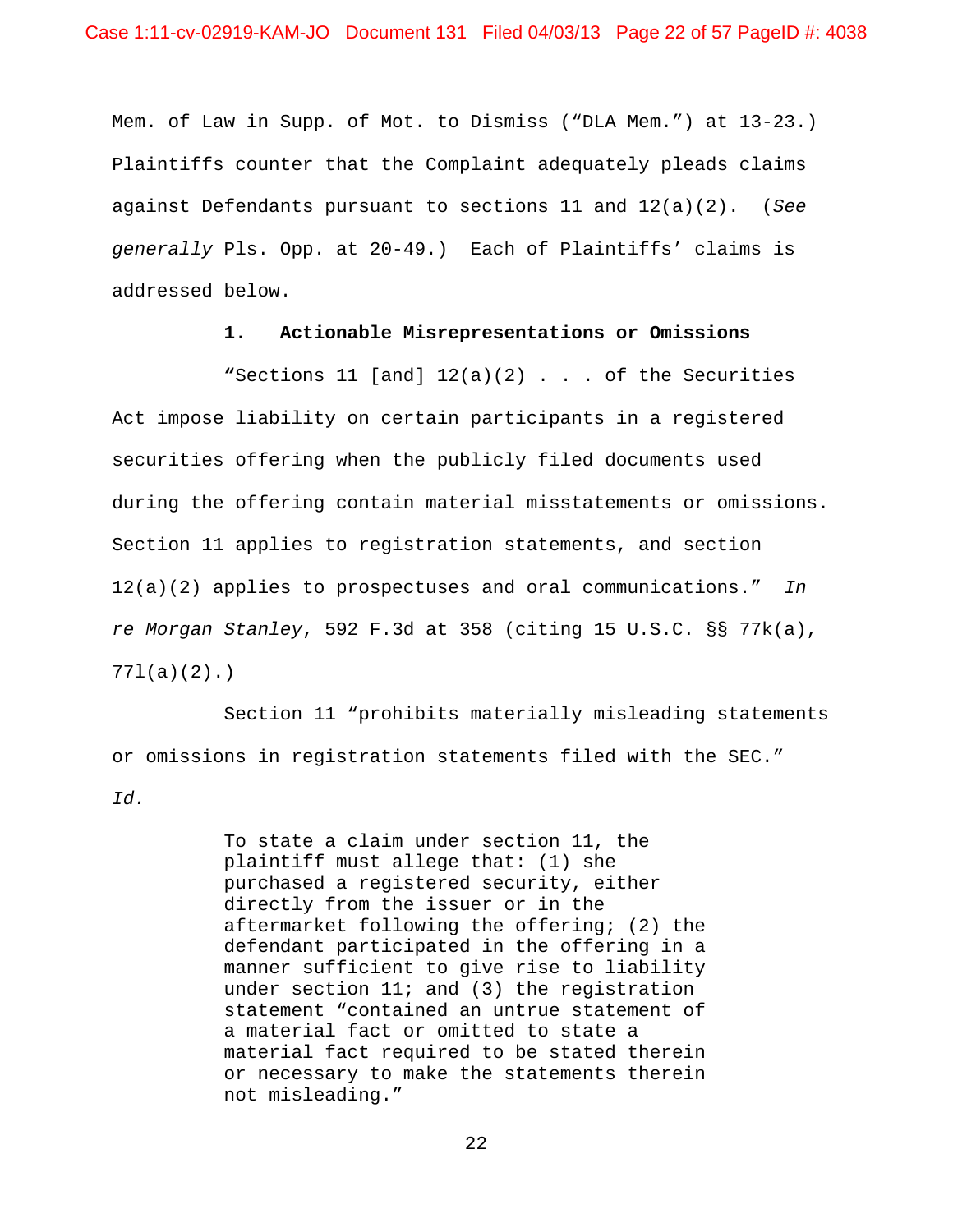*Id.* at 358-59 (quoting 15 U.S.C. § 77k(a)). Section 11 "places a relatively minimal burden on a plaintiff," and is "designed to assure compliance with the disclosure provisions of the [Securities] Act by imposing a stringent standard of liability on the parties who play a direct role in a registered offering." *Herman & Maclean v. Huddleston*, 459 U.S. 375, 381-82 (1983).

 "Section 12(a)(2) provides similar redress where the securities at issue were sold using prospectuses or oral communications that contain material misstatements or omissions." *In re Morgan Stanley*, 592 F.3d at 359. "[T]he elements of a prima facie claim under section  $12(a)(2)$  are: (1) the defendant is a 'statutory seller'; (2) the sale was effectuated 'by means of a prospectus or oral communication'; and (3) the prospectus or oral communication 'include[d] an untrue statement of a material fact or omit[ted] to state a material fact necessary in order to make the statements, in the light of the circumstances under which they were made, not misleading.'" *Id.* (quoting 15 U.S.C. § 77*l*(a)(2)). Defendants do not dispute that they qualify as "statutory sellers" pursuant to section 12(a)(2). (*See generally* DLA Mem.; Apple REIT Mem.; Apple Individuals Mem.)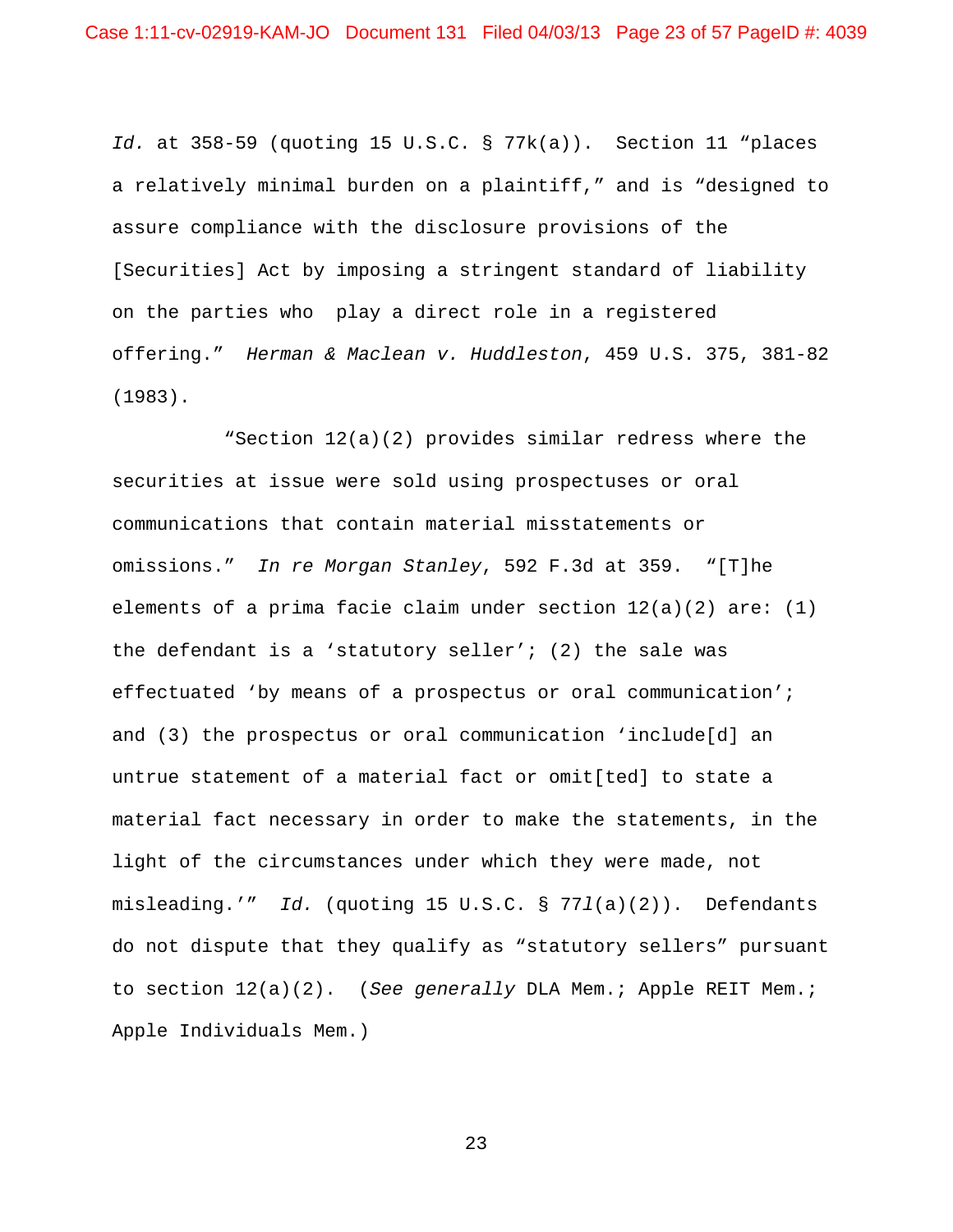In determining whether a securities offeror's statements are actionable under sections 11 and  $12(a)(2)$ , a court analyzes

> the allegedly fraudulent materials in their entirety to determine whether a reasonable investor would have been misled. The touchstone of the inquiry is not whether isolated statements within a document were true, but whether defendants' representations or omissions, considered together and in context, would affect the total mix of information and thereby mislead a reasonable investor regarding the nature of the securities offered.

*Rombach v. Chang*, 355 F.3d 164, 173 (2d Cir. 2004) (quoting *Halperin v. Ebanker USA.com, Inc.*, 295 F.3d 352, 357 (2d Cir. 2002)).

 Finally, "unlike securities fraud claims pursuant to section 10(b) of the Securities Exchange Act of 1934, plaintiffs bringing claims under sections 11 and 12(a)(2) need not allege scienter, reliance, or loss causation." *In re Morgan Stanley*, 592 F.3d at 359 (internal citation omitted).

*a. The REITs' "Investment Objectives"*

 The Apple REITs' stated in their prospectuses that their investment objectives included "maximiz[ing] shareholder value by achieving long-term growth in cash distributions to [their] shareholders,'" "acquiring income-producing real estate," and "'maximiz[ing] current and long-term net income and the value of [shareholders'] assets." (Compl. ¶¶ 6, 10, 76.)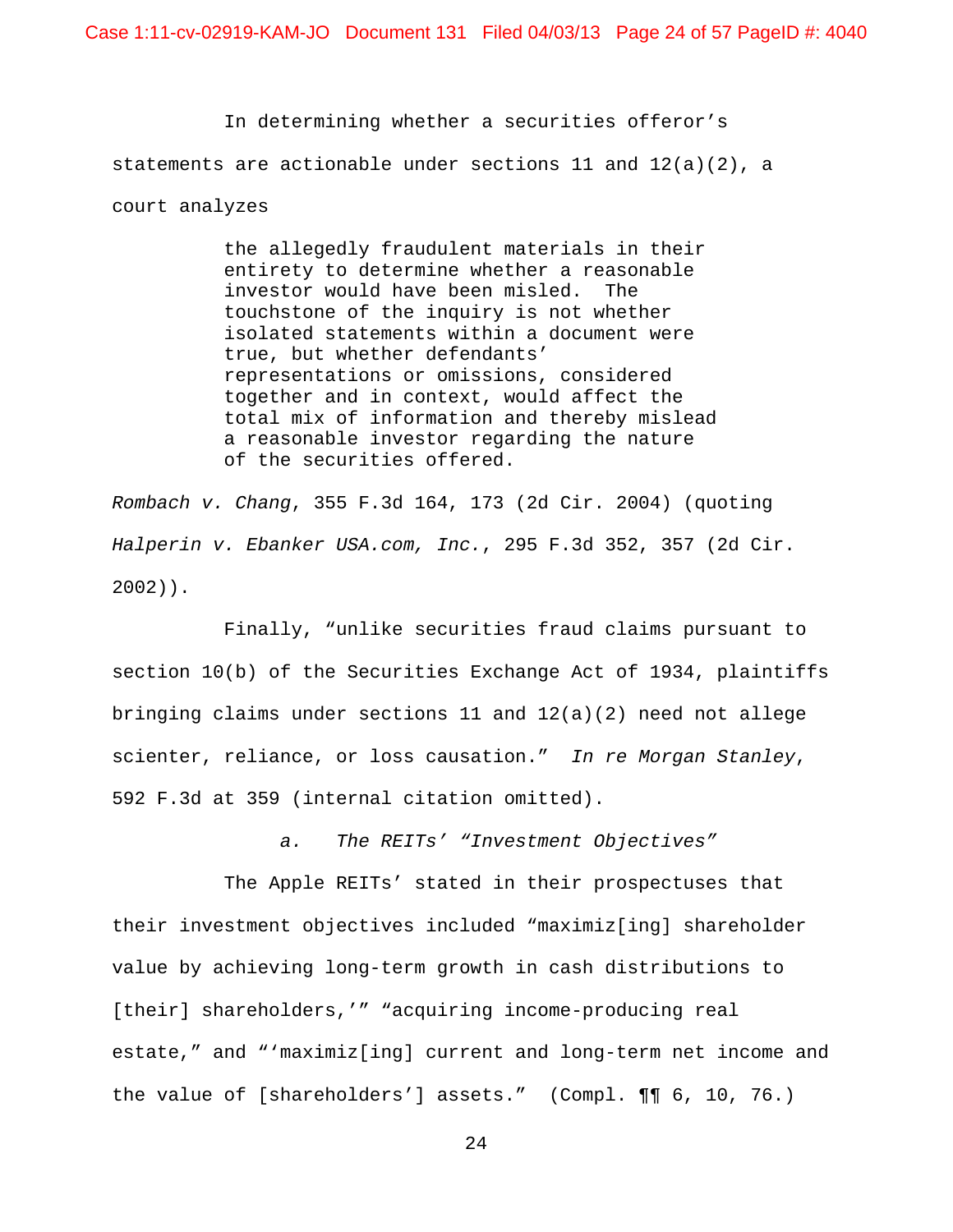Plaintiffs claim that the REITs' stated investment objectives constitute material misstatements or omissions because "defendants' true intention was to maintain the appearance that the REITs were profitable to continue selling shares and collecting fees." (*Id.* Counts One, Two; Pls. Opp. at 28.) The court finds that plaintiffs fail to state a claim that the REITs' investment objectives constitute material misstatements or omissions.

 The court first notes that to the extent Plaintiffs claim that Defendants intentionally hid their true intentions from investors and "at no time intended to, or did operate the REITs" according to the REITs' investment objectives, (*id.* at 23), this claim could only sound in fraud under section 10(b) of the 1934 Act, which Plaintiffs have not adequately pleaded pursuant to the heightened particularity requirement of Rule 9(b), *Apple v. Atlantic Yards Dev. Co. LLC.*, No. 11-CV-5550, 2012 U.S. Dist. LEXIS 84281, at \*21 (E.D.N.Y. June 18, 2012) (citing *Shields v. Citytrust Bancorp, Inc.*, 25 F.3d 1124, 1128 (2d Cir. 1994)). Indeed, Plaintiffs disclaim any intent to allege fraud under section 10(b) in this action. (Pls. Opp. at 19 n.5.)

 Second, if Plaintiffs cannot and do not intend to allege intentional fraud, then claims that "[t]he REITs acquired properties that did not generate sufficient income to pay the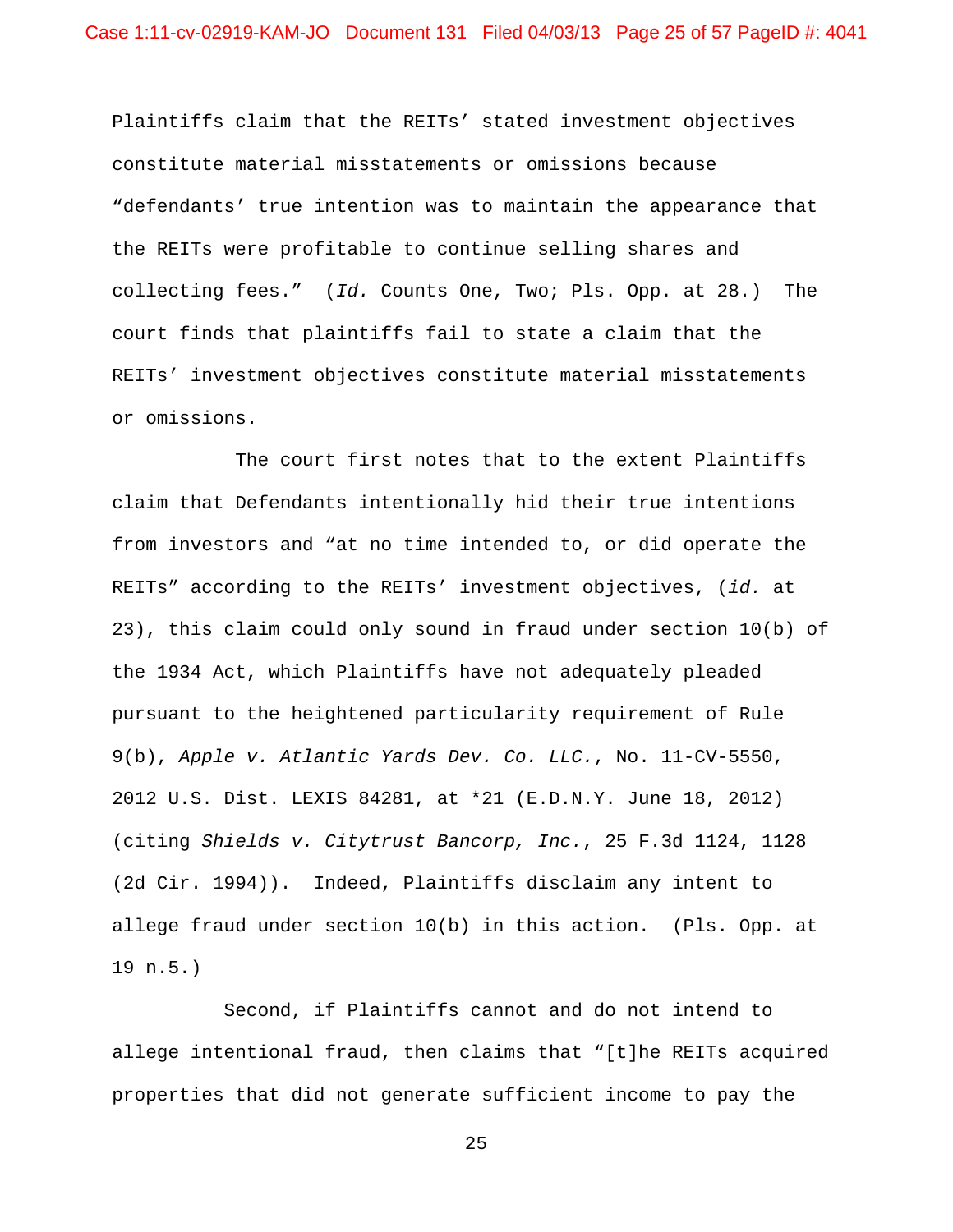distributions [to shareholders] with cash," (Compl. at 97), must be viewed as "allegations constituting nothing more than assertions of general mismanagement, or nondisclosures of mismanagement, [which] cannot support claims under . . . §§ 11 and 12 of the Securities Act," *In re Donna Karan Int'l Secs. Litig.*, No. 97-CV-2011, 1998 U.S. Dist. LEXIS 22435, at \*25 (E.D.N.Y. Aug. 14, 1998); *see also Field v. Trump*, 850 F.2d 938, 948 (2d Cir. 1988) ("Allegations that a defendant failed to disclose facts material only to support an action for breach of state-law fiduciary duties ordinarily do not state a claim under the federal securities laws.").

 Third, it is well-established that "the investment objective announces the goal of the Fund, rather than a promise to investors. The investment objective is not the type of statement that a reasonable investor would consider important in deciding whether or not to invest." *In re Alliance North Am. Gov't Income Trust, Inc. Sec. Litig.*, 1996 U.S. Dist. LEXIS 14209, at \*12 (S.D.N.Y. Sept. 26, 1996); *see also San Leandro Emergency Medical Group Profit Sharing Plan v. Philip Morris Cos.*, 75 F.3d 801, 811 (2d Cir. 1996) (finding statements in marketing plans that defendant was "optimistic" and "expected" to do well was "puffery [that] cannot . . . constitute actionable statements under the securities laws."). Further, pursuant to the "bespeaks caution" doctrine and the PSLRA's safe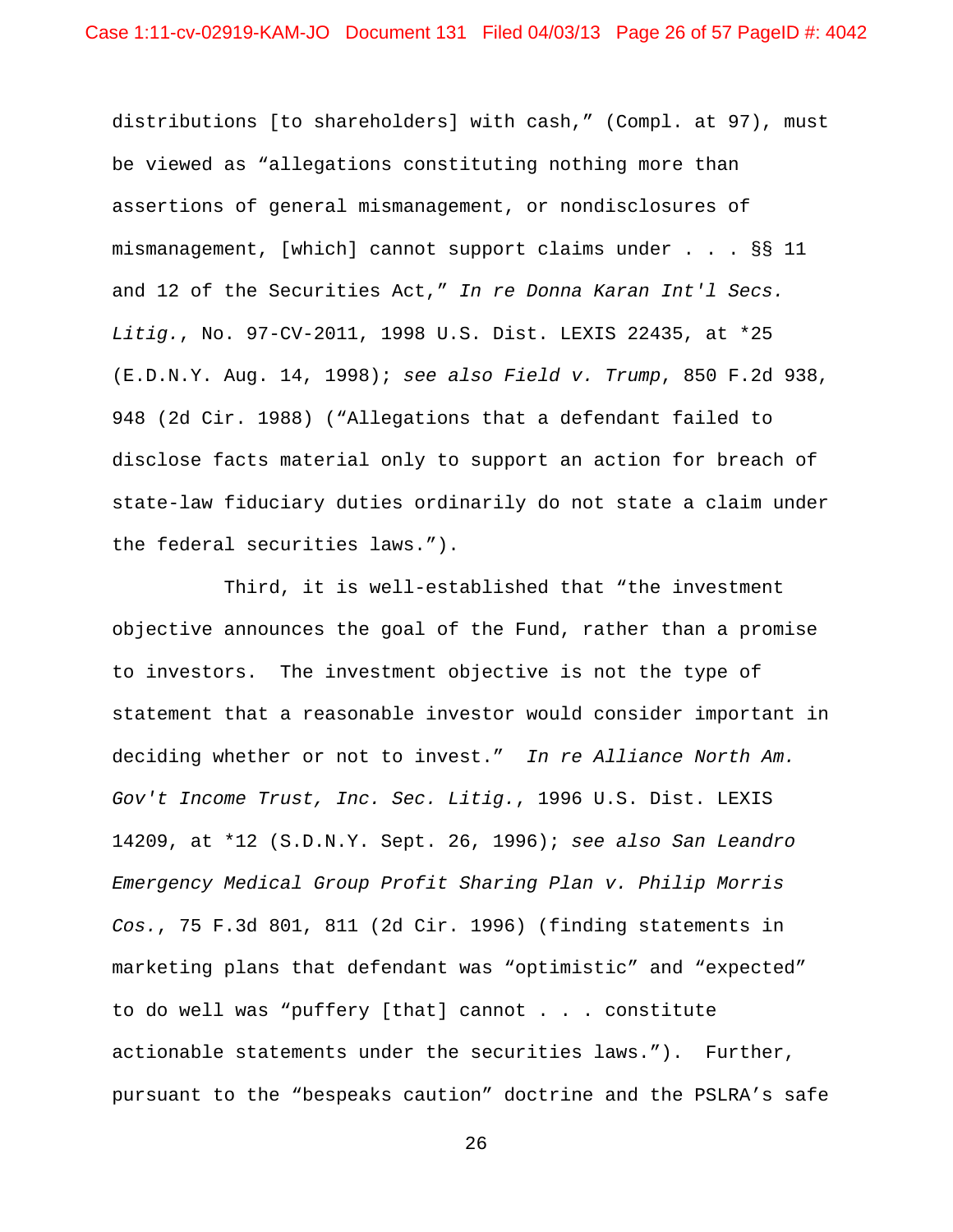harbor provision applicable to Plaintiffs' claims, a statement is not actionable where it is (1) identified as a forwardlooking statement and accompanied by meaningful cautionary statements; (2) immaterial; or (3) not made with actual knowledge that the statement was false or misleading. *See* 15 U.S.C. § 77z-2(c). The Apple REITs expressly caution in their prospectuses that their objectives are forward-looking. (*See, e.g.*, Blanchard Decl. Ex. E at 15 (Apple REIT Ten prospectus: "We are a thinly-capitalized company and, as a result, you cannot be sure . . . if we will achieve the investment objectives described in this prospectus.").)

 The cases cited by Plaintiffs in support of their claims regarding the Apple REITs' investment objectives are predominantly from courts outside of the Second Circuit, and are, at any rate, factually distinguishable from this case. For instance, in *Jones v. National Distillers & Chem. Corp.*, the district court denied defendant's motion for summary judgment because issues of material fact remained as to, *inter alia*, the defendant's failure to disclose the present fact that its board authorized higher payment for certain shares. 484 F. Supp. 679, 682-83 (S.D.N.Y. 1979). Likewise, *In re Evergreen Ultra Short Opportunities Fund Sec. Litig.*, the plaintiffs' sufficiently pleaded misstatements of present fact, such as the defendant mutual fund's average portfolio duration and percentage of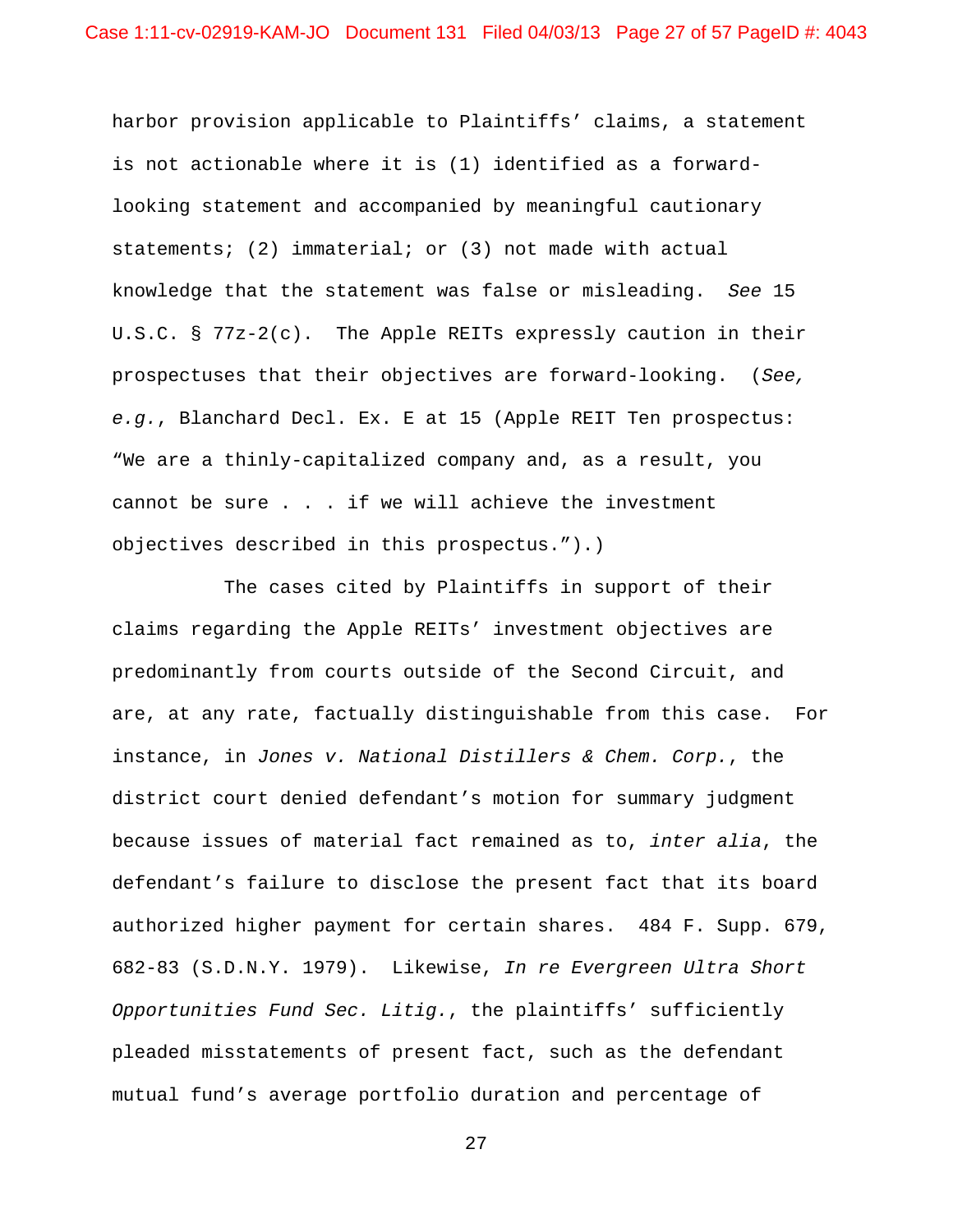assets invested in certain securities. 705 F. Supp. 2d 86, 92 (D. Mass. 2010); *see also In re Charles Schwab Corp. Sec. Litig.*, 257 F.R.D. 534, 542 (N.D. Cal. 2009) (same). In contrast, the Apple REITs' investment objectives contained no present and quantifiable statements of obviously aspirational fact; rather, the REITs' investment objectives consist of the type of open-ended "puffery [that] cannot have misled a reasonable investor to believe that the company had irrevocably committed itself to one particular strategy." *San Leandro*, 75 F.3d at 811; (*see, e.g.*, Compl. at 97 (Amendments to registration statements for REITs Eight, Nine, Ten: "We seek to maximize current and long-term net income and the value of our assets").)

 Having considered whether the Apple REITs' investment objectives "together and in context, would affect the total mix of information and thereby mislead a reasonable investor regarding the nature of the securities offered," the court concludes that the objectives do not constitute actionable misrepresentations or omissions. *Rombach*, 355 F.3d at 173 (quotations marks omitted).

# *b. The REITs' Disclosure of Distribution Policies*

 Plaintiffs claim that "statements in the Apple REIT Nine and Ten offering documents about the policy of payment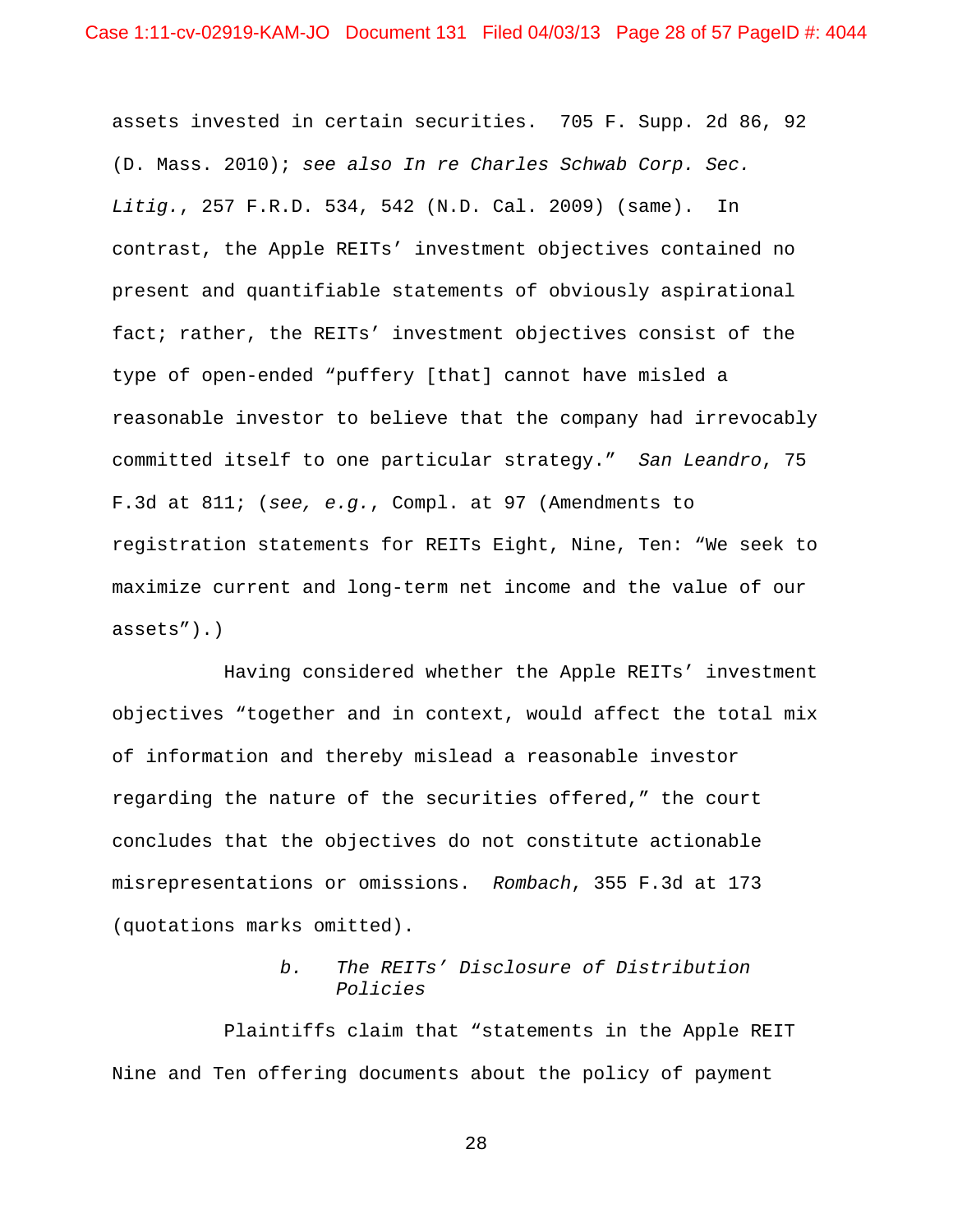distributions to shareholders were misleading." (Compl. Counts One, Two; Pls. Opp. at 29.) The court finds that Plaintiffs' claim fails as a matter of law.

 The Apple REITs disclosed in their offering documents and other filings that distributions may be paid from offering proceeds, as well as the historic record of past REITs' distribution sources, no fewer than 127 times. (*See generally* Blanchard Decl. Ex. G at 8-57 (excerpts of disclosures from the Apple REITs' SEC filings concerning the payment of distributions from sources other than operating income).) For instance, Prospectus Supplement 7 for Apple REIT Six, dated October 23, 2004, discloses in no uncertain terms that of the \$867,000 in dividends (or distributions) paid to shareholders through June 30, 2004, "substantially the entire dividend was a return of capital." (Blanchard Decl. Ex. G at 8.) There are dozens of similarly unambiguous disclosures throughout the prospectuses and other public filings of each REIT at issue here. (*See, e.g.*, *id.* at 5 (Apple REIT Nine prospectus: "Our distributions to our shareholders may not be sourced from operating cash flow but instead from *offering proceeds* or indebtedness, which (to the extent it occurs) will decrease our distributions in the future." (emphasis added)); *id.* at 7 (Apple REIT Ten prospectus: "While we will seek generally to make distributions from our cash generated from operations, we might make distributions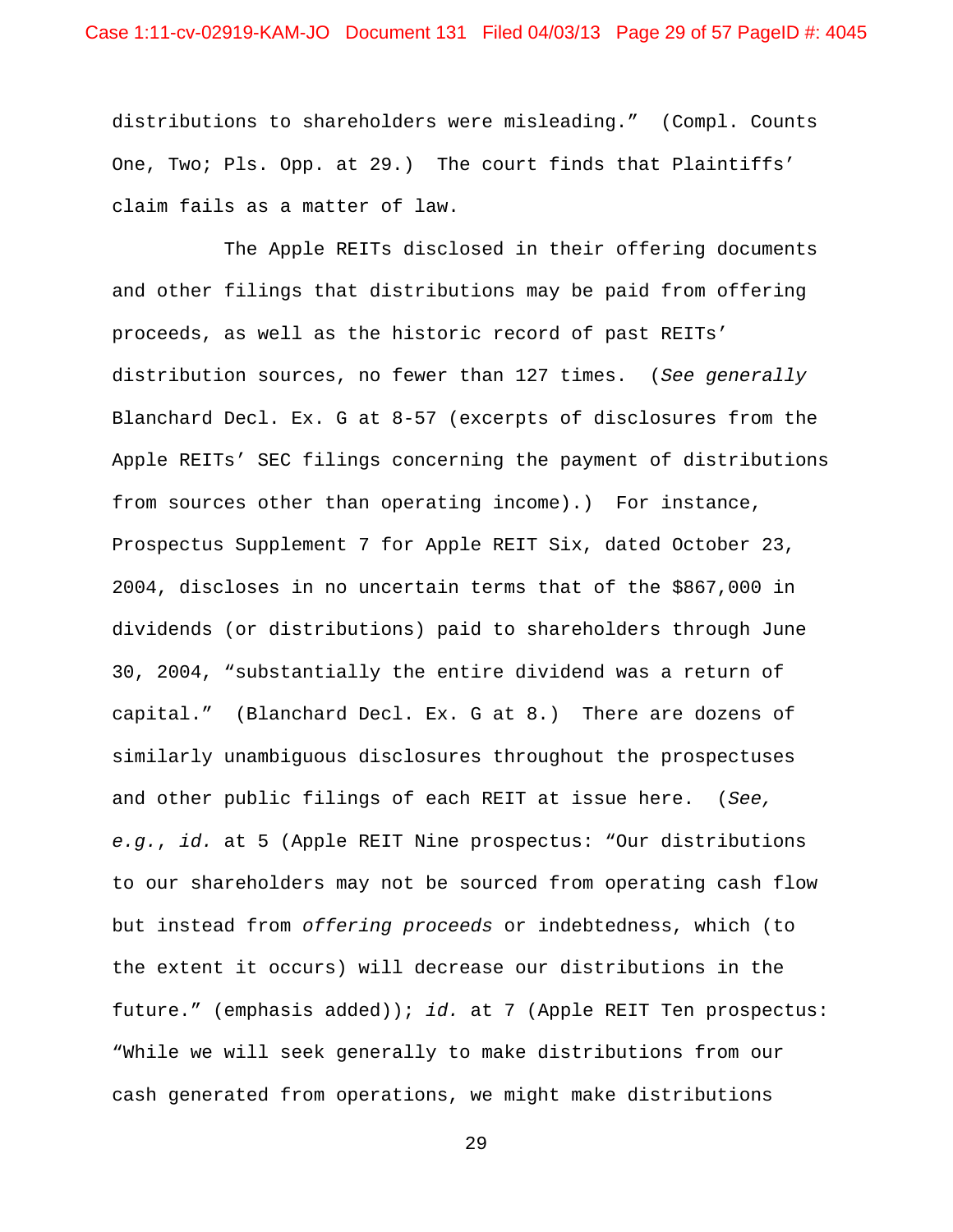(although there is no obligation to do so) in certain circumstances in part from financing proceeds . . . or . . . proceeds from our offering of Units. *There is no limit on the amount of distributions that may be funded with offering proceeds or proceeds from debt, as opposed to cash generated from operations.*" (emphasis added)); *see generally id.* at 2-57.)

 Defendants cannot be alleged to have misrepresented or omitted that which they plainly disclosed. *See Brown v. E.F. Hutton Group, Inc.*, 991 F.2d 1020, 1032 (2d Cir. 1993) ("[T]he Prospectus [is] the single most important document and perhaps the primary resource an investor should consult in seeking [] information"); *In re UBS Auction Rate Sec. Litig.*, Nos. 08-CV-3082, *et al.*, 2010 U.S. Dist. LEXIS 59024, at \*56 (S.D.N.Y. June 10, 2010) (granting defendants' motions to dismiss where prospectuses "disclosed that Defendants could, although they were not obligated to do so, engage in the very conduct of which Plaintiffs primarily complain"); *Joffee v. Lehman Bros.*, 410 F. Supp. 2d 187, 194 (S.D.N.Y. 2006), *aff'd* 209 Fed. Appx. 80, 81- 82 (2d Cir. 2006) (dismissing complaint where all facts plaintiffs alleged were concealed were, in fact, revealed in public filings).

 Nonetheless, Plaintiffs argue that the REITs' disclosure that they "may from time to time distribute funds that include a return of capital," (Sharp Decl. Ex. A at 4-5),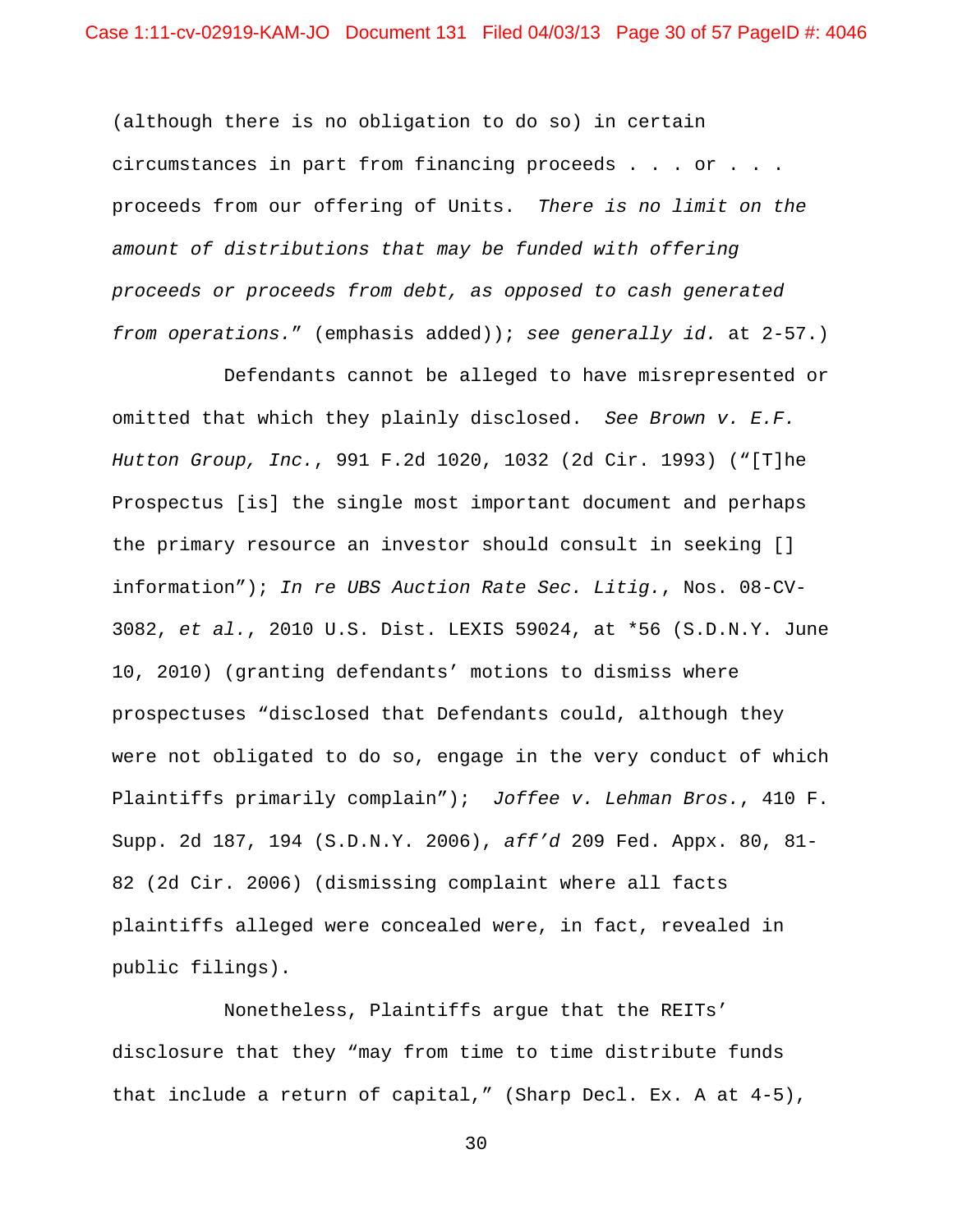was misleading because, in fact, it was "a certainty that distributions would always be sourced by funds other than operating income," (Pls. Opp. at 30). Plaintiffs' argument has, however, been expressly rejected by the Second Circuit in *Wilson v. Merrill Lynch & Co.*, 671 F.3d 120 (2d Cir. 2011). There, the Second Circuit noted that the defendant's "statement that it 'may routinely' place support bids is not inconsistent with the possibility that it would place such bids in every . . . auction that took place over a particular period." *Id.* at 133. The Circuit further noted that while plaintiff "read[] the word 'may' as speaking to the likelihood that [defendant] would place support bids, an investor could more easily understand the word as disclosing merely that [defendant] was permitted, but not required, to place bids for its own account to prevent an auction from failing." *Id.* (citing *Webster's Third New International Dictionary* 1396 (2002) (defining "may" to mean, *inter alia*, "have permission to," "have liberty to," and "be in some degree likely to")).

 Recently, the Second Circuit further underscored the speciousness of Plaintiffs' argument in *Anschutz Corp. v. Merrill Lynch & Co.*, 690 F.3d 98 (2d Cir. 2012), in which a party attempted to distinguish *Wilson* in the same way that Plaintiffs do. The *Anschutz* plaintiff, similar to Plaintiffs here, argued that "[b]y the time the offering statements were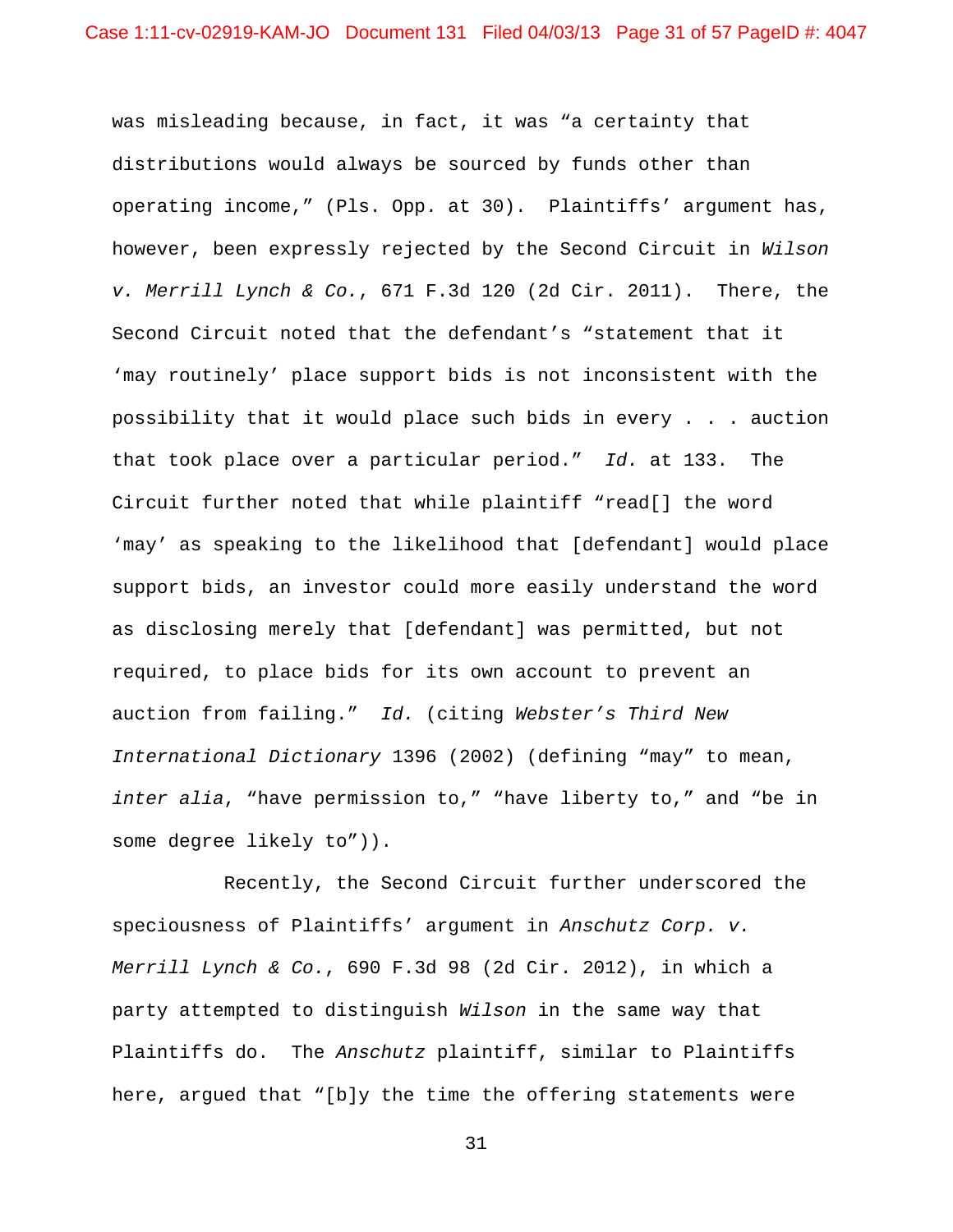issued, [defendant] knew that it would participate . . . in 100 percent" of the events that defendant disclosed it "may" participate in. *Id.* at 108-09. The Circuit rejected plaintiff's argument, noting that the *Wilson* complaint, which was properly dismissed, alleged the same theory of misrepresentation. *See id.* at 109.

 Plaintiffs also attempt to distinguish *Wilson* by arguing that it, unlike this case, involved 1934 Act claims that were subject to Rule 9(b) pleading. (Pls. Opp. at 32.) Plaintiffs' assertion, however, that the analysis of whether a statement is materially misleading differs under the 1933 Act and the 1934 Act is unsupported by Second Circuit law. *See I. Meyer Pincus & Assocs., P.C. v. Oppenheimer & Co.*, 936 F.2d 759, 761 (2d Cir. 1991) ("The central inquiry in determining whether a prospectus is materially misleading under both Section 10(b) and Section 11 is therefore whether defendants' representations, taken together and in context, would have [misled] a reasonable investor about the nature of the investment." (quotation marks omitted) (alteration in original)); *see also Rombach*, 355 F.3d at 178 n.11 (same).

 The court notes that Plaintiffs' assertion that the Apple REITs' distributions were "always" sourced by the return of capital, (Pls. Opp. at 30), is based on Plaintiffs' misguided aggregation of the REITs' distribution history on an annual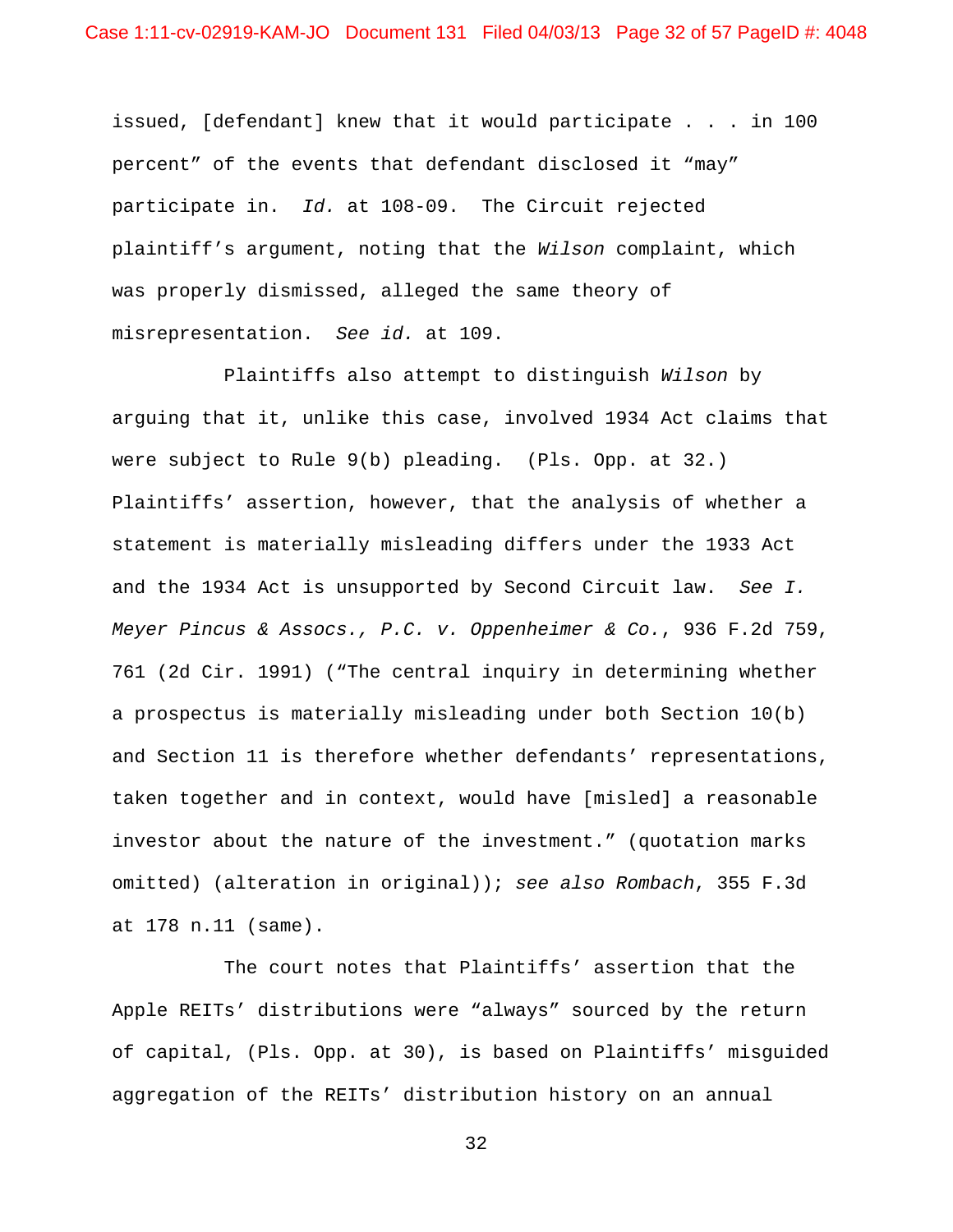basis, whereas the Complaint correctly notes that the REITs made distributions to shareholders on a monthly basis, (*see* Compl. ¶ 16; *see also* Blanchard Decl. Ex. E at 9 (Apple REIT Ten prospectus: "We intend to make monthly distributions commencing after the first full month following the closing of the minimum offering of 9,523,810 Units").) Therefore, Plaintiffs' claim that the Apple REITs' distributions were "always" sourced by the return of capital is purely speculative. *See Iqbal*, 556 U.S. at 679.

 Defendants have demonstrated that the Apple REITs' distribution policies, as stated in their prospectuses, were not misleading given that the prospectuses "state[] exactly the fact[s] that [Plaintiffs] contend[] [have] been covered up,". *Pincus*, 936 F.2d at 762.

# *c. The REITs' Valuation of Shares*

 Plaintiffs claim that the REITs' disclosure in its offering documents that the \$11 share prices "have been established arbitrarily by us and may not reflect the true value of the Units," (Sharp Decl. Ex. A at 7), "was false and misleading because in fact defendants chose and maintained an \$11 share price to compete with other non-traded REITs, nearly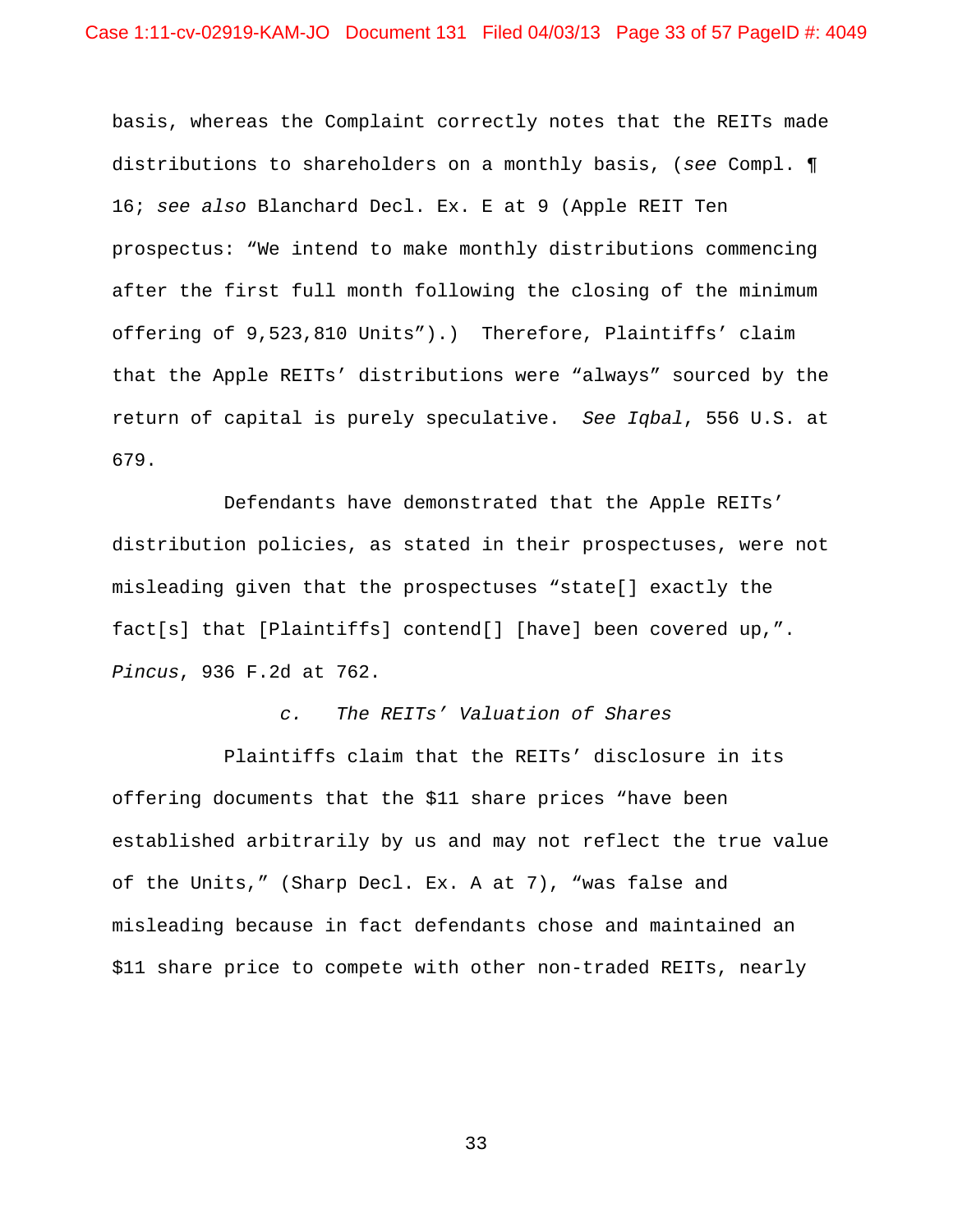all of which sold for  $$10,$   $''^{11}$  (Compl. Counts One, Two; Pls. Opp. at 34). The court finds that the REITs' valuation of shares was not misleading, and therefore not actionable.

 In addition to stating explicitly that the \$11 share price was established arbitrarily, the REITs' offering documents further disclosed that the price "may not reflect the true value of the Units," that "*investors may be paying more for a Unit than the Unit is actually worth*" and should not "assume that the per-Unit prices reflect the intrinsic or realizable value of the Units or otherwise reflect our value, earnings or other objective measures of worth," and that "*investors will not have reliable information on the net fair value of the assets owned by us*." (Blanchard Decl. Ex. E at 17, 26, 100 (Apple REIT Ten prospectus) (emphasis in original).) Further, although the Complaint offers a panoply of methods by which the REITs' objective values can be measured, (Compl. ¶¶ 110, 122, 126-31, 133, 140, 176, 180), Plaintiffs also acknowledge that the "Apple REITs are not traded on any exchanges" and thus "not subject to the scrutiny of the market" or a valuation based on trading price, (*id.* ¶ 112). Therefore, the REITs cannot by any means be said to have misrepresented the basis for their share prices. As Defendants note, the nine different metrics by which

 $\overline{a}$ 

<sup>&</sup>lt;sup>11</sup> Plaintiffs' underlying allegation again sounds in fraud. Additionally, Plaintiffs acknowledge that two other non-traded REITs sold shares for \$20 and \$25, but omitted these prices from their analysis because these prices were "far above the rest of the REITs." (Pls. Opp. at 34.)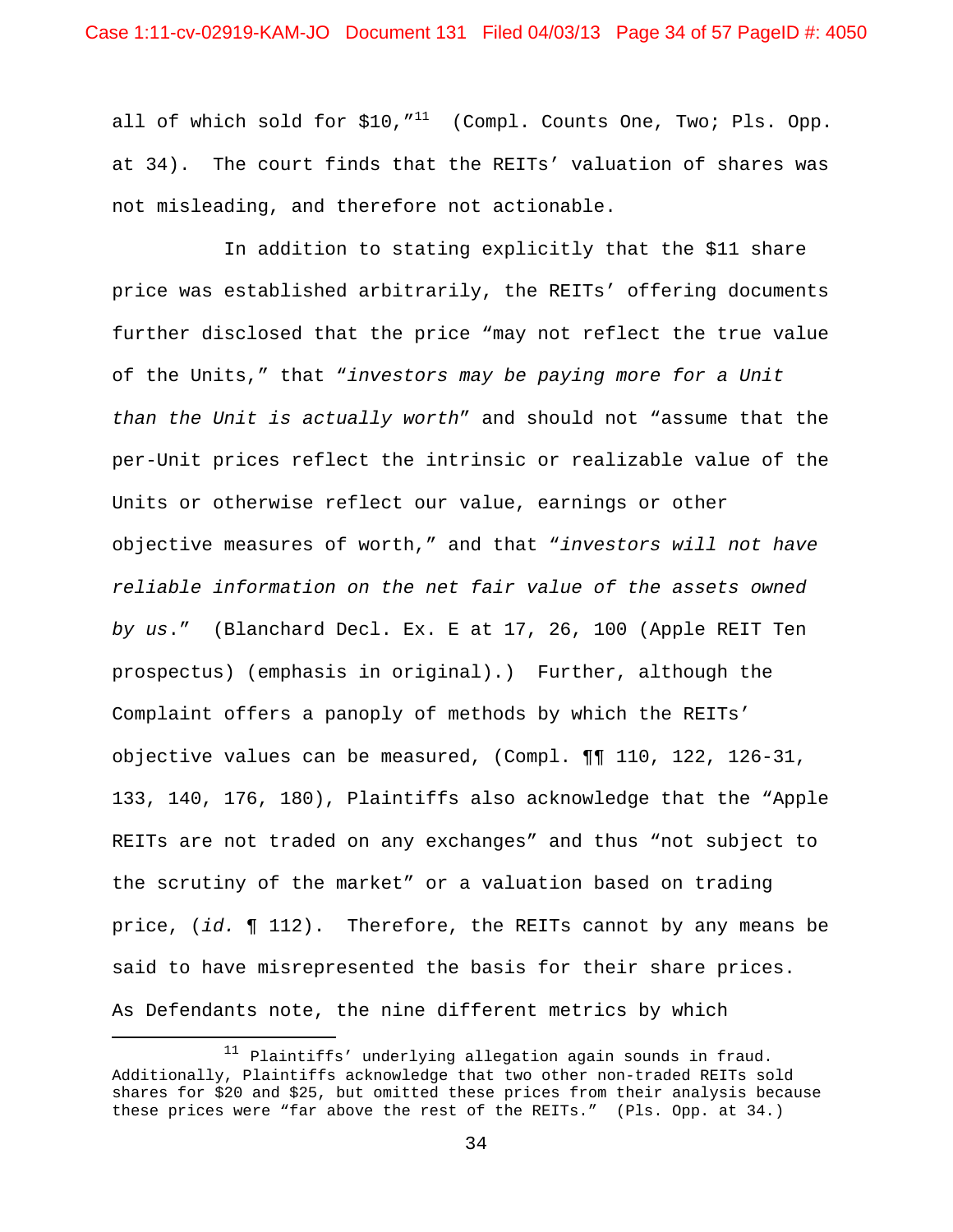Plaintiffs claim that the REITs' actual value can be ascertained each produce different results, underscoring the impossibility of calculating the REITs' value, or any other investment's value, with empirical certainty. (DLA Mem. at 17.)

 These realities and inherent difficulties in ascertaining the value of REIT shares necessarily means that investment valuations "can only fairly be characterized as subjective opinions." *In re Barclays Bank PLC Sec. Litig.*, No. 09 Civ. 1989, 2011 U.S. Dist. LEXIS 2667, at \*28 (S.D.N.Y. Jan. 5, 2011) (internal quotation marks omitted); *see also id.* at \*28-29 ("The assets here 'were not traded on the New York Stock Exchange or some other efficient market where the fair market value typically is the price at which a share or other asset is trading at any given moment. . . . Rather, the value of such assets is a matter of judgment and opinion.'" (quoting *Fait v. Regions Fin. Corp.*, 712 F. Supp. 2d 117, 122-23 (S.D.N.Y. 2010)).

 Furthermore, "[s]ubjective opinions are only actionable under the Securities Act if a complaint alleges that the speaker did not truly have the opinion at the time it was made public." *Id.* (internal quotation marks omitted). Plaintiffs additionally argue that Defendants "did not 'have the opinion'" that the shares were worth \$11 because Defendants stated that the offering share prices were established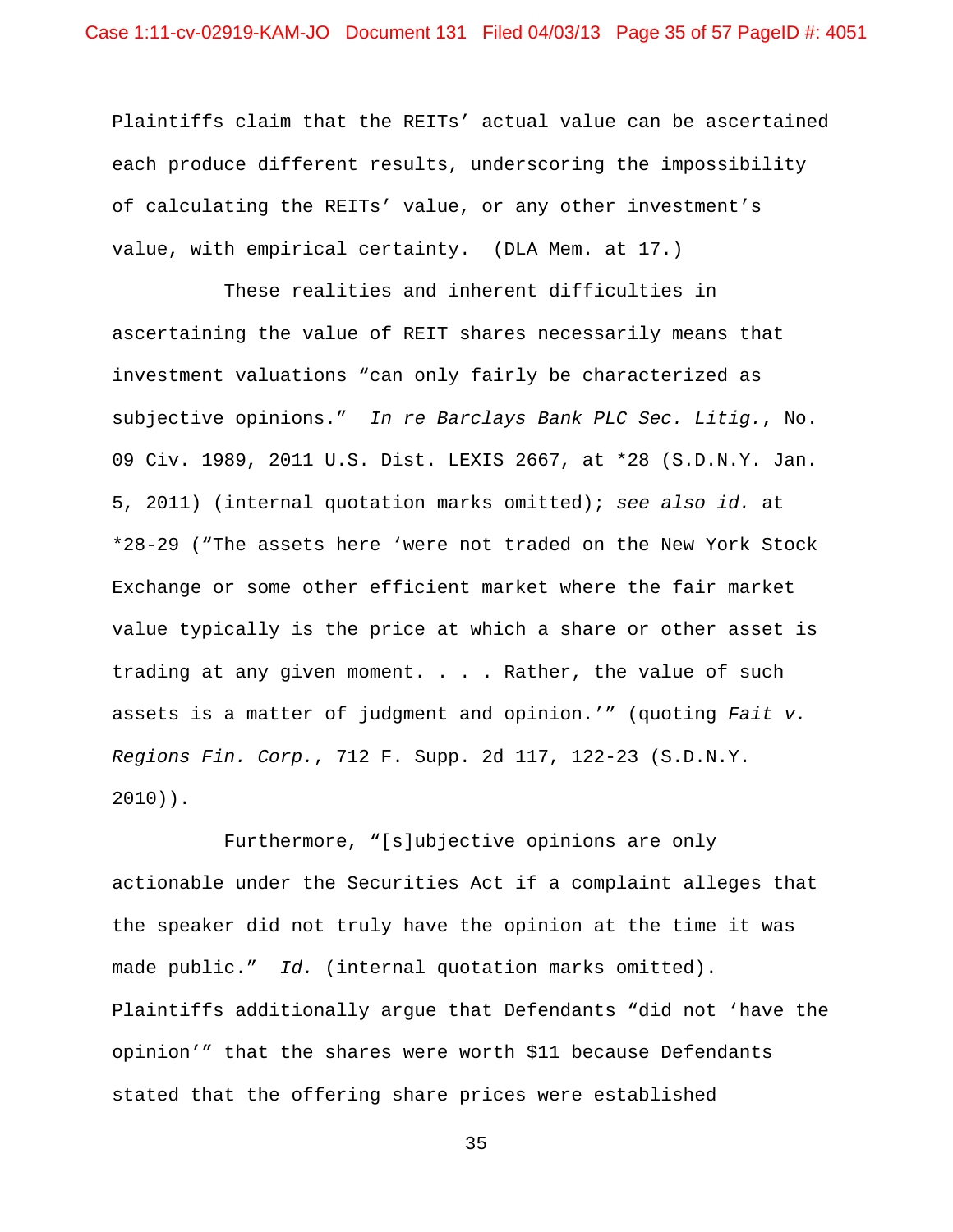"arbitrarily" in their disclosures. (Pls. Opp. at 35.) Yet, Plaintiffs do not provide any specific explanation as to how Defendants did not actually have the opinion that the REITs' \$11 share prices were arbitrary. The Defendants expressly disclosed in the REITs' offering documents that if Apple REIT shares were traded on a public market, they might trade for less than \$11 per share. (*See, e.g.*, Blanchard Decl. Ex. E at 17, 26, 100.) Consequently, Plaintiffs' allegation that Defendants misrepresented or omitted the market value of the Apple REITs' shares is without merit.

 Plaintiffs' remaining arguments regarding the valuation of Apple REIT shares are irrelevant to the sufficiency of Plaintiffs' section 11 and  $12(a)(2)$  clams.<sup>12</sup> Accordingly, the court finds that Plaintiffs' claim that the Apple REITs misled investors about the valuation of REIT shares fails as a matter of law.

 $\overline{a}$ 

<sup>&</sup>lt;sup>12</sup> Plaintiff's invocation of FINRA Rule 2340 is irrelevant to this action. (*See* Pls. Opp. at 34-35; Sharp Decl. Ex. G (Rule 2340).) First, Rule 2340 concerns estimated investment values in account statements, not offering documents. *See Pollack v. Laidlaw Holdings, Inc.*, No. 90 Civ. 5788, 1995 U.S. Dist. LEXIS 5909, at \*46 (S.D.N.Y. May 2, 1995) (holding, pursuant to *Gustafson v. Alloyd Co.*, 513 U.S. 561 (1995), that "Portfolio Evaluations" (account statements) "cannot be prospectuses"); (*see generally* Sharp Decl. Ex. G). Second, because FINRA does not provide a private right of action, DLA Defendants' alleged violations of FINRA rules are irrelevant to Plaintiffs' Securities Act claims. *See Weinraub v. Glen Rauch Sec., Inc.*, 399 F. Supp. 2d 454, 462 (S.D.N.Y. 2005) ("[Plaintiff] cannot state a valid cause of action based on violations of New York Stock Exchange and NASD," (FINRA's predecessor), "rules and guidelines, as these rules confer no private right of action").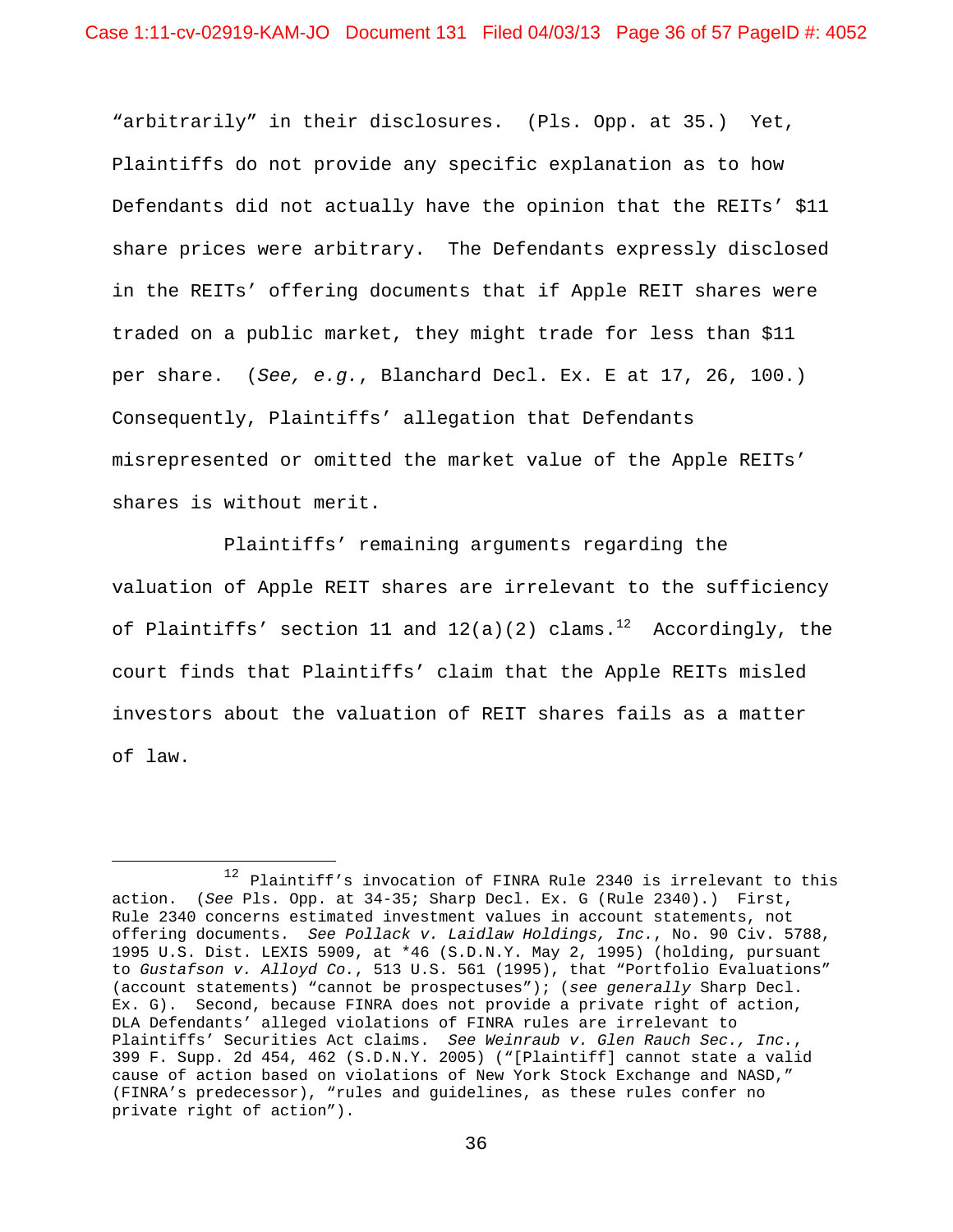*d. The Past Performance of Earlier REITs* 

 Plaintiffs claim that the Apple REITs' offering documents contained actionable misstatements and omissions about the performance of prior REITs. (Compl. Counts One, Two; Pls. Opp. at 36.) Plaintiffs specifically challenge the veracity of the Apple REITs' statement in its various prospectuses and other offering documents that "[i]n general, the investment objectives of the . . . [REITs] previously organized by Mr. Knight . . . were similar to our investment objectives of achieving long-term growth in cash distributions, together with possible capital appreciation, through the acquisition, ownership and ultimate disposition of properties." (Pls. Opp. at 36 (citing Sharp Decl. Ex. A at 8-9).) Plaintiffs claim this statement was misleading because it "does not inform investors that the prior REITs have not generated sufficient income to pay their constant 7% to 8% distributions solely from operating income, and that the REITs relied on a combination of borrowing and returning investor capital to make up the difference." (*Id.* at 36-37.)

 The REITs' prospectuses, however, explicitly disclose the income from operations, distribution amounts, and distribution sources, including "return of capital," of the prior REITs. (Blanchard Decl. Exs. D at 142 tbl.3; E at 123- 25); *Nadoff v. Duane Reade, Inc.*, 107 Fed. App'x 250, 252 (2d Cir. 2004) ("Accurate statements about past performance are self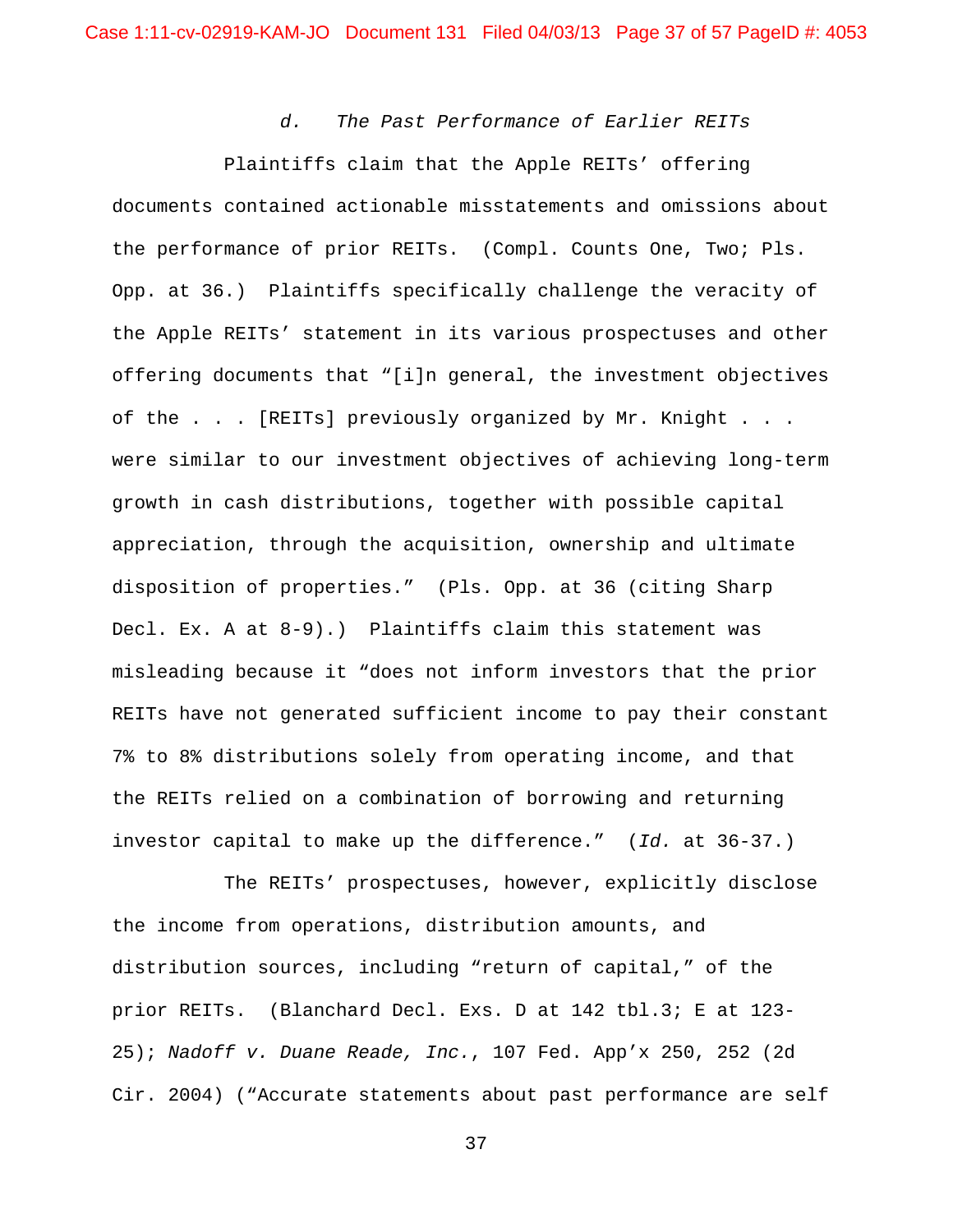evidently not actionable under the securities laws,"). The REITs' statements about past performance are therefore not misleading and not actionable. $^{13}$ 

 For the above reasons, Plaintiffs' claims that Defendants made material misrepresentations or omissions pursuant to sections  $11, 12(a)(2)$ , and 15 fail as a matter of law. Therefore, Counts One and Two of the Complaint are dismissed.

### **2. Loss Causation**

 $\overline{a}$ 

 Plaintiffs' section 11 and 12(a)(2) claims also fail as a matter of law on the independent ground that Plaintiffs have failed to allege any loss or damages attributable to Defendants. This necessarily means that Plaintiffs cannot establish that Defendants' purported "misstatement[s] or omission[s] concealed something from the market that, when disclosed, negatively affected the value of the security." *Amorosa v. AOL Time Warner, Inc.*, 409 Fed. App'x 412, 415 (2d Cir. 2011). Plaintiffs correctly note that "claims under sections 11 and 12 do not require allegations of . . . loss

<sup>13</sup> Plaintiffs' claim that the Apple REIT offering documents "do not comply" with Guide 5 of the Securities Act Industry Guidelines ("Guide 5") is also irrelevant to Plaintiffs' claims. (*See* Pls. Opp. at 36-38.) "Guide 5 . . . 'is not a Commission rule nor is it published as bearing the Commission's official approval.'" *See* SEC, Staff Observations in the Review of Promotional and Sales Material Submitted Pursuant to Securities Act Industry Guide 5, at n.1 (Dec. 19, 2011) (quoting Securities Act Release No. 33-5692, Fed. Sec. L. Rep. (CCH) ¶ 80,405 (Mar. 17, 1976)); *see also New York City Emples. Ret. Sys. v. SEC*, 45 F.3d 7, 12 (2d Cir. 1995) (noting that interpretive rules "do not have force of law").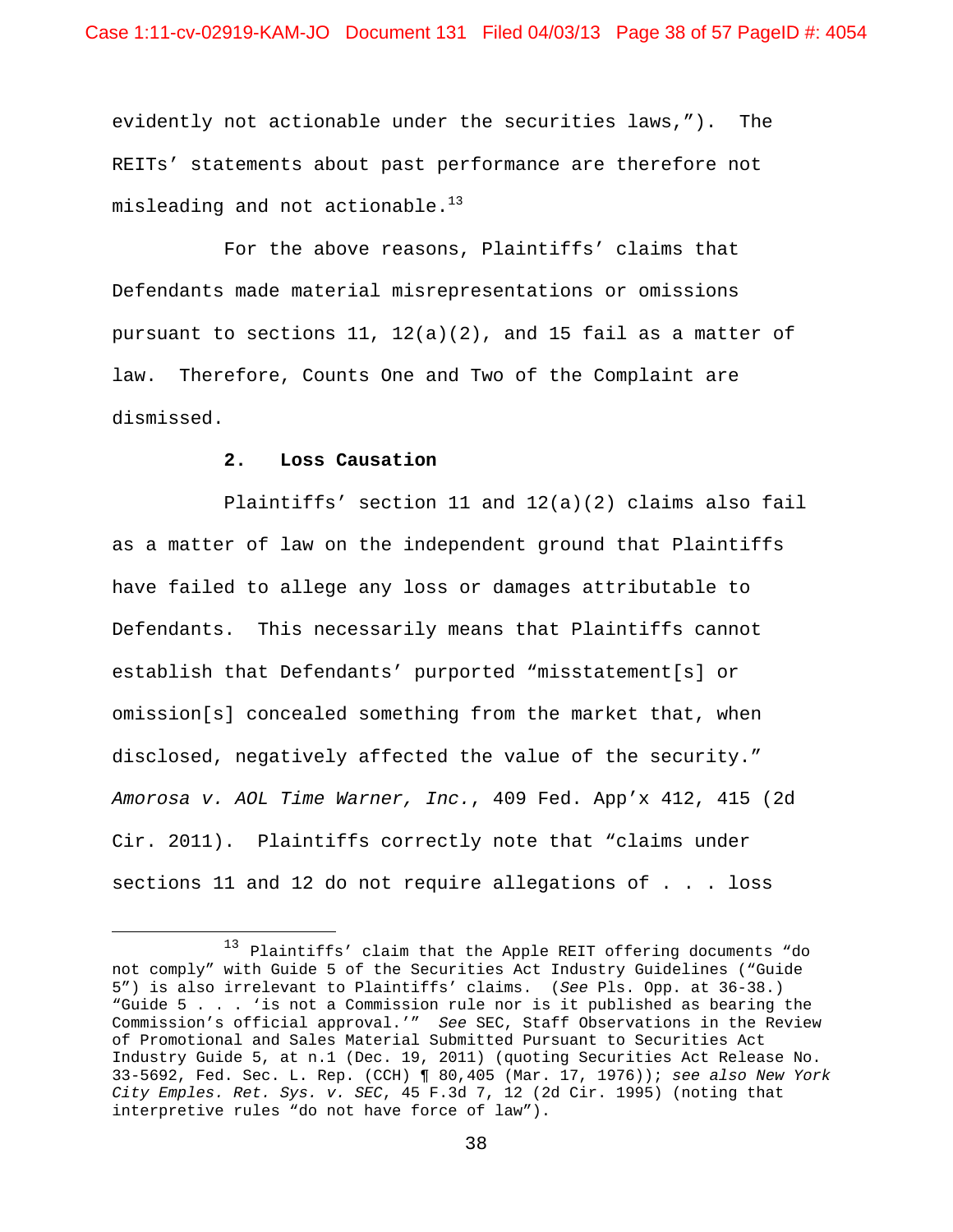causation." *Fait*, 655 F.3d at 109; *see also In re Giant Interactive Group, Inc. Sec. Litig.*, 643 F. Supp. 2d 562, 572 (S.D.N.Y. 2009) ("Because it is unnecessary to plead loss causation to maintain claims under Sections 11 and 12, the affirmative defense of negative causation is generally not properly raised on a Rule 12(b)(6) motion,"); *but see id.* ("[C]ourts have, on occasion, found dismissal of Section 11 and 12 claims based on a negative causation defense proper in light of the allegations pleaded in the complaint,"). Nonetheless, the absence of loss causation is an affirmative defense to a section 11 claim, upon which a court may dismiss an action when it is "clear from the face of the pleadings that plaintiff suffered no damages." *Amorosa v. Ernst & Young LLP*, 672 F. Supp. 2d 493, 514 (S.D.N.Y. 2009); *see also Amorosa*, 409 Fed. App'x at 417 ("The absence of loss causation is an affirmative defense to a section 11 claim, but it is here apparent from the face of the complaint. It is thus a proper basis on which to dismiss the claim."); *Pani v. Empire Blue Cross Blue Shield*, 152 F.3d 67, 74 (2d Cir. 1998) ("An affirmative defense may be raised by a pre-answer motion to dismiss under Rule  $12(b)(6)$ , without resort to summary judgment procedure, if the defense appears on the face of the complaint,"); *In re State Street Bank & Trust Co. Fixed Income Funds Invs. Litig.*, 774 F. Supp. 2d 584, 595 (S.D.N.Y. 2011) (same); *In re Britannia Bulk Holdings*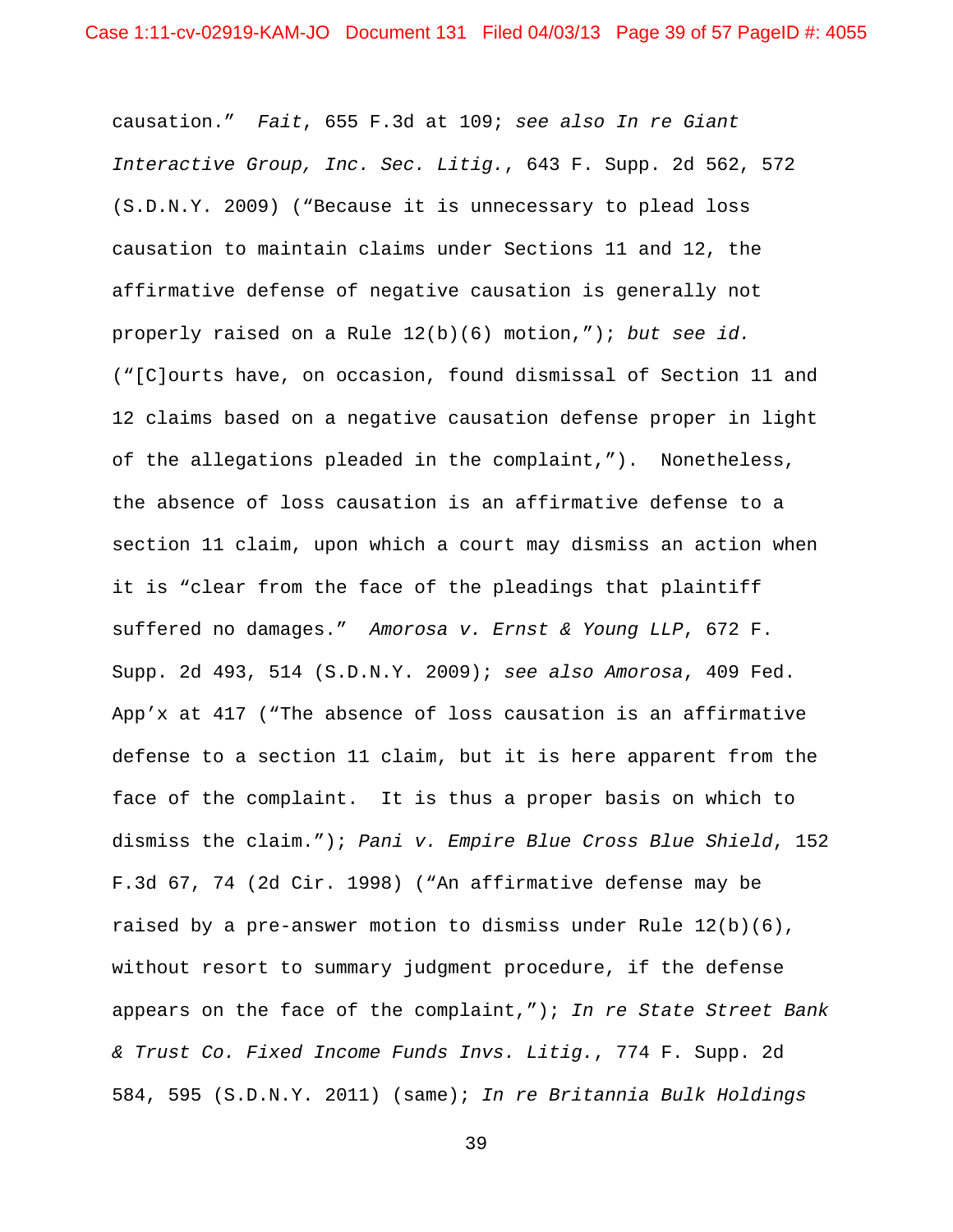*Inc. Secs. Litig.*, 665 F. Supp. 2d 404, 419-20 (S.D.N.Y. 2009) (same). Such is the case here.

 "Loss causation is the causal link between the alleged misconduct and the economic harm ultimately suffered by the plaintiff." *Lentell v. Merrill Lynch & Co.*, 396 F.3d 161, 172 (2d Cir. 2005) (internal quotation marks omitted). "The PSLRA codified this judge-made requirement: 'In any private action arising under this chapter, the plaintiff shall have the burden of proving that the act or omission of the defendant alleged to violate this chapter caused the loss for which the plaintiff seeks to recover damages.'" *Id.* (quoting 15 U.S.C. § 78u- $4(b)(4)$ ). "[T]o establish loss causation, a plaintiff must allege . . . that the *subject* of the fraudulent statement or omission was the cause of the actual loss suffered, *i.e.*, that the misstatement or omission concealed something from the market that, when disclosed, negatively affected the value of the security. Otherwise, the loss in question was not foreseeable." *Id.* at 173 (internal quotations marks omitted) (emphasis in original); *see also Emergent Capital Inv. Mgmt., LLC v. Stonepath Group, Inc.*, 343 F.3d 189, 198 (2003) (loss causation is satisfied where the plaintiffs "specifically assert[] a causal connection between the concealed information . . . and the ultimate failure of the venture.").

Plaintiffs go to great pains to contest the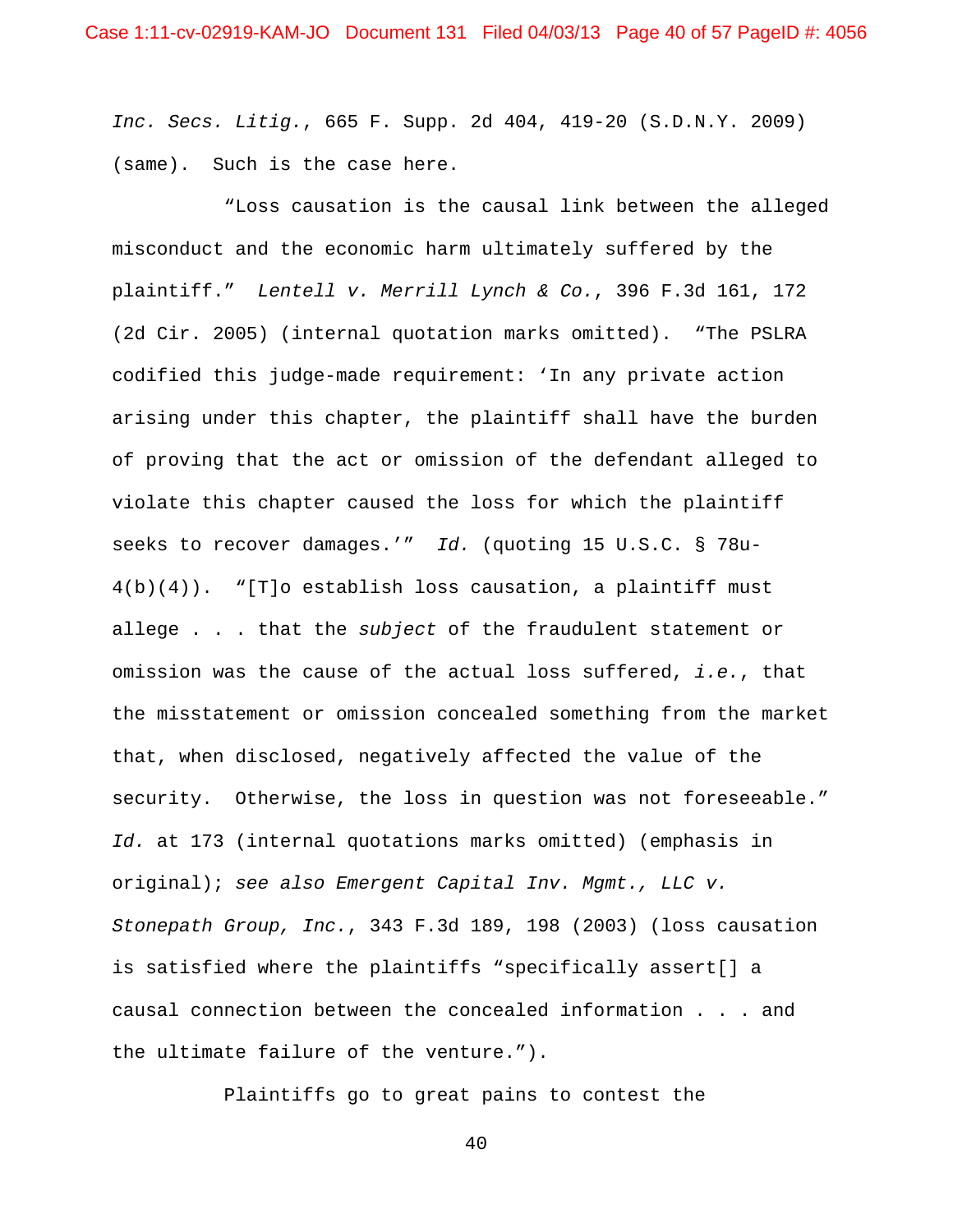Defendants' purportedly "narrow formulation of loss causation," (*see* Pls. Opp. at 42-46.); however, there can be no question that plaintiffs "must nevertheless satisfy the court that [they have] suffered a cognizable injury under the statute," *N.J. Carpenters Health Fund v. Residential Capital, LLC*, No. 08 CV 8781, 2010 U.S. Dist. LEXIS 32058, at \*15 (S.D.N.Y. Mar. 31, 2010) (quotation marks omitted). Plaintiffs do not claim that any Apple REIT shareholder has ever received less than \$11 per share, and in fact concede that the REITs redeem shares at \$11 consistent with the redemption policy contained in the prospectuses. (*See* Compl. ¶ 111; *see also* Blanchard Decl. Ex. E at 13-14, 27 (detailing in Apple REIT Ten prospectus the terms and limitations of the REIT's Unit Redemption Program).) Further, nowhere in Plaintiffs' sprawling 108-page Complaint is there a single allegation that Plaintiffs have not consistently received monthly distributions on their shares. (*See generally* Compl.) Nor could Plaintiffs claim any loss in the value of their investment upon the REITs' sale on a national securities exchange or consolidation with another REIT because, at the time the Complaint was filed, none of REITs Six through Ten had yet completed the five to seven year term before the REITs' management could attempt to do so. (*See id.* ¶ 3.) Furthermore, the cases cited by Plaintiffs in which shareholders' investments lost value are factually distinguishable from this case. *See,*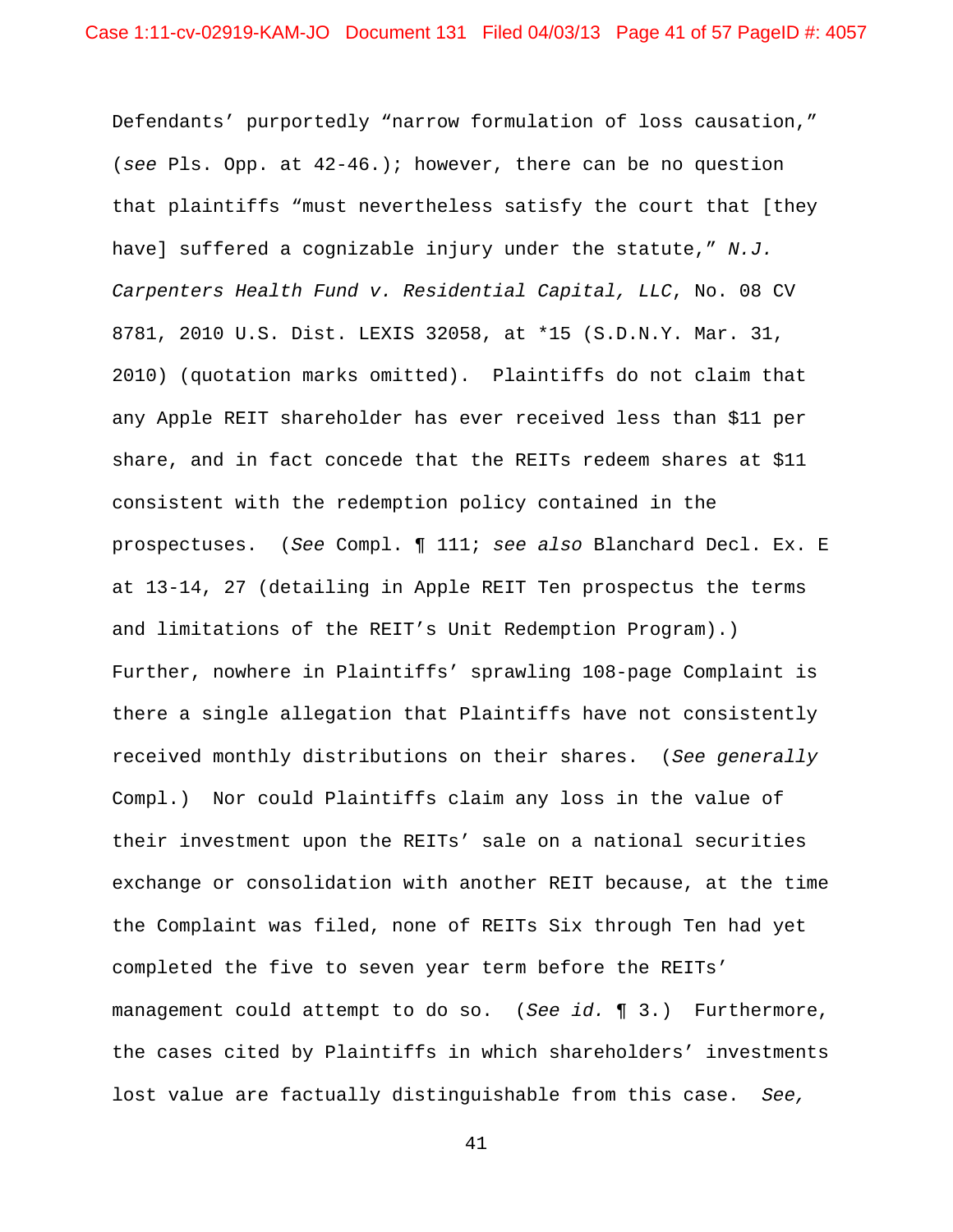*e.g.*, *N.J. Carpenters Health Fund v. DLJ Mortg. Capital, Inc.*, 2010 U.S. Dist. LEXIS 47512, at \*6 (S.D.N.Y. Mar. 29, 2010) ("Plaintiff alleges that the value of its Certificates plummeted by 79% shortly after purchase"); *cf. id.* at \*15-16 (noting that presumption that "true value to the investor is the price at which [shares] may later be sold" is inapplicable where "investors d[o] not allege a loss from selling the securities at a reduced price").

 Plaintiffs also imply that they were induced into purchasing their shares by the Defendants' alleged misrepresentations. (*See* Compl. ¶ 186.) This allegation "makes out transaction causation—not loss causation." *In re Salomon Smith Barney Mut. Fund Fees Litig.*, 441 F. Supp. 2d 579, 589 (S.D.N.Y. 2006) (averring in a Securities Act complaint that, "but for defendants' material omissions, plaintiffs would not have invested in the securities is sufficient to plead only transaction causation or reliance,"). However, "it is long settled that a securities-fraud plaintiff must prove both transaction and loss causation." *Lentell*, 396 F.3d at 17 (quotation marks omitted). Moreover, "[i]t is not enough to allege that a defendant's misrepresentations and omissions induced a purchase-time value disparity between the price paid for a security and its true investment quality." *Id.* at 174 (quotation marks omitted); *see also Emergent Capital Inv. Mgmt.,*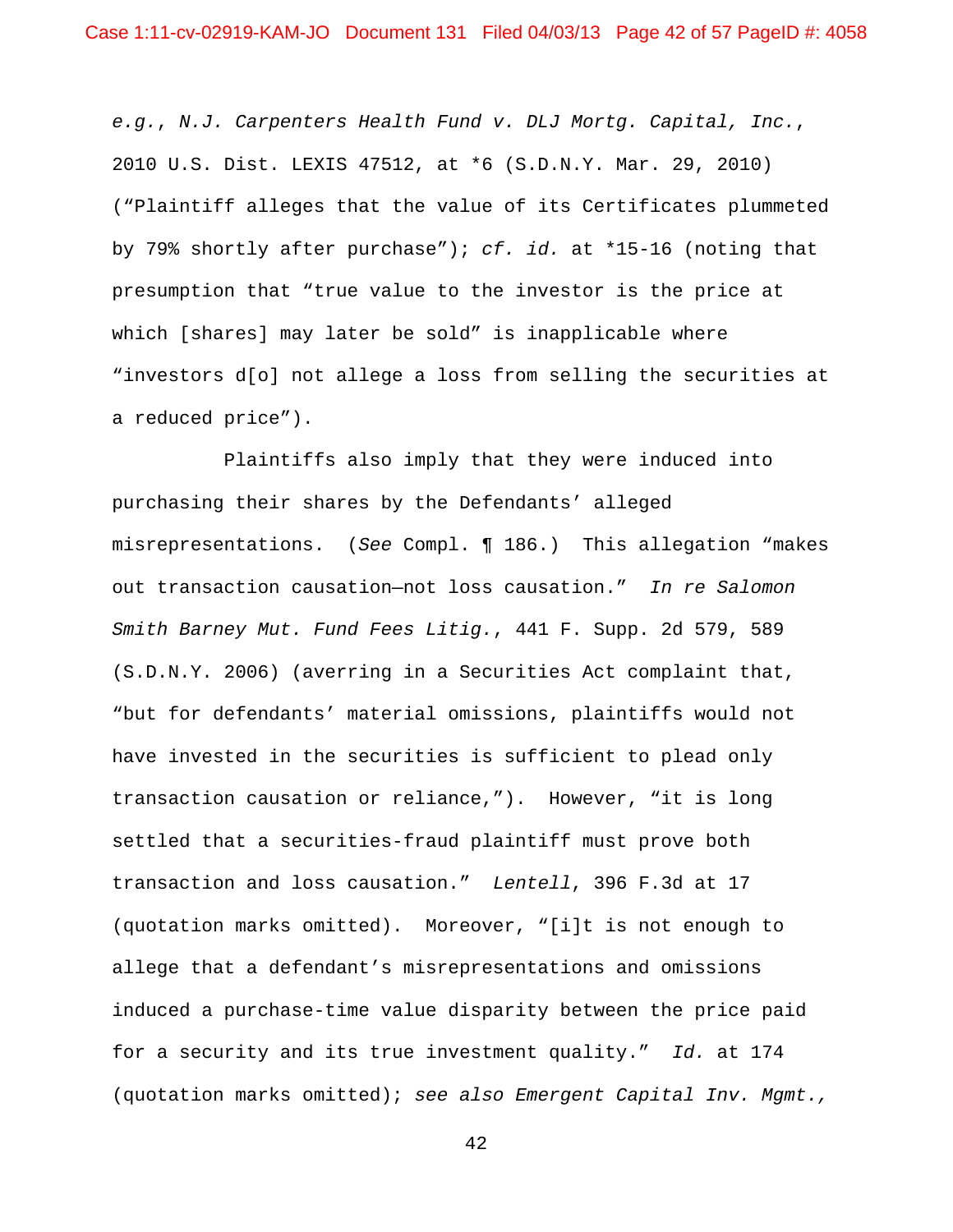*LLC v. Stonepath Group, Inc.*, 343 F.3d 189, 198 (2d Cir. 2003) ("Plaintiff's allegation of a purchase-time value disparity, standing alone, cannot satisfy the loss causation pleading requirement.")

 Here, Plaintiffs cannot possibly establish loss causation because, as the Complaint details, "[t]he Apple REITs are not traded on any exchange." (Compl. 112.) Consequently, in the absence of the Apple REITs having already been sold on a public trading market, Defendants cannot be alleged to have "concealed something from the market that, when disclosed, negatively affected the value of the security." *Lentell*, 396 F.3d at 173. Indeed, "where the [investment's value] does not react to [] any misstatements in the [defendant's] prospectus, no connection between the alleged material misstatement and a diminution in the security's value has been or could be alleged." *In re State Street*, 774 F. Supp. 2d at 596.

 Finally, Plaintiffs themselves acknowledge that to the extent that the Apple REITs have not performed as well as Plaintiffs would have liked or anticipated, "the extended stay and limited service hotel sector began to suffer due to the real estate market crash and subsequent credit crunch" in 2007 and 2008. (Compl. ¶ 119; *see also id.* ¶ 163 (noting the negative "impact of the economy on the hotel industry").) This further illustrates Plaintiffs' inability to overcome a loss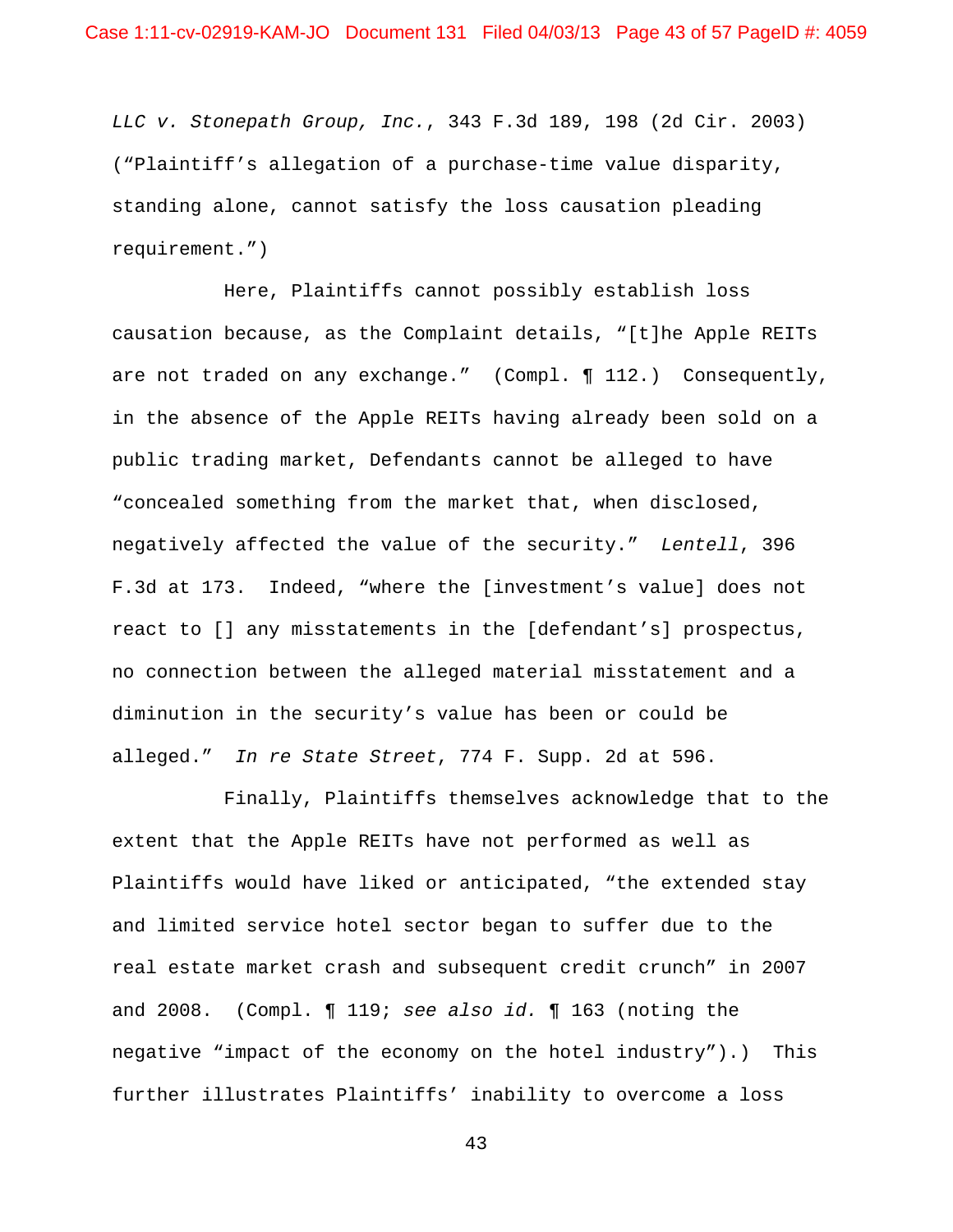causation affirmative defense by Defendants. *Cf. In re Merrill Lynch & Co. Research Reports Secs. Litig.*, Nos. 02 MDL 1484, 02 CIV 9690, 2008 U.S. Dist. LEXIS 44344, at \*22 (S.D.N.Y. June 4, 2008) ("[Plaintiff's] failure to allege that his losses were due to the purported fraud, rather than to the market-wide collapse of the Internet sector, also requires dismissal"). True, the fact that a plaintiff's losses coincide with a market-wide phenomenon does not "necessarily *eliminate[]* a plausible connection" between a plaintiff's losses and a defendants' misstatements or omissions. *King County v. IKB Deutsche Industriebank AG*, 708 F. Supp. 2d 334, 343 (S.D.N.Y. 2010) (emphasis in original). Here, however, Plaintiffs have failed to proffer an actionable theory of loss.

 In sum, Plaintiffs' belabored Complaint appears only to confirm that the Apple REITs are currently functioning in exactly the manner that was anticipated and disclosed in the REITs' prospectuses and other offering documents. Once more, Counts One and Two against Defendants for violations of sections 11 and 12(a)(2) are dismissed.

# **B. Plaintiffs' Claims for Violations of Section 15 of the Securities Act**

 Plaintiffs claim that the Apple Individuals & Affiliates and Lerner should be jointly and severally liable pursuant to section 15, which establishes so-called "control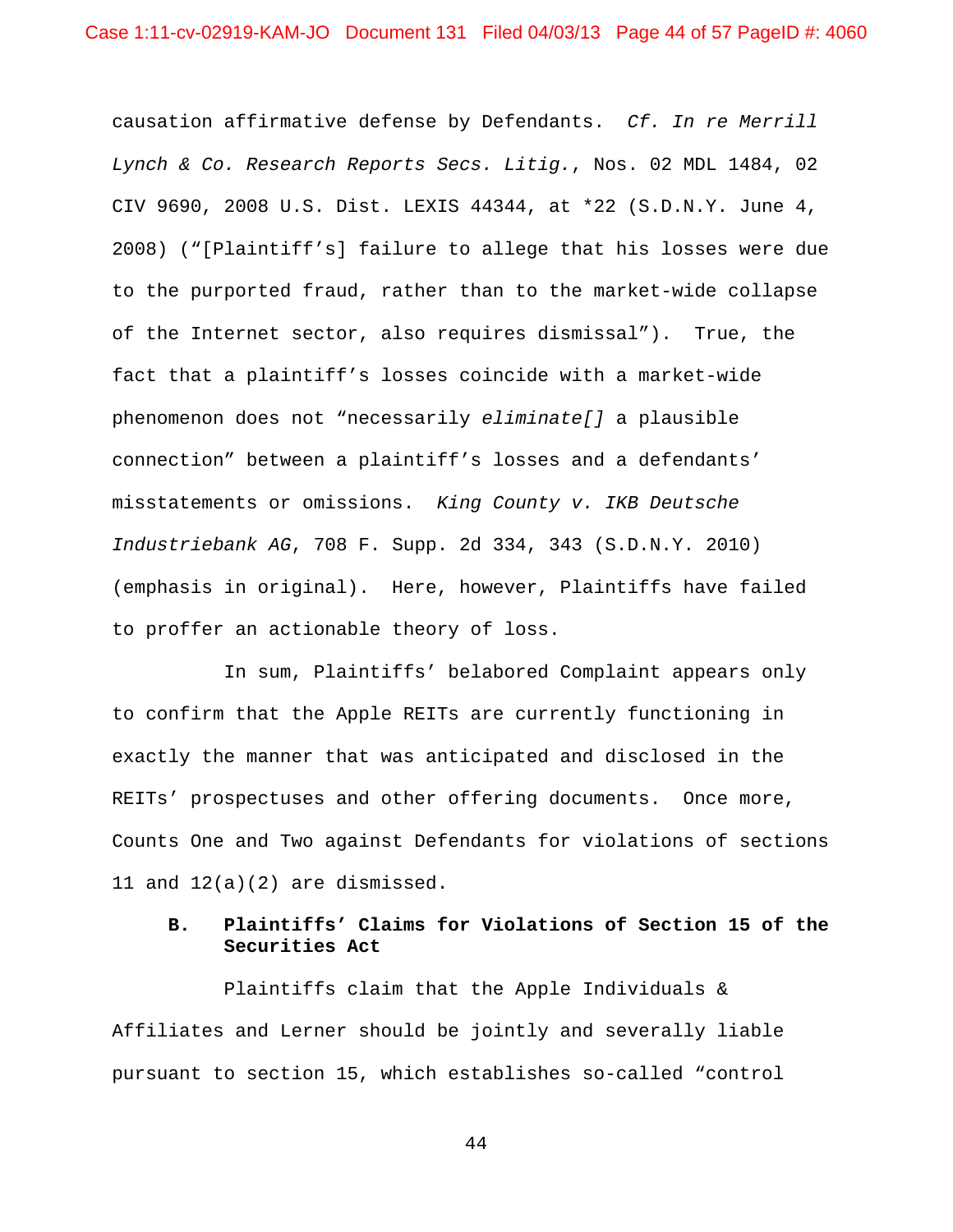person" liability under the Securities Act. (Compl. Counts Three, Four, Five; Pls. Opp. at 49-53.) Specifically, "[s]ection 15 . . . creates liability for individuals or entities that 'control[] any person liable' under section 11 or 12. Thus, the success of a claim under section 15 relies, in part, on a plaintiff's ability to demonstrate primary liability under sections 11 and 12." *In re Morgan Stanley*, 592 F.3d at 358 (quoting 15 U.S.C. § 77o); *see also Anegada Master Fund, Ltd. v. PXRE Group Ltd.*, 680 F. Supp. 2d 616, 624 (S.D.N.Y. 2010) ("In order to state a claim for liability under section 15 of the Securities Act, a plaintiff must allege (a) a primary violation by a controlled person, and (b) control by the defendant of the primary violator." (internal quotation marks omitted).

 Because Plaintiffs have failed to plead a primary violation of sections 11 and  $12(a)(2)$  against Defendants, Counts Three, Four, and Five of the Complaint, alleged pursuant to section 15, must also be dismissed. *See Rombach*, 355 F.3d at 178; *Anegada*, 680 F. Supp. 2d at 624.

## **C. Plaintiffs' Common Law Claims**

 Without invoking any state's laws, Plaintiffs allege four common law claims against Defendants: (1) breach of fiduciary duty and aiding and abetting breach of fiduciary duty against the DLA Defendants, (Compl. Count Six), the Apple REITs,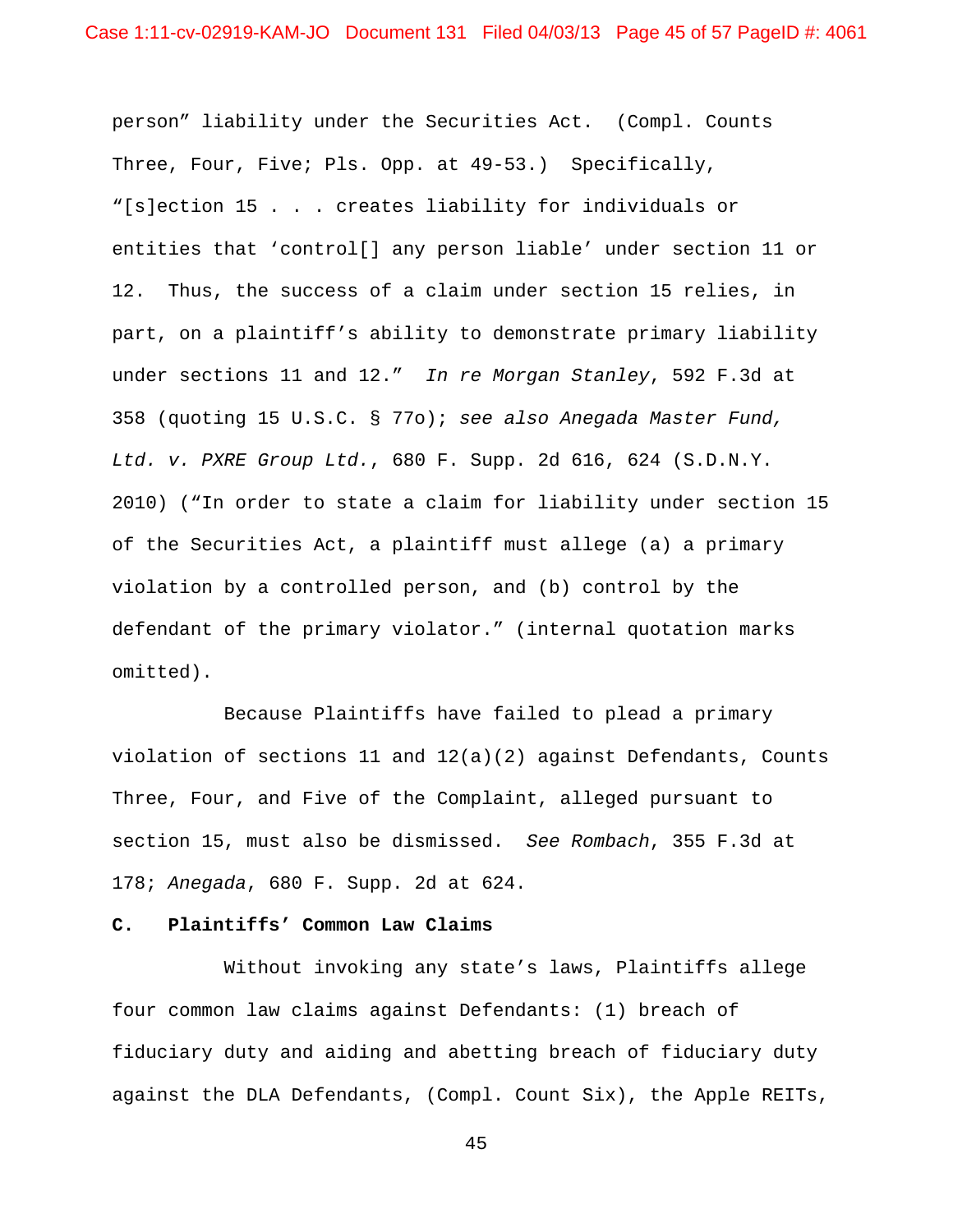the Apple Individuals, and the Apple Affiliates, (*id.* Count Seven); (2) unjust enrichment against all Defendants, (*id.* Count Eight); and (3) negligence against all Defendants, (*id.* Count Nine).

 Plaintiffs first suggest that in order to adjudicate Plaintiffs' common law claims, the court would need to conduct a choice-of-law analysis in order to determine which state's common law applies to each individual Plaintiff's claim. (*See* Pls. Opp. at 61-62.) Plaintiffs then argue that because such an analysis "requires a fact-specific determination and the necessary facts are unavailable prior to discovery," Plaintiffs' common law claims cannot be subject to dismissal. (*Id.* at 61.) Indeed, the Complaint alleges only general claims against Defendants, and does not invoke any particular state's law. (*See* Compl. ¶¶ 232-55.) Plaintiffs, however, cannot rely on their own unspecific pleading to save their common law claims.<sup>14</sup> No matter the specific state law basis for their common law claims, Plaintiffs must sufficiently allege that they were in some way harmed by Defendants, which Plaintiffs cannot do. Each

<u>.</u>

<sup>14</sup> The nonspecific nature of Plaintiffs' claims, in some instances by all Plaintiffs against all Defendants, (Compl. Counts Eight, Nine), may justify dismissal of Plaintiffs' claims in and of itself, *see Coakley v. Jaffe*, 49 F. Supp. 2d 615, 629 (S.D.N.Y. 1999) ("Even under the liberal standards of notice pleading, a complaint must contain specific allegations of fact indicating a deprivation of rights, not a mere litany of general conclusions that . . . have no meaning") (internal quotations marks omitted); *accord Davidson v. Flynn*, 32 F.3d 27, 31 (2d Cir. 1994).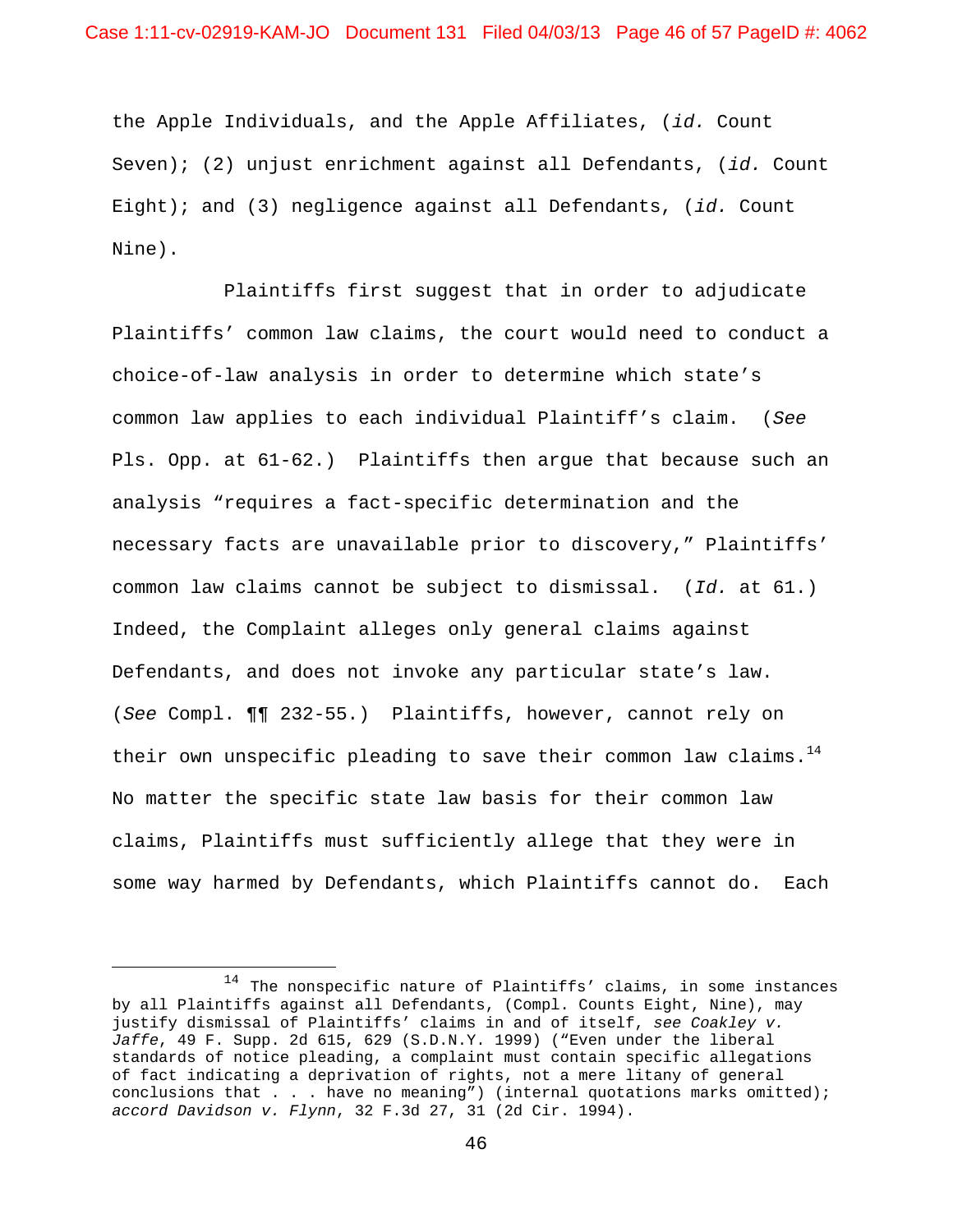of Plaintiffs' common law claims in Counts Six, Seven, Eight, and Nine must therefore be and are dismissed.

## **1. Breach of Fiduciary Duty**

 Irrespective of the nature of the duty Defendants owed to Plaintiffs and are alleged to have breached, in order to state a claim for breach of fiduciary duty, "damages remains an element of the cause of action." *Sharp Int'l Corp. v. State St. Bank & Trust Co. (In re Sharp Int'l Corp.)*, 403 F.3d 43, 50 (2d Cir. 2005); *see also S & K Sales Co. v. Nike, Inc.*, 816 F.2d 843, 847-48 (2d Cir. 1987) ("[Plaintiffs] must prove . . . that [they] suffered damages as a result of the breach").

 As the court previously discussed, Plaintiffs have failed to sufficiently plead any damages as a result of Defendants' purported misrepresentations or omissions with respect to the Apple REITs. To the contrary, the Complaint alleges that Plaintiffs have in fact consistently earned money from the Apple REITs. (*See* Compl. ¶ 183 (discussing the REITs' "consistent 7-8% distributions").) Accordingly, Plaintiffs' claim for common law breach of fiduciary duty must be and is dismissed.

 A claim for aiding and abetting a breach of fiduciary duty must, as a matter of law, fail where no underlying breach of fiduciary duty claim lies. *See Lerner v. Fleet Bank, N.A.*, 459 F.3d 273, 292 (2d Cir. 2006); *Schandler v. New York Life*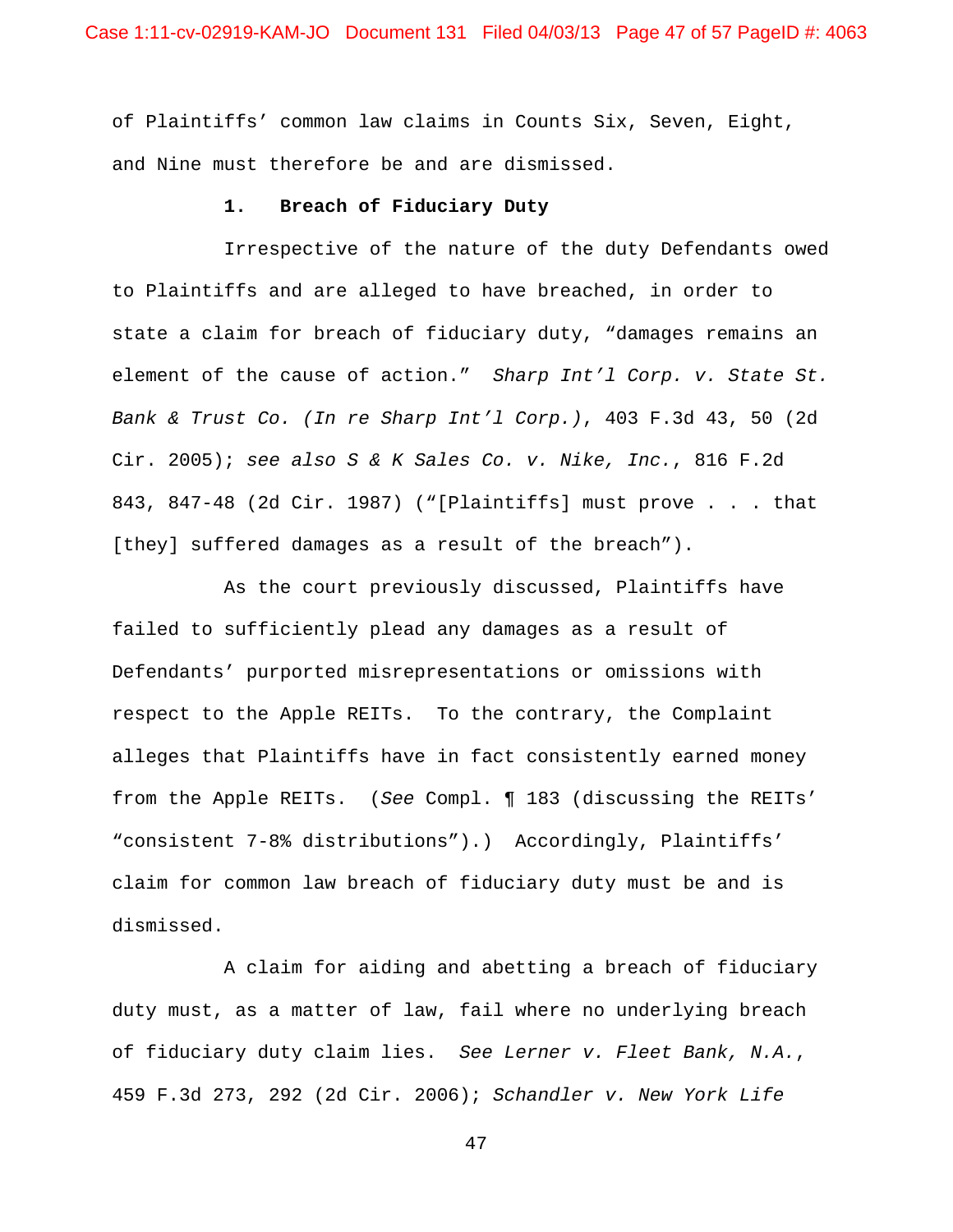*Ins. Co.*, No. 09 Civ. 10463, 2011 U.S. Dist. LEXIS 46322, at \*49 (S.D.N.Y. Apr. 26, 2011). Therefore, Plaintiffs' claim against Defendants for aiding and abetting a breach of fiduciary duty is also dismissed.

## **2. Unjust Enrichment**

The court first notes that "unjust enrichment [will] only exist where no prior agreement govern[s] the rights of the parties: A quasi or constructive contract . . . is an obligation which the law creates, *in the absence of any agreement*." *Superintendent of Ins. v. Ochs (In re First Cent. Fin. Corp.)*, 377 F.3d 209, 213 (2d Cir. 2004) (emphasis added) (internal quotation marks omitted). The Subscription Agreements and Acknowledgment of Risk forms between Plaintiffs and Defendants constitute the basis on which the rights of the parties are governed, rather than a theory of unjust enrichment.

 Nonetheless, it is also clear that Plaintiffs' unjust enrichment claims must be dismissed for Plaintiffs' inability to sufficiently allege any loss. In order to prevail on a claim for unjust enrichment, Plaintiffs must establish (1) that Defendants were enriched; (2) that the enrichment was at Plaintiffs' expense; and (3) that the circumstances are such that in equity and good conscience Defendants should return the money or other such enrichment to Plaintiffs. *See, e.g.*, *Golden Pac. Bancorp v. FDIC*, 273 F.3d 509, 519 (2d Cir. 2001) (noting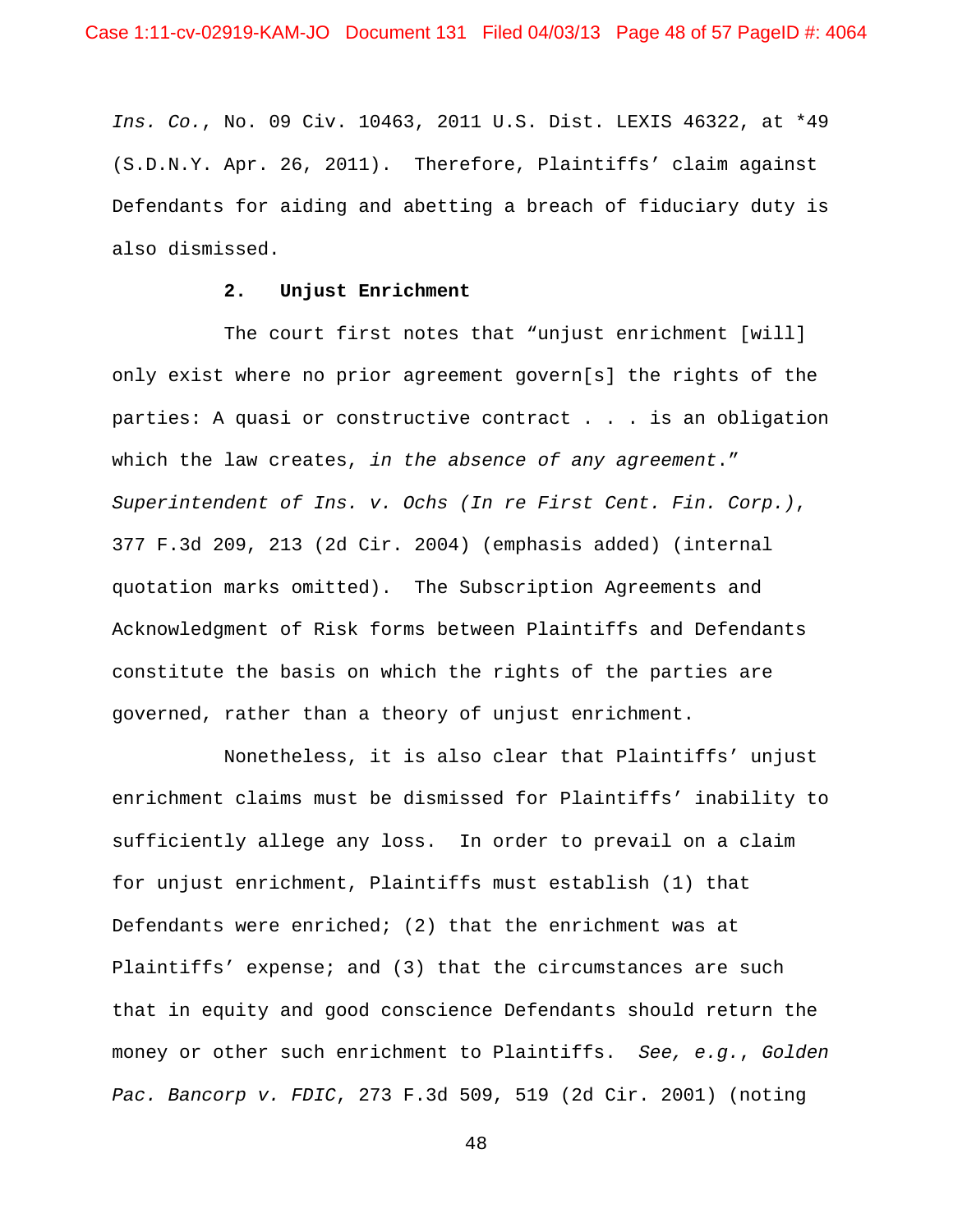elements under New York law); *see also McAnaney v. Astoria Fin. Corp.*, 665 F. Supp. 2d 132, 175 (E.D.N.Y. 2009) (citing *Beth Israel Med. Ctr. v. Horizon Blue Cross and Blue Shield of N.J.*, Inc., 448 F.3d 573, 586 (2d Cir. 2006)).

 Because Plaintiffs have failed to plead any actionable damages or loss, Plaintiffs' common law unjust enrichment claim must be and is dismissed. *Cf. Castellano v. Young & Rubicam, Inc.*, 257 F.3d 171, 187, 190-91 (2d Cir. 2001) (reversing dismissal of unjust enrichment claim where there was "sufficient evidence of loss causation"), *abrogated on other grounds by Assured Guar. (UK) Ltd. v J.P. Morgan Inv. Mgt. Inc.*, 18 N.Y.3d 341 (2011).

### **3. Negligence**

 "A tort is comprised of (1) breach of a legallyimposed duty, and (2) *an injury* proximately caused by that breach." *Kulzer v. Pittsburgh-Corning Corp.*, 942 F.2d 122, 129 (2d Cir. 1991) (citing W. Keeton, *Prosser & Keeton on the Law of Torts* § 1, at 1-7 (5th ed. 1984) (emphasis added); *see also Tufariello v. Long Island R.R.*, 458 F.3d 80, 87 (2d Cir. 2006) ("To establish causation in a common law negligence action, a plaintiff generally must show that the defendant's conduct was a 'substantial factor in bringing about the *harm*'" (quoting Restatement 2d of Torts § 431(a) (emphasis added)); *Arlington Park Racetrack, Ltd. v. SRM Computers, Inc.*, 674 F. Supp. 986,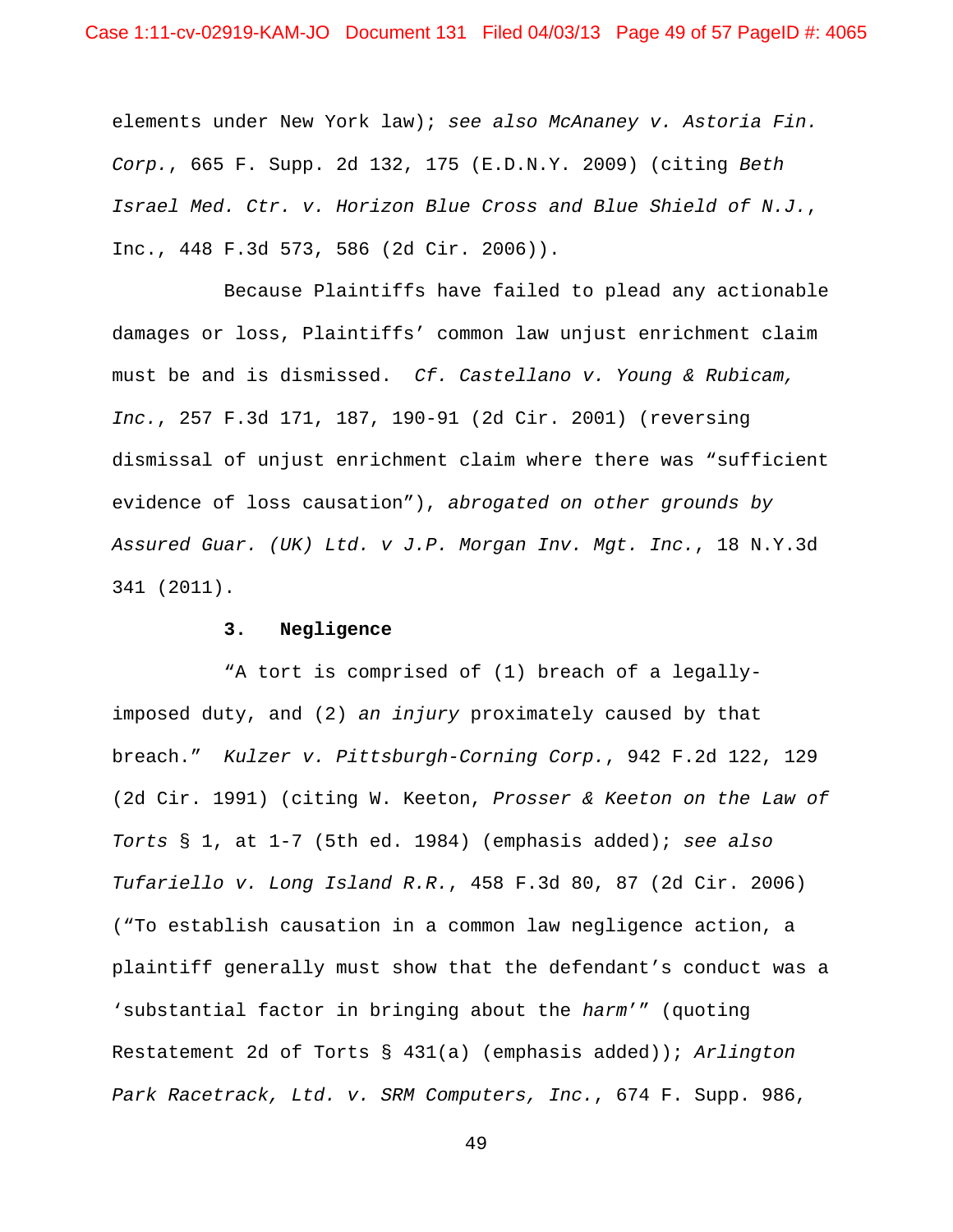994 (E.D.N.Y. 1987) (harm or loss to plaintiff is necessary element of all torts).

 Once again, Plaintiffs have failed to plead any cognizable theory of loss or harm. Accordingly, Plaintiffs' common law negligence claim must be and is dismissed.

 In light of the foregoing, the court declines to address Defendants' remaining arguments in support of dismissal of Plaintiffs' common law claims.

## **D. Plaintiffs' Claims for Violations of the Connecticut and Florida Exchange Acts**

### **1. CUSA**

 Individual plaintiff Berger alleges claims against the DLA Defendants, Apple REITs Eight, Nine and Ten, the Apple Individuals, and Knight, pursuant to Connecticut's Blue Sky law, CUSA §§ 36b-4, 36b-5, and 36b-29(a). (Compl. Counts Ten, Eleven, Twelve.) Sections 36b-4 and 36b-5 mandate that "no person shall, in connection with the offer, sale or purchase of any security . . . make any untrue statement of a material fact or omit to state a material fact necessary in order to make the statements made, in the light of the circumstances under which they are made, not misleading . . . ." Conn. Gen. Stat. § 36b-4(a); *see* Conn. Gen. Stat. §§ 36b-5(a). Section 36b-29(c) is CUSA's section 15 "control person" analog. *See* Conn. Gen. Stat.  $$36b-29(c)$ .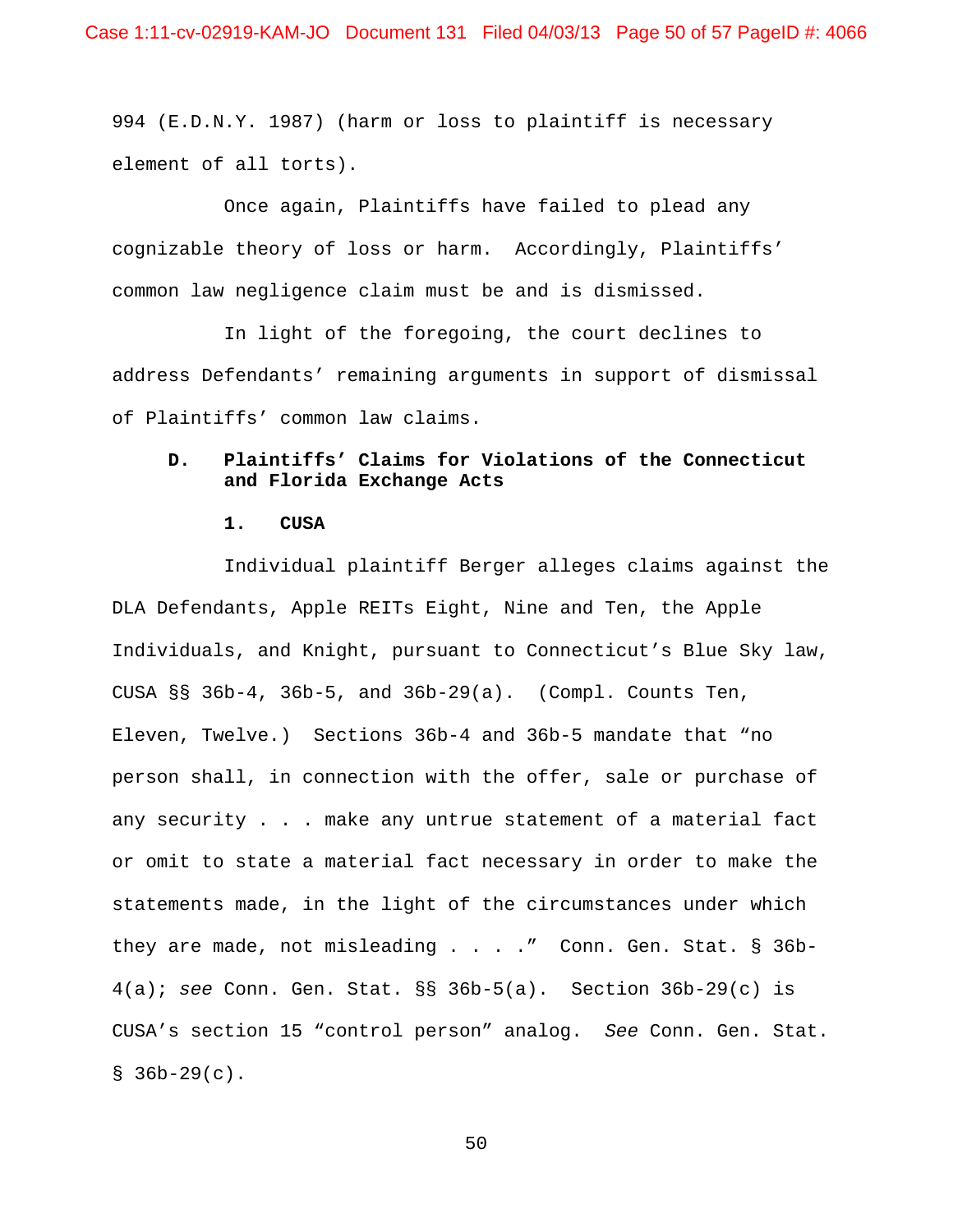In order to establish a claim under Section 36b of CUSA, "there must be a primary violator." *Connecticut Nat'l Bank v. Giacomi*, 242 Conn. 17, 46 (1997). To establish the liability of a primary violator, Berger must prove: "(1) that the primary violator offered or sold a security by means of either an untrue statement of a material fact, or an omission to state a material fact necessary to make any statements made, in the circumstances of their making, not misleading; and (2) that the buyer did not know of the untruth or omission." *Id.* As Defendants note, Plaintiffs do not dispute that all of their [CUSA] claims must fail absent a material misrepresentation or omission, or unless Plaintiffs knew of the untruth or omission. (DLA Reply at 18; *see generally* Pls. Opp.)

 As the court previously held, *supra*, Plaintiffs' claims that Defendants made untrue statements or omissions of material facts in the offer and sale of Apple REIT shares fail as a matter of law. Because Berger cannot sufficiently plead the first element of a Section 36b claim, Berger's CUSA claims in Counts Ten, Eleven, and Twelve, which are based on the same allegations of fact, must also be and dismissed for failure to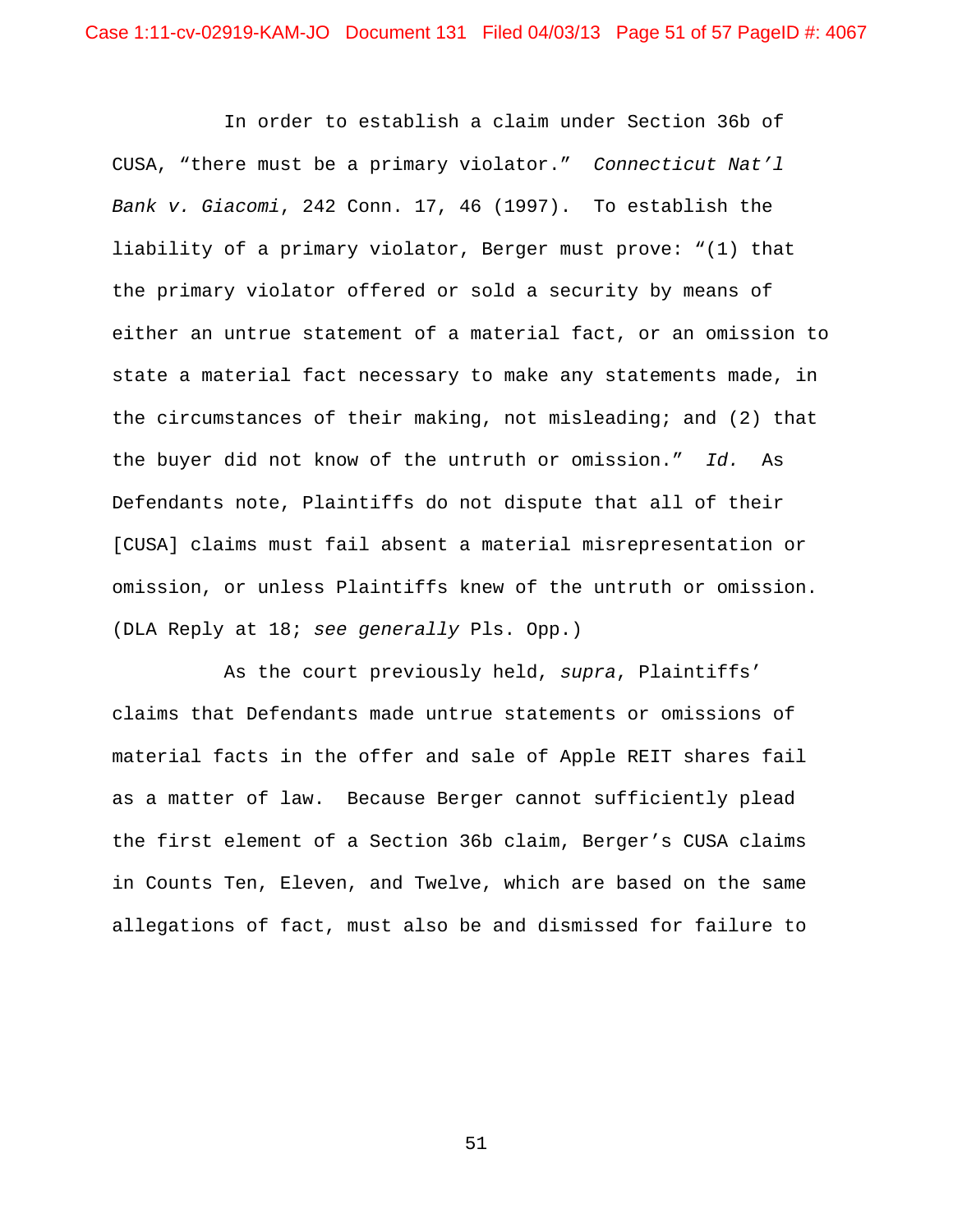Case 1:11-cv-02919-KAM-JO Document 131 Filed 04/03/13 Page 52 of 57 PageID #: 4068

state a claim. $15$  Therefore, the court need not address the parties' remaining arguments regarding this claim.

## **2. FSIPA**

1

 Lastly, individual plaintiff Murray alleges claims against the DLA Defendants, Apple REITs Eight, Nine and Ten, the Apple Individuals, and Knight, pursuant to Florida's Blue Sky law, FSIPA § 517.301 (Compl. Count Thirteen.) Section 517.301 makes it unlawful for any person

> in connection with the offer, sale, or purchase of any investment or security . . . [t]o obtain money or property by means of any untrue statement of a material fact or any omission to state a material fact necessary in order to make the statements made, in light of the circumstances under which they were made, not misleading . . . .

*Anwar v. Fairfield Greenwich Ltd.*, 826 F. Supp. 2d 578, 584-85  $(S.D.N.Y. 2011)$  (citing Fla. Stat. § 517.301(1)(a)). To state a claim under § 517.301, Murray must allege: "(1) a misrepresentation or omission of material fact; (2) that this misrepresentation or omission was justifiably relied on; and (3) scienter." *Id.* (citing *Durden v. Citicorp Trust Bank, FSB*, No.

<sup>15</sup> Alternatively, Berger's § 36b-4 claims would also have to be dismissed because § 36b-4 does not provide a private cause of action. *See Chanoff v. United States Surgical Corp.*, 857 F. Supp. 1011, 1023 (D. Conn. 1994) (declining to find a private cause of action under § 36b-4's predecessor statute, § 36-472). Although, as Plaintiffs note, more recent courts have permitted plaintiffs to recover under § 36b-4, those courts have not addressed whether § 36b-4 in fact provides a private cause of action. *See IM Partners v. Debit Direct Ltd.*, 394 F. Supp. 2d 503, 518 (D. Conn. 2005); *Miller v. Inverness Corp.*, No. CV980071530S, *et al.*, 2000 Conn. Super. LEXIS 2771, at \*27 (Conn. Super. Ct. Oct. 18, 2000).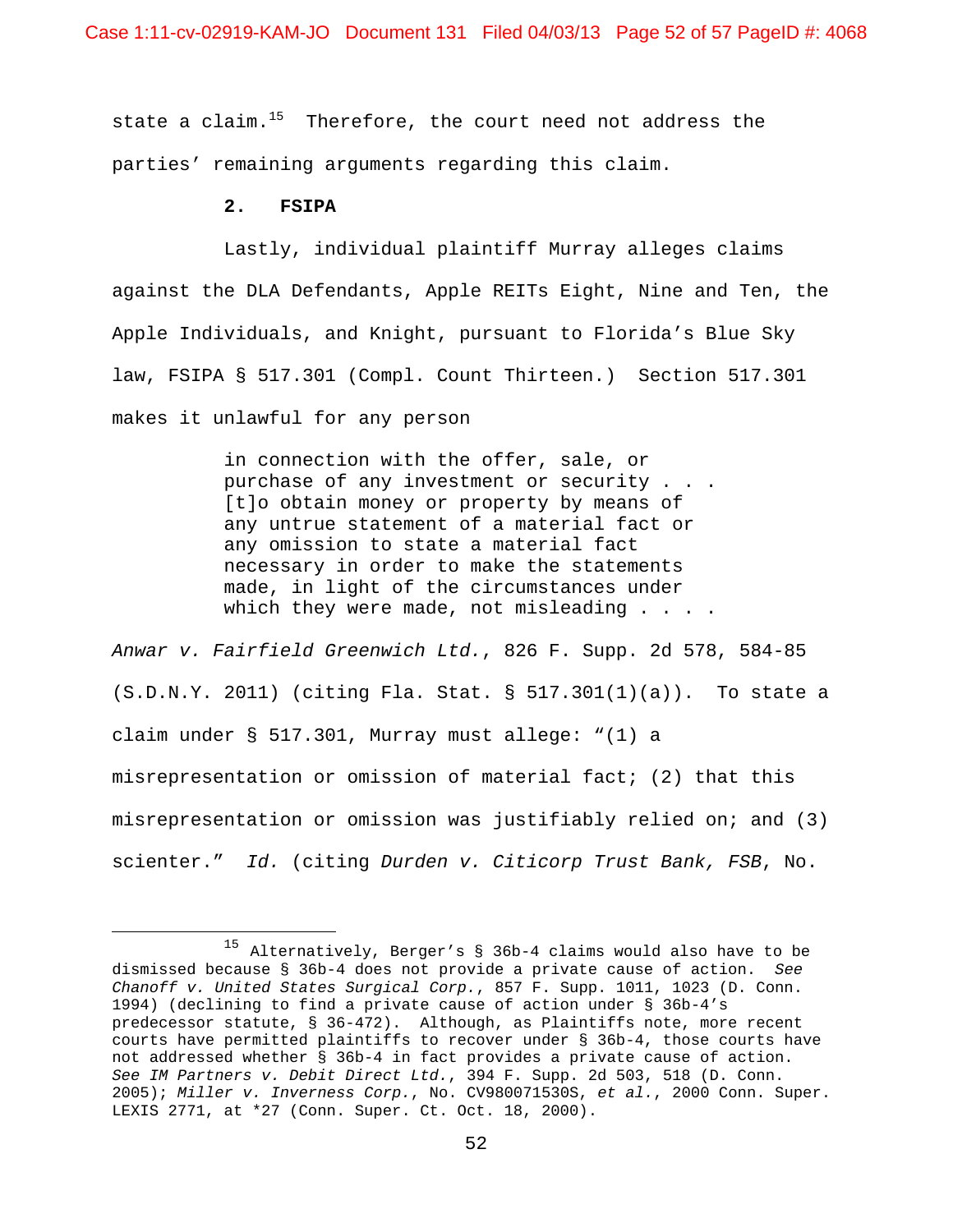3:07 civ. 974-J-34, 2009 U.S. Dist. LEXIS 127347, at \*17 (M.D. Fla. Aug. 21, 2009)).

 As the court previously held, *supra*, Plaintiffs' claims that Defendants made untrue statements or omissions of material facts in the offer and sale of Apple REIT shares fail as a matter of law. Because Murray cannot sufficiently plead the first element of a § 517.301 claim, Murray's FSIPA claim in Count Thirteen, which is based on the same allegations of fact, must also be and is dismissed for failure to state a claim. *See Jankovich v. Bowen*, 844 F. Supp. 743, 749 (S.D. Fla. 1994) (dismissing FSIPA claim for, among other reasons, failure to adequately allege material misrepresentations). Therefore, the court need not address the parties' remaining arguments regarding this claim.

### **III. Plaintiffs' Request for Leave to Amend**

 "'[I]t is within the sound discretion of the district court to grant or deny leave to amend.'" *Wilson*, 671 F.3d at 139 (quoting *McCarthy v. Dun & Bradstreet Corp.*, 482 F.3d 184, 200 (2d Cir. 2007)). "[W]here amendment would be futile, denial of leave to amend is proper." *Id.* at 140 (quotation marks omitted). Although Plaintiffs' Complaint, spanning 281 paragraphs and 108 pages, is the first iteration of a Consolidated Class Action Complaint, it is the fifth complaint to be filed by the various individual Plaintiffs, all of which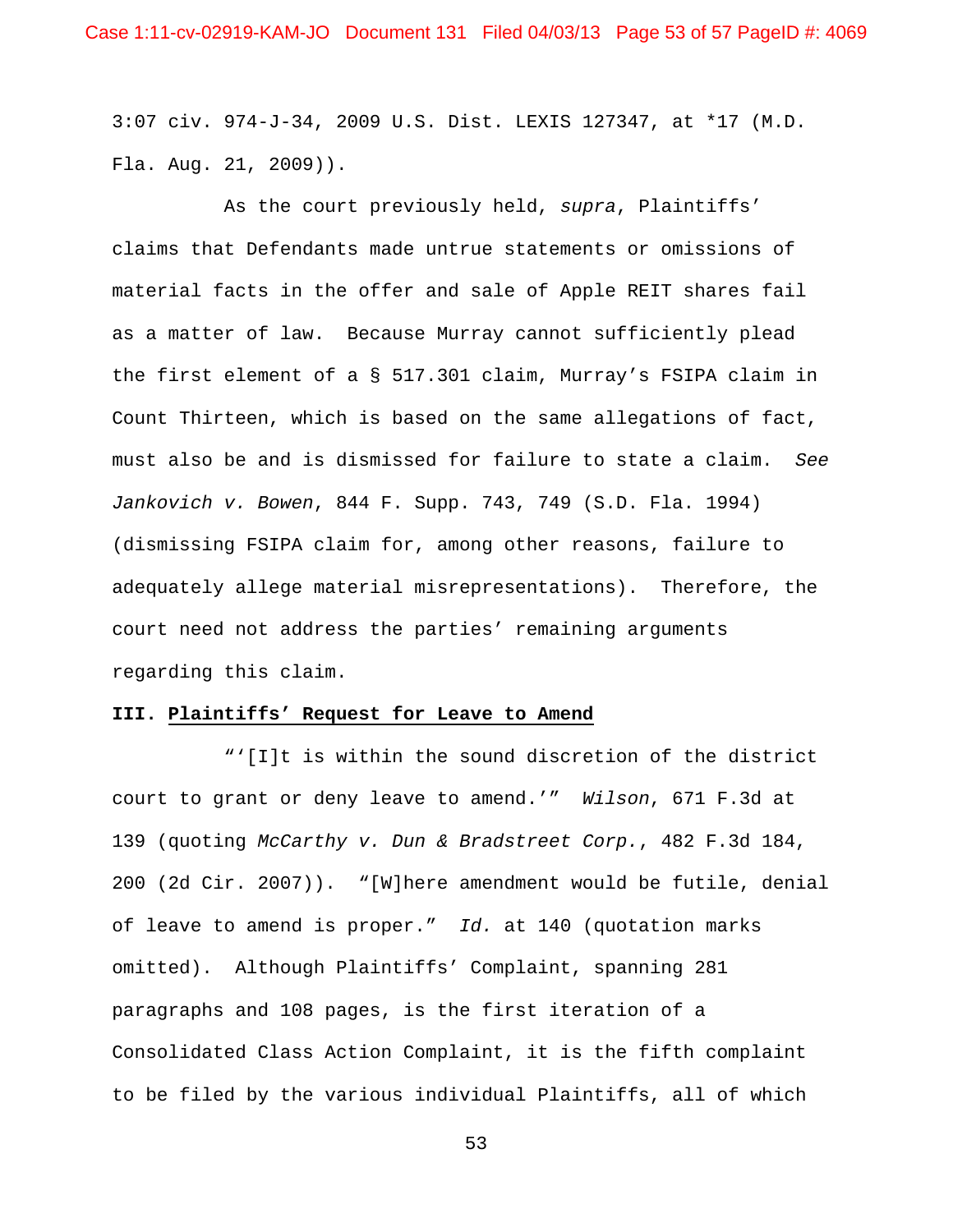assert similar claims. Plaintiffs have not "indicated to the . . . court how further amendment would permit [them] to cure the deficiencies in the complaint," nor have they "explained how they could cure the deficiencies that led to the dismissal of [their] complaint." *Id.*; (Pls. Opp. at 76). "In the absence of any identification of how a further amendment would improve upon the Complaint, leave to amend must be denied as futile." *Bd. of Trs. of Ft. Lauderdale Gen. Emples. Ret. Sys. v. Mechel OAO*, 811 F. Supp. 2d 853, 883 (S.D.N.Y. 2011). Plaintiffs' request for leave to amend the complaint is therefore denied. *See Wilson* at 140 (affirming denial of leave to amend due to lack of "some indication as to what appellant[] might add to [his] complaint in order to make it viable" (alterations in original)); *see also Tyler v. Liz Claiborne, Inc.*, 814 F. Supp. 2d 323, 344 (S.D.N.Y. 2011) (dismissing twice-amended complaint with prejudice on first motion to dismiss); *Fort Worth Employers' Ret. Fund v. Biovail Corp.*, 615 F. Supp. 2d 218, 233 (S.D.N.Y. 2009) (dismissing once-amended complaint on first motion to dismiss "because the flaws in pleading are incurable on the facts of this case").

## **IV. Rule 11 Inquiry**

 "The PSLRA mandates that, at the end of any private securities action, the district court must 'include in the record specific findings regarding compliance by each party and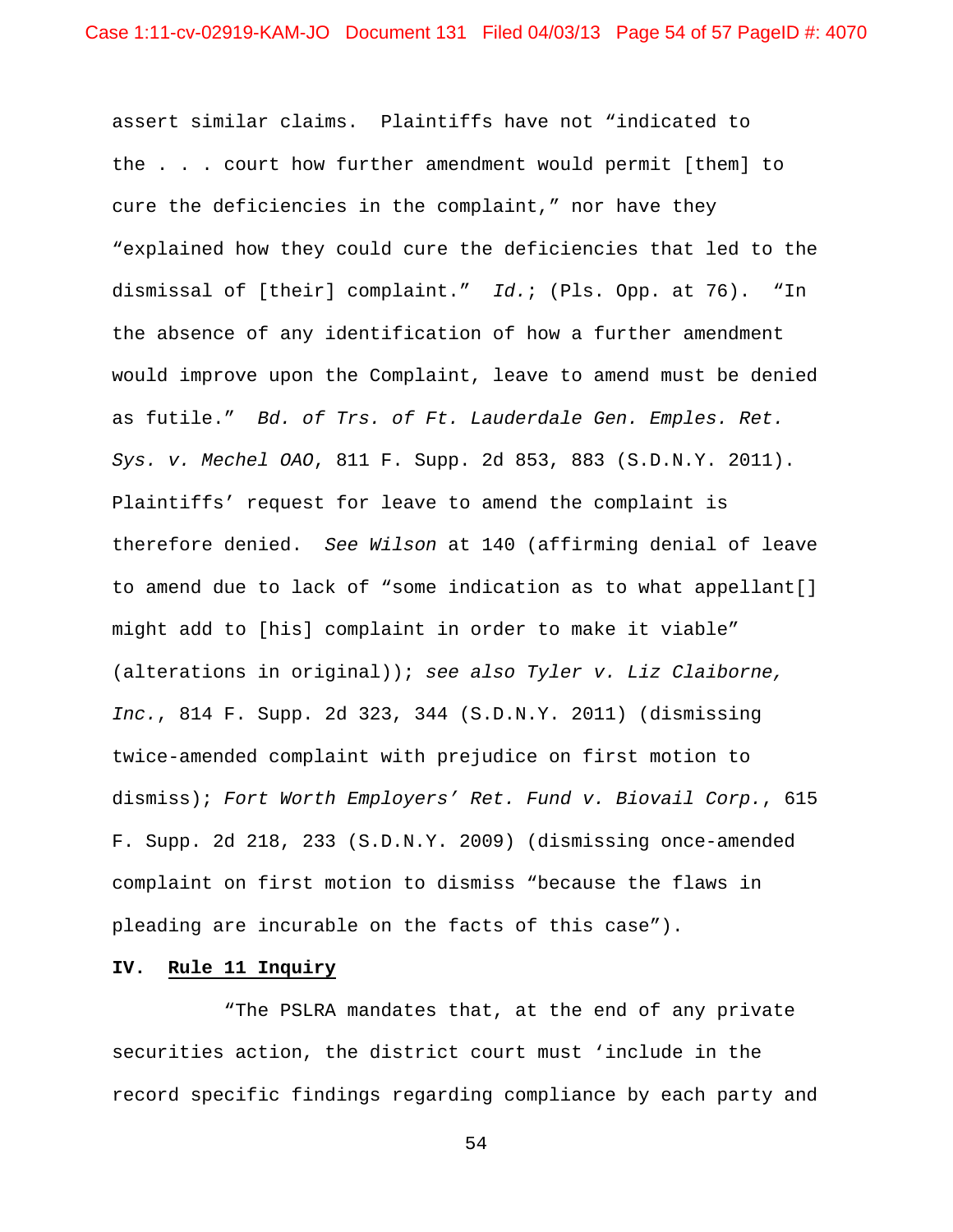each attorney representing any party with each requirement of Rule 11(b).'" *Rombach*, 355 F.3d at 178 (quoting 15 U.S.C. § 78u-4(c)(1)); *see also Simon DeBartolo Group, L.P. v. Richard E. Jacobs Group, Inc.*, 186 F.3d 157, 167 (2d Cir. 1999) (noting that the PSLRA "functions . . . to reduce courts' discretion in choosing whether to conduct the Rule 11 inquiry at all"). Further, "if the court finds that any party or lawyer violated Rule 11(b), the PSLRA mandates the imposition of sanctions." *Rombach*, 355 F.3d at 178 (citing 15 U.S.C. § 78u-4(c)(2)).

 Rule 11(b) pertains to parties' representations to the court, and states that:

> By presenting to the court a pleading, written motion, or other paper--whether by signing, filing, submitting, or later advocating it--an attorney or unrepresented party certifies that to the best of the person's knowledge, information, and belief, formed after an inquiry reasonable under the circumstances:

 (1) it is not being presented for any improper purpose, such as to harass, cause unnecessary delay, or needlessly increase the cost of litigation;

 (2) the claims, defenses, and other legal contentions are warranted by existing law or by a nonfrivolous argument for extending, modifying, or reversing existing law or for establishing new law;

 (3) the factual contentions have evidentiary support or, if specifically so identified, will likely have evidentiary support after a reasonable opportunity for further investigation or discovery; and

 (4) the denials of factual contentions are warranted on the evidence or, if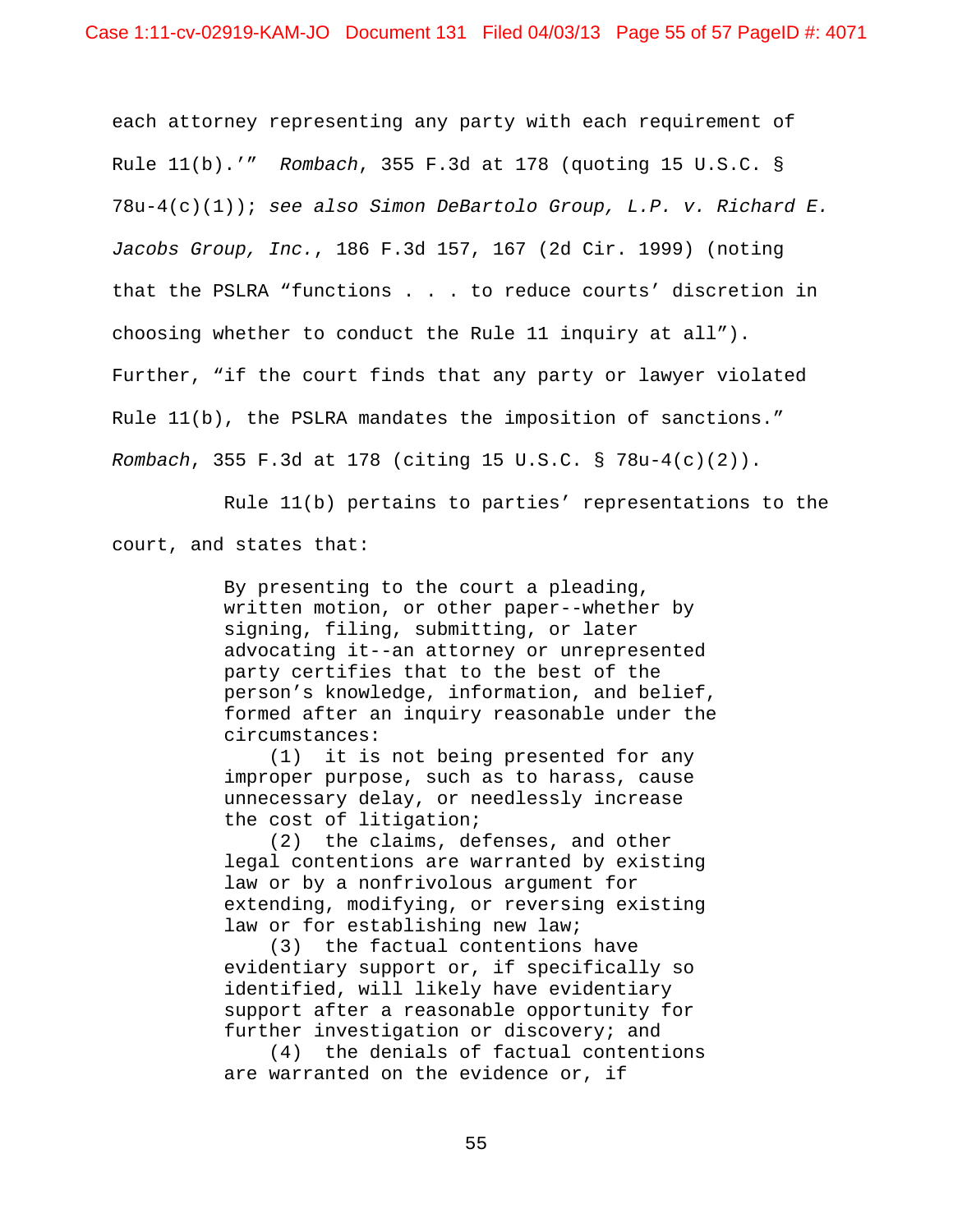specifically so identified, are reasonably based on belief or a lack of information.

Fed. R. Civ. P. 11(b).

 In this case, none of the parties have alleged that another party's submissions to the court have violated Rule 11(b). Additionally, although the court herein dismisses Plaintiffs' complaint in its entirety with prejudice, "[t]he operative question is whether [Plaintiffs'] argument[s] [are] frivolous, *i.e.*, the legal position[s] ha[ve] 'no chance of success,' and there is 'no reasonable argument to extend, modify or reverse the law as it stands.'" *Fishoff v. Coty Inc.*, 634 F.3d 647, 654 (2d Cir. 2011) (quoting *Morley v. Ciba-Geigy Corp.*, 66 F.3d 21, 25 (2d Cir. 1995)). In light of FINRA's prior complaint against DLA Defendants, which Plaintiffs admit sparked this action, the court finds that Plaintiffs' Complaint was not frivolous, and therefore finds that sanctions are not warranted.

#### **CONCLUSION**

 For the foregoing reasons, Defendants' motions to dismiss the Amended Consolidated Class Action Complaint with prejudice are granted in their entirety. The Clerk of the Court is respectfully directed to enter judgment in favor of (1) defendants Apple REIT Six, Inc., Apple REIT Seven, Inc., Apple REIT Eight, Inc., Apple REIT Nine, Inc., and Apple REIT Ten,